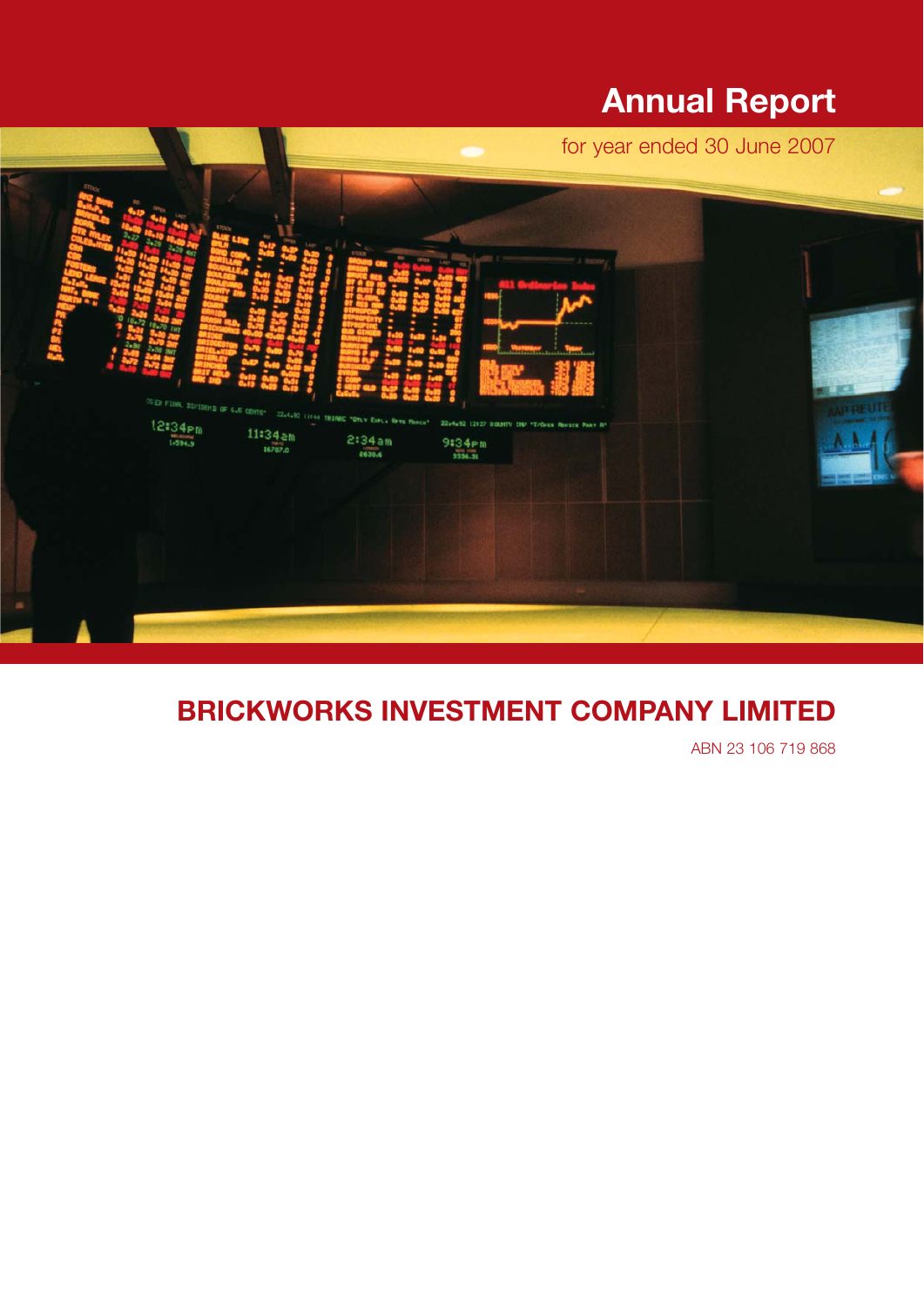## Brickworks Investment Company Limited

#### ABN: 23 106 719 868

## CORPORATE DIRECTORY

### **Directors**

| Robert Dobson Millner | Non-Executive Director and Chairman |
|-----------------------|-------------------------------------|
| David Capp Hall       | Non-Executive Director              |
| Alexander James Payne | Non-Executive Director              |
| Geoffrey Guild Hill   | Non-Executive Director              |

#### **Secretary**

John de Gouveia

### Registered Office

Level 2 160 Pitt Street Mall Sydney NSW 2000 Telephone: (02) 9210 7000<br>Eserinile: (02) 9210 7000 Facsimile: (02) 9210 7099 Postal Address: GPO Box 5015 Sydney 2001

### Auditors

Travis & Travis 1/114 Longueville Road Lane Cove 2066

#### Investment Manager

Souls Funds Management Limited Level 14 15 Castlereagh Street Sydney 2000

#### Share Registry

Computershare Investor Services Pty Limited 60 Carrington Street Sydney 2000

### Australian Stock Exchange Code

Ordinary Shares **BKI** 

#### **Website**

http//:www.brickworksinvestments.com.au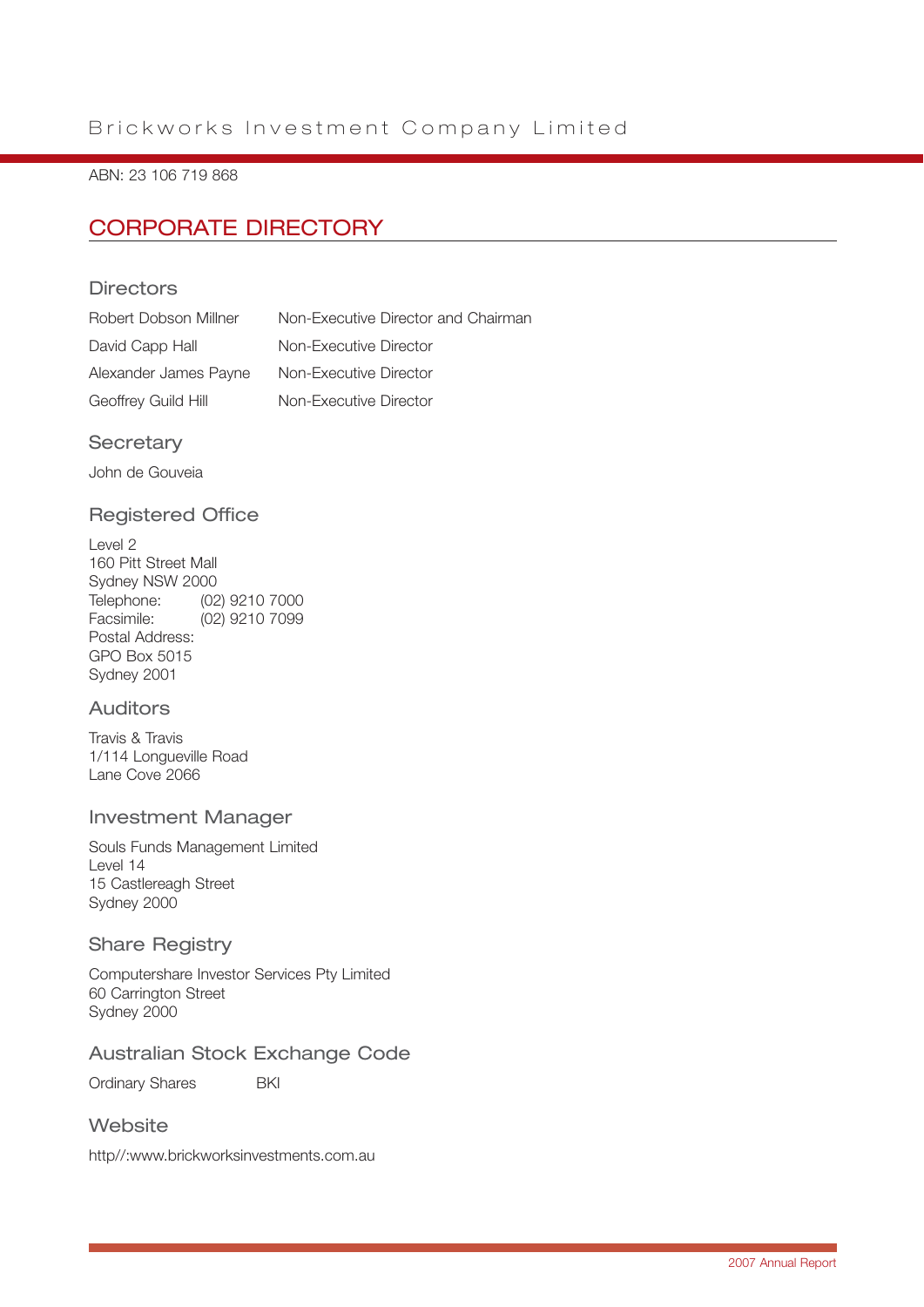## Brickworks Investment Company Limited

| <b>Contents</b>                      | Page No.       |
|--------------------------------------|----------------|
|                                      |                |
| <b>Financial Highlights</b>          | $\overline{2}$ |
| <b>Company Profile</b>               | $\overline{4}$ |
| <b>Chairman's Address</b>            | 5              |
| Investment Portfolio at 30 June 2007 | 6              |
| Directors' Report                    | $\overline{9}$ |
| Corporate Governance                 | 14             |
| <b>Income Statement</b>              | 22             |
| <b>Balance Sheet</b>                 | 23             |
| Statement of changes in Equity       | 24             |
| <b>Cash Flow Statement</b>           | 25             |
| Notes to the Financial Statements    | 26             |
| Directors' Declaration               | 44             |
| Independent Audit Report             | 45             |
| Auditor's Independence Declaration   | 46             |
| <b>ASX Additional Information</b>    | 47             |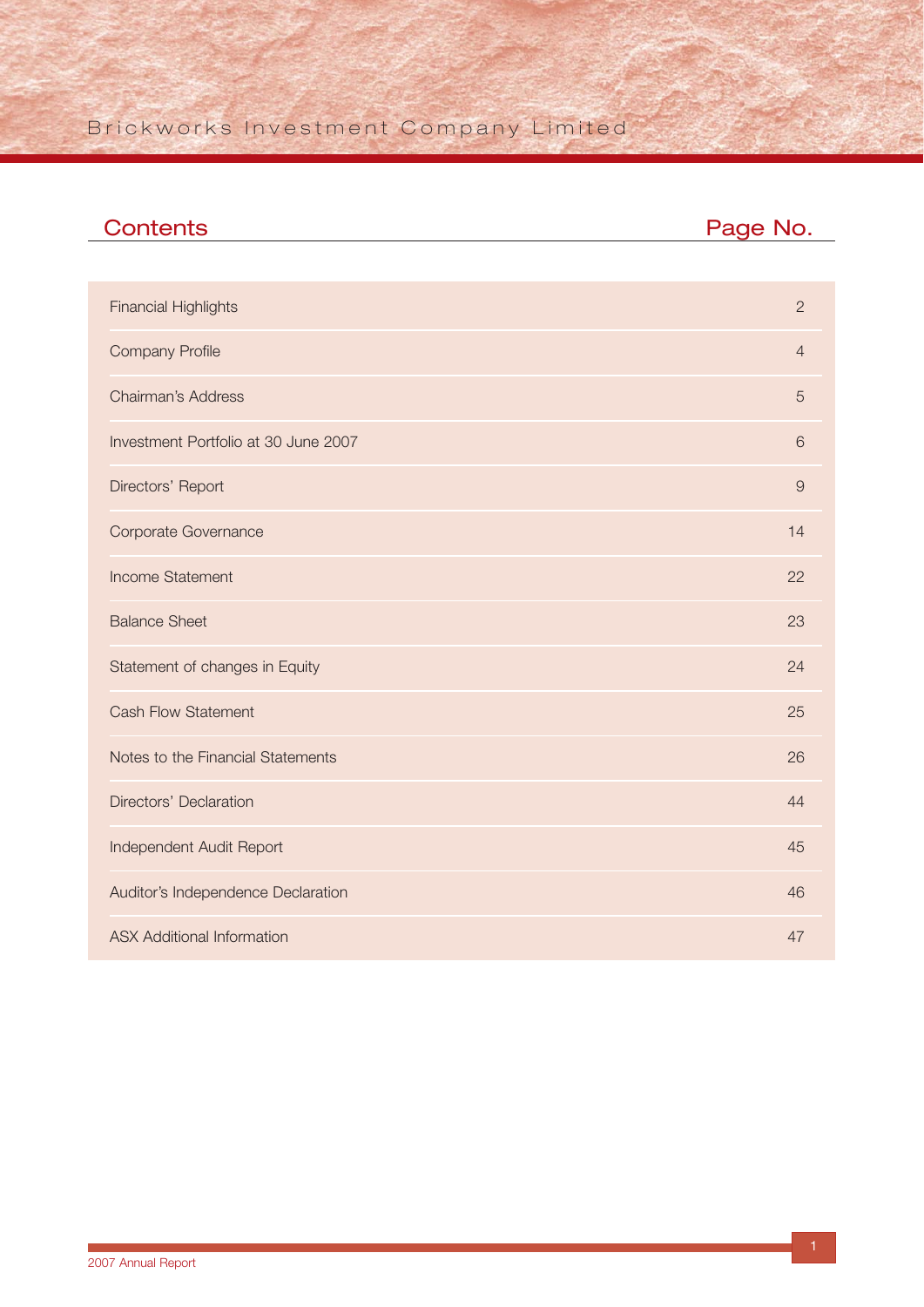## FINANCIAL HIGHLIGHTS

#### ■ **Revenue Performance**

|                           |      | % Change | <b>Amount of</b><br>Change<br>\$'000 |    | \$'000 |  |
|---------------------------|------|----------|--------------------------------------|----|--------|--|
| Dividend Income - Ord     | Up   | 21.15%   | 2.101                                | to | 12,036 |  |
| Dividend Income - Special | Down | 36.22%   | (884)                                | to | 1.556  |  |

#### ■ **Profits**

|                                                                                                                |    | % Change | Amount of<br>Change<br>\$'000 |    | \$'000 |  |
|----------------------------------------------------------------------------------------------------------------|----|----------|-------------------------------|----|--------|--|
| Operating profit after tax but before<br>special dividend income and realised<br>gains on investment portfolio | Up | 23.60%   | 2.380                         | to | 12.464 |  |
| Realised gains on investment<br>portfolio after tax                                                            | Up | 197.38%  | 604                           | to | 910    |  |
| Net profit for the year attributable<br>to shareholders                                                        | Up | 16.42%   | 2.106                         | to | 14,930 |  |

#### ■ **Earnings per share \***

|                                                                                                          |    | % Change | Amount of<br>Change<br>\$'000 |    | \$'000 |  |
|----------------------------------------------------------------------------------------------------------|----|----------|-------------------------------|----|--------|--|
| Basic earnings per share before<br>special dividend income and realised<br>gains on investment portfolio | Up | 12.70%   | 0.65                          | to | 5.77   |  |
| Basic earnings per share after special<br>dividend income and realised gains<br>on investment portfolio  | Up | 6.14%    | 0.40                          | to | 6.91   |  |

\* Earnings per share calculation includes the effects of the Rights Issue in May 2007

- **Fully franked final dividend** 2.7 cents per share. This brings the total fully franked dividends for the year to 5.3 cents per share (2006: 5.0 cents per share and 1.0 cent special dividend)
- **Net asset backing per share** before tax at 30 June 2007 of \$1.687 per share (2006: \$1.429 per share).
- **Net asset backing per share** after tax at 30 June 2007 of \$1.514 (2006: \$1.318).
- **Total portfolio value** as at 30 June 2007 of \$423.0 million (2006: \$294.7 million).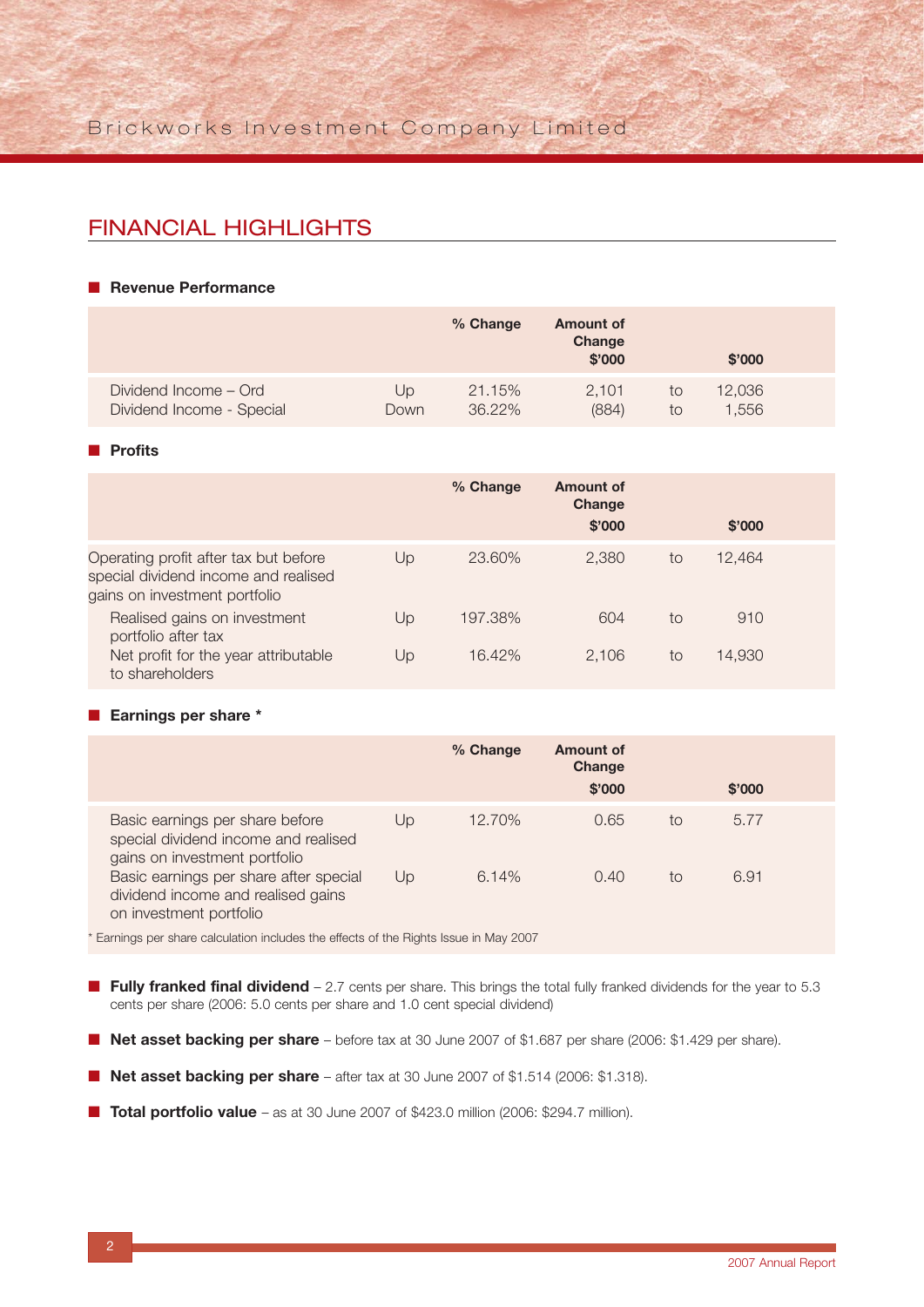## FINANCIAL HIGHLIGHTS (continued)

#### ■ **Share Price History**

|                                                                  | 30/06/04                 | 30/06/05 30/06/06 |        | 30/06/07 |
|------------------------------------------------------------------|--------------------------|-------------------|--------|----------|
| BKI Prospectus IPO issued @ \$1.00<br>per share in December 2003 | \$0.98                   | \$1.09            | \$1.35 | \$1.51   |
| Annual % Growth                                                  | $\overline{\phantom{0}}$ | $11.2\%$          | 23.9%  | $11.9\%$ |

### ■ **Dividend History (cents per share)**

|                | 30/06/04                 | 30/06/05 30/06/06        |     | 30/06/07                 |
|----------------|--------------------------|--------------------------|-----|--------------------------|
| <b>Interim</b> | $\rightarrow$            | 2.1                      | 2.5 | 2.6                      |
| Final          | 2.0                      | 2.2                      | 2.5 | 2.7                      |
| Special        | $\overline{\phantom{a}}$ | $\overline{\phantom{0}}$ | 1.0 | $\overline{\phantom{0}}$ |
| <b>Total</b>   | 2.0                      | 4.3                      | 6.0 | 5.3                      |

\* This Company was listed on ASX 12 December 2003, no interim dividend is applicable.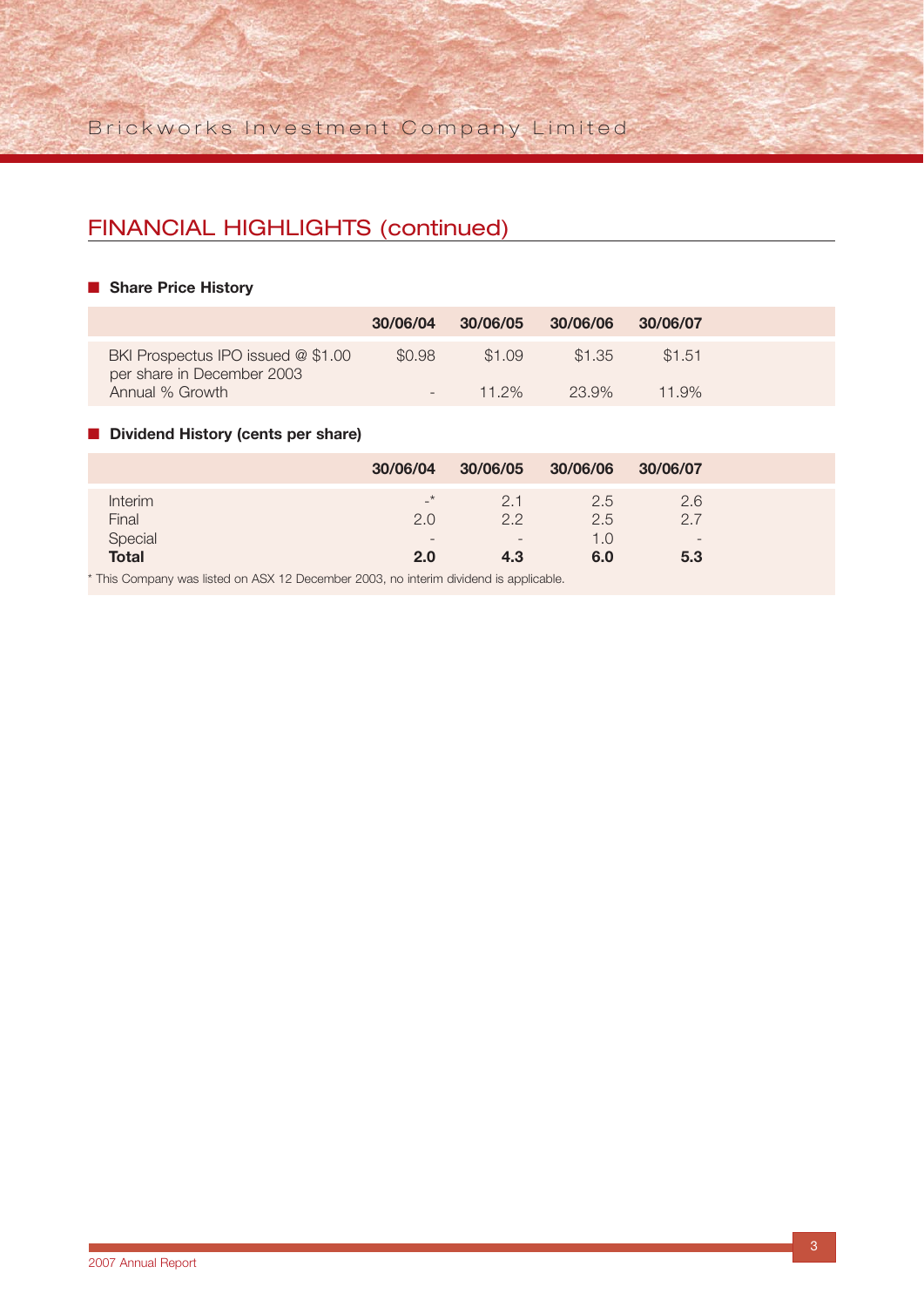## COMPANY PROFILE

Brickworks Investment Company Limited is a Listed Investment Company on the Australian Stock Exchange. The Company invests in a diversified portfolio of Australian shares, trusts and interest bearing securities.

The Company was formed on 17 October 2003 to take over the investment portfolio of Brickworks Limited.

Shares in the Company were listed on the Australian Stock Exchange Limited commencing 12 December 2003.

At 30 June 2007 the market capitalisation of the Company was \$380.9 million.

### Corporate Objectives

The Company aims to generate an increasing income stream for distribution to its shareholders in the form of fully franked dividends, to the extent of its available imputation tax credits, through long-term investment in a portfolio of assets that are also able to deliver long term capital growth to shareholders.

### Investment Strategy

The Company is a long-term investor in companies, trusts and interest bearing securities with a focus on Australian entities. It primarily seeks to invest in well-managed businesses with a profitable history and with the expectation of sound dividend and distribution growth.

### Dividend Policy

The Company will pay the maximum amount of realised profits after tax to its shareholders in the form of fully franked dividends to the extent permitted by the Corporations Act, the Income Tax Assessment Act and prudent business practices from profits obtained through interest, dividends and other income it receives from its investments.

Dividends will be declared by the Board of Directors out of realised profit after tax, excluding realised capital profit from any disposals of long-term investments.

### Portfolio Management

The Company has appointed Souls Funds Management Limited to act as Portfolio Manager and provide investment advisory services to the Board of Directors and its Investment Committee, including the implementation and execution of investment decisions and the day to day administration of the investment portfolio.

The Company also engages Corporate and Administrative Services Pty Ltd to provide accounting and company secretarial services.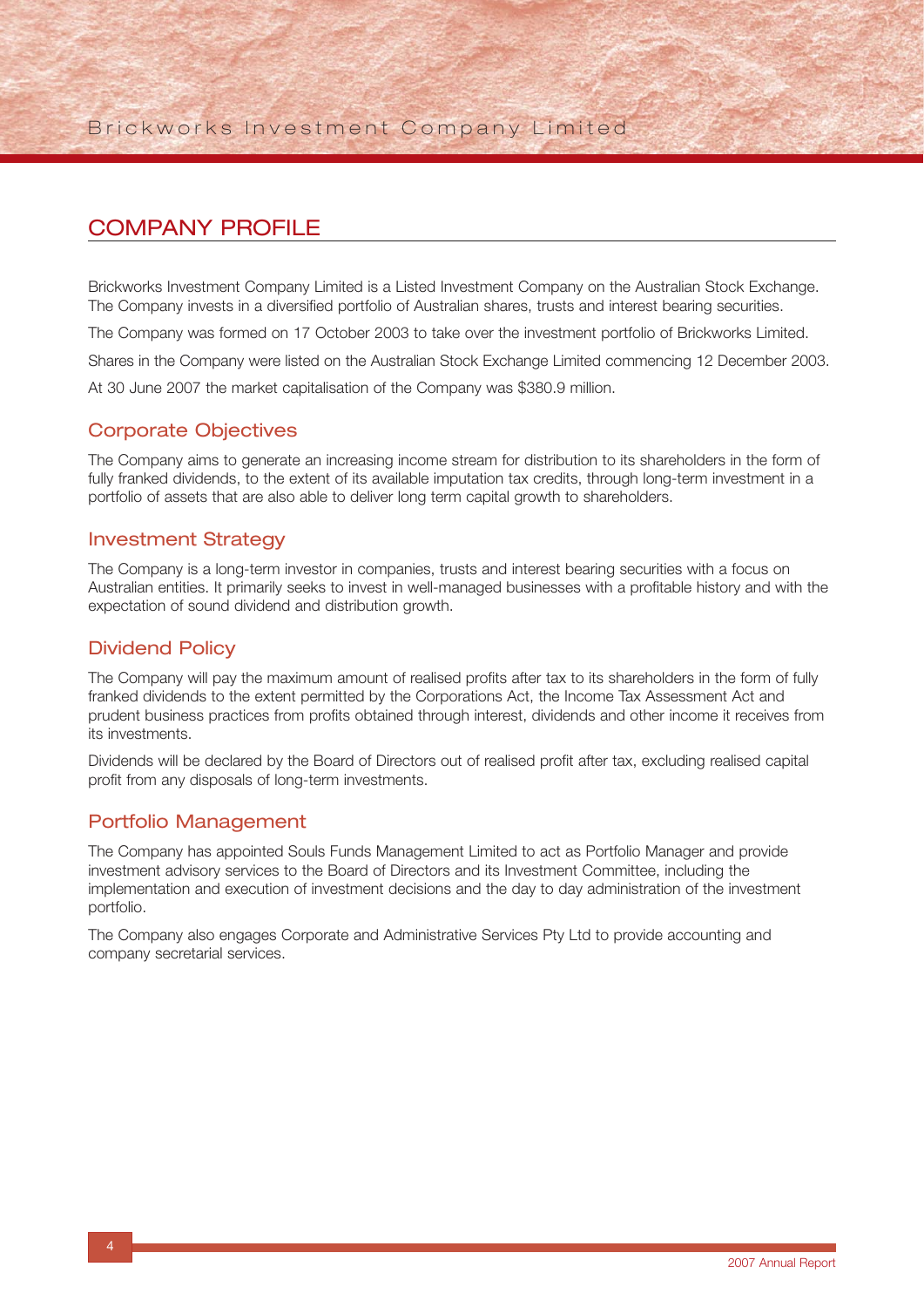## CHAIRMAN'S ADDRESS

Dear Shareholders,

I am pleased to enclose the fourth Annual Report of Brickworks Investment Company for the year ended 30th June 2007.

The consolidated profit for the economic entity after providing for income tax amounted to \$14,930,000 (2006 \$12,824,000).

Revenue from the investment portfolio comprising ordinary dividend income increased by 21.15% to \$12.04 million, whilst revenue from special dividend income decreased during the year by 36.22% to \$1.56 million.

At the 30th June 2007 the portfolio of investments was valued at \$423 million compared to \$294.7 million as at June 2006. The Renounceable Rights Issue was supported by 902 shareholders who acquired a total of 42,213,292 shares at \$1.35 per share. This provided Brickworks Investment Company Limited with additional funds of \$56.7 million.

### Portfolio Movements

Major investment purchases during the year were Metcash Limited, Australia & New Zealand Banking Group Limited, Suncorp – Metway Limited, Onesteel Limited and Tabcorp Holdings Limited.

Net purchases amounted to \$34,205,044 excluding shares acquired on takeovers. The only sales were Emeco Holdings Limited, Gazal Corporation Limited and Australian Pharmaceutical Industries Limited for a total of \$1,120,141. There were also takeovers of B Digital Limited by SP Telemedia Limited, Rural Press Limited by Fairfax Media Limited and Sydney Roads Group by Transurban Group.

### **Dividends**

I am pleased to report that based on the profits earned by the company during the year the directors have declared the payment of a final fully franked dividend of 2.7 cents per share which will be paid on 31st August 2007. This brings the total ordinary dividend paid for the year 30th June 2007 to 5.3 cents per share compared to 5.0 cents last year.

### Earnings per Share and NTA

Following the increased capital base resulting from the Renounceable Rights Issue in May 2007, the earnings per share for the year were 6.91 cents (2006: 6.51 cents).

The Net Tangible Asset Backing (NTA) of the company at 30th June 2007 was \$1.687 before tax (2006: \$1.429) and the after tax Net Asset Backing per share was \$1.514 (2006: \$1.318).

### **Outlook**

The full year reporting period which commenced in late July 2007 is once again expected to be quite strong with a majority of companies expected to increase their dividends. Interest rates and high fuel prices may slow the economy going forward. Your company is in a very strong position to take advantage of opportunities should they arise.

Yours sincerely,

**Robert D Millner Chairman**

**Sydney 7 August 2007**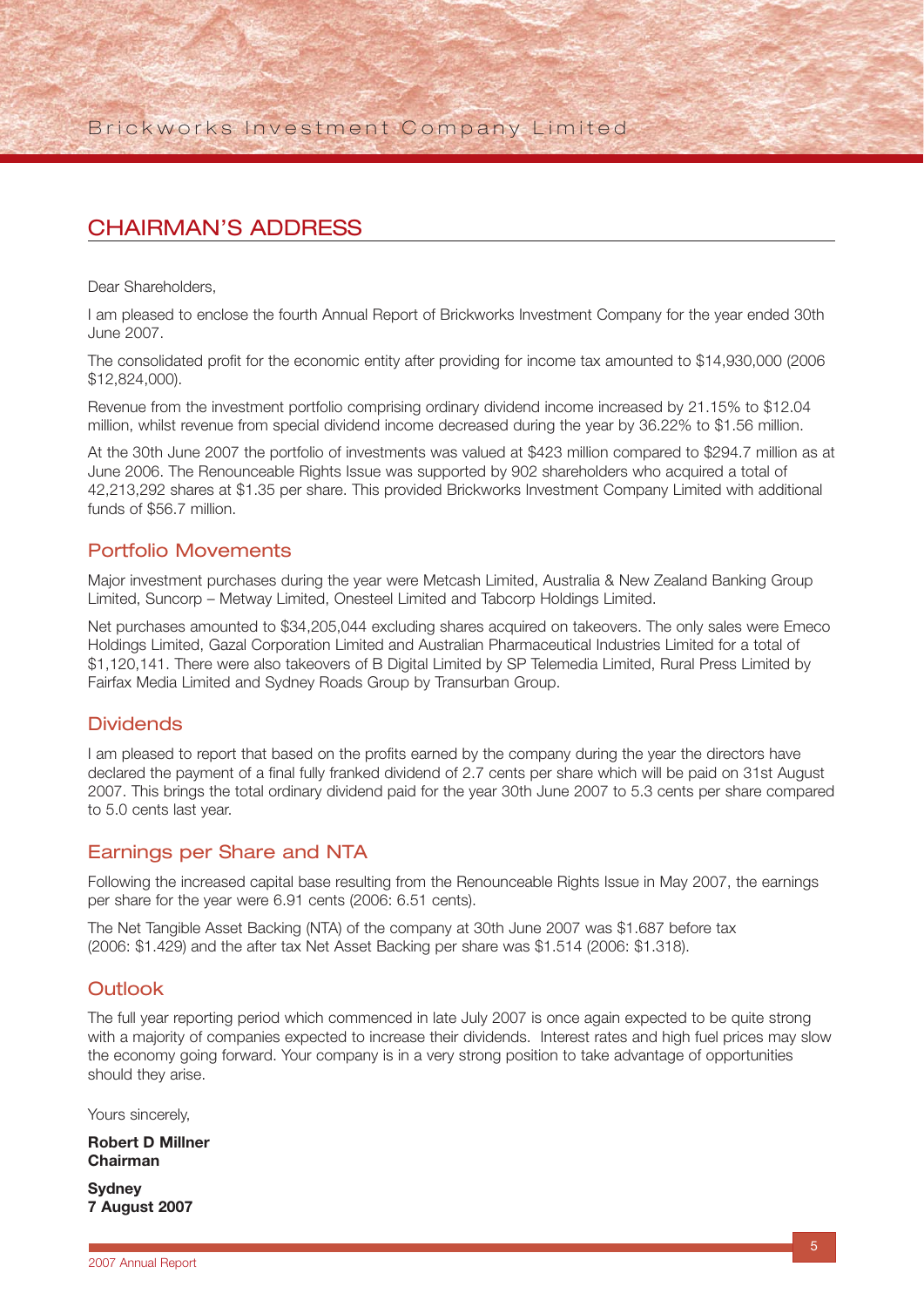**List of securities held and their market value at 30 June 2007 were:**

| No. of<br><b>Portfolio</b><br>Fair<br><b>Stock</b><br><b>Shares</b><br><b>Value</b><br>Weight<br><b>Held</b><br>(\$'000)<br>$\frac{0}{0}$ |                |
|-------------------------------------------------------------------------------------------------------------------------------------------|----------------|
| <b>Automobile &amp; Components</b>                                                                                                        |                |
| Coventry Group Limited<br>140,000<br>609                                                                                                  | 0.16%          |
|                                                                                                                                           |                |
| <b>Banks</b>                                                                                                                              |                |
| Australia and New Zealand Banking Group Limited<br>3,326<br>115,482                                                                       | 0.90%          |
| <b>Bank of Queensland Limited</b><br>95,382<br>1,641                                                                                      | 0.44%          |
| Bendigo Bank Limited<br>349,942<br>5,288                                                                                                  | 1.42%          |
| Commonwealth Bank of Australia<br>695,674<br>38,192                                                                                       | 10.28%         |
| National Australia Bank Limited<br>1,573,690<br>64,207                                                                                    | 17.28%         |
| 10,000<br>1,010<br>St George Bank CPS                                                                                                     | 0.27%          |
| St George Bank Limited<br>472,860<br>16,597                                                                                               | 4.47%          |
| <b>Westpac Banking Corporation</b><br>123,872<br>3,177                                                                                    | 0.86%          |
| 133,438                                                                                                                                   | 35.92%         |
| <b>Capital Goods</b>                                                                                                                      |                |
| Alesco Corporation Limited<br>158,980<br>2,195                                                                                            | 0.59%          |
| Coates Hire Limited<br>321,354<br>1,851                                                                                                   | 0.50%          |
| <b>GWA International Limited</b><br>844,676<br>3,666                                                                                      | 0.99%          |
| <b>Wesfarmers Limited</b><br>235,618<br>10,768                                                                                            | 2.90%          |
| 18,480                                                                                                                                    | 4.97%          |
| <b>Commercial Services &amp; Supplies</b>                                                                                                 |                |
| <b>Brambles Limited</b><br>429,952<br>5,224                                                                                               | 1.41%          |
| Campbell Brothers Limited<br>296,629<br>8,584                                                                                             | 2.31%          |
| <b>Skilled Group Limited</b><br>276,826<br>1,431                                                                                          | 0.39%          |
| 15,239                                                                                                                                    | 4.10%          |
| <b>Consumer Durables &amp; Apparel</b>                                                                                                    |                |
| 211,865<br>487<br>Gazal Corporation Limited                                                                                               | 0.13%          |
| <b>Consumer Services</b>                                                                                                                  |                |
| <b>Tabcorp Holdings Limited</b><br>135,100<br>2,317                                                                                       | 0.62%          |
| Tattersall's Limited<br>54,628<br>256                                                                                                     | 0.07%          |
| 2,573                                                                                                                                     | 0.69%          |
| <b>Diversified Financials</b>                                                                                                             |                |
| Choiseul Investments Limited<br>1,082,985<br>6,714                                                                                        | 1.81%          |
| 4,902,912<br>4,609<br>Huntley Investment Company Limited                                                                                  | 1.24%          |
| Macquarie Bank Limited<br>109,750<br>9,307                                                                                                | 2.51%          |
| Milton Corporation Limited<br>106,104<br>2,382                                                                                            | 0.64%          |
| Perpetual Limited<br>17,900<br>1,405<br>24,417                                                                                            | 0.38%<br>6.57% |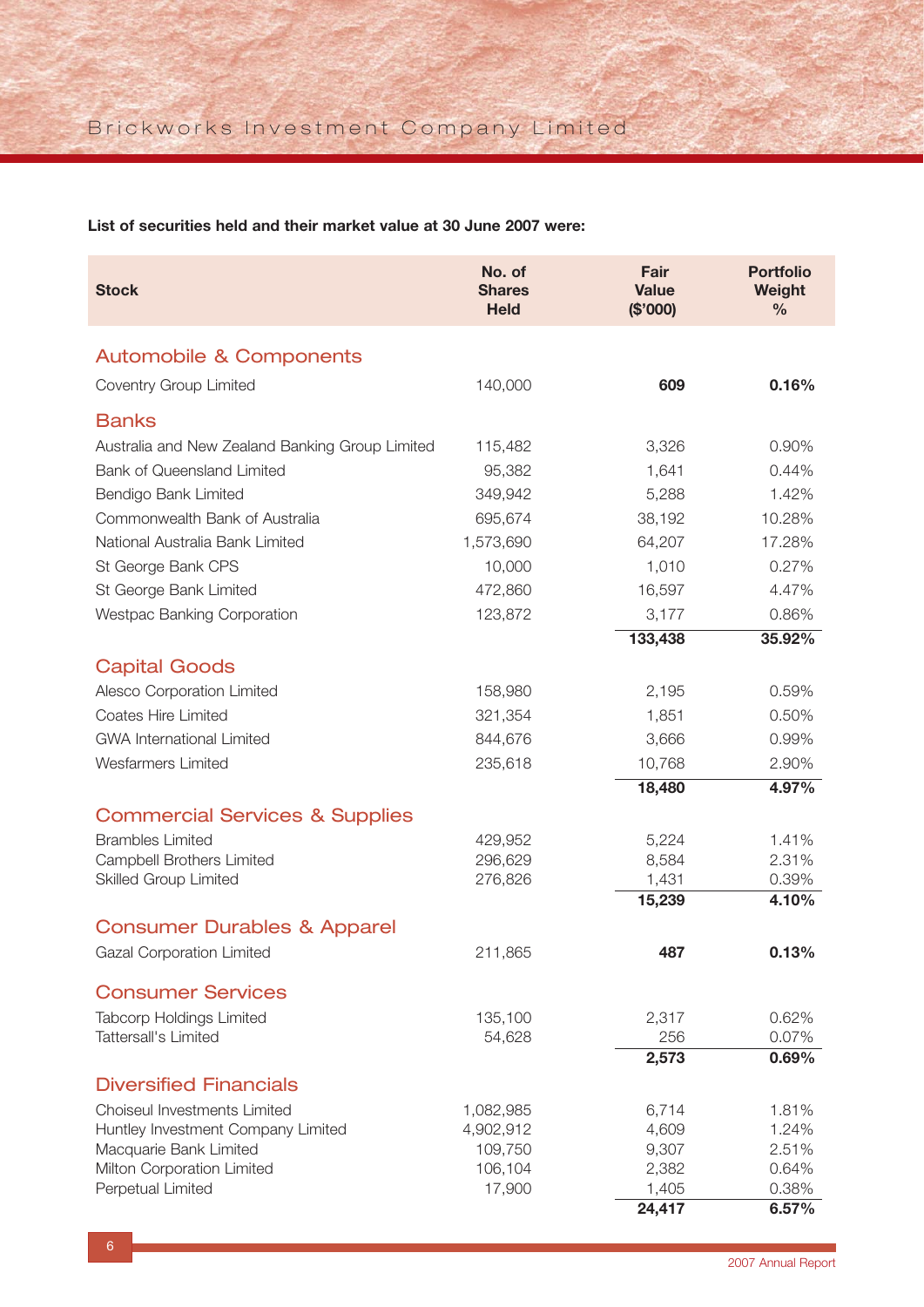## **List of securities (continued):**

| <b>Stock</b>                                | No. of<br><b>Shares</b><br><b>Held</b> | Fair<br><b>Value</b><br>(\$'000) | <b>Portfolio</b><br>Weight<br>$\frac{0}{0}$ |
|---------------------------------------------|----------------------------------------|----------------------------------|---------------------------------------------|
| <b>Energy</b>                               |                                        |                                  |                                             |
| New Hope Corporation Limited                | 14,060,452                             | 30,370                           | 8.18%                                       |
| Santos Limited                              | 70,000                                 | 965                              | 0.26%                                       |
| Woodside Petroleum Limited                  | 211,383                                | 9,660                            | 2.60%                                       |
|                                             |                                        | 40,995                           | 11.04%                                      |
| <b>Food &amp; Staples Retailing</b>         |                                        |                                  |                                             |
| <b>AWB Limited</b>                          | 670,000                                | 2,841                            | 0.76%                                       |
| Metcash Limited                             | 711,700                                | 3,195                            | 0.86%                                       |
| <b>Woolworths Limited</b>                   | 461,184                                | 12,452                           | 3.35%                                       |
|                                             |                                        | 18,488                           | 4.98%                                       |
| Food, Beverages & Tobacco                   |                                        |                                  |                                             |
| Coca Cola Amatil Limited                    | 194,900                                | 1,836                            | 0.49%                                       |
| <b>Graincorp Limited</b>                    | 91,044                                 | 1,210                            | 0.33%                                       |
| Lion Nathan Limited                         | 135,800                                | 1,244                            | 0.33%                                       |
|                                             |                                        | 4,290                            | 1.15%                                       |
| <b>Health Care Equipment &amp; Services</b> |                                        |                                  |                                             |
| <b>Clover Corporation Limited</b>           | 858,000                                | 90                               | 0.02%                                       |
| <b>Insurance</b>                            |                                        |                                  |                                             |
| <b>AMP Limited</b>                          | 165,000                                | 1,666                            | 0.45%                                       |
| AXA Asia Pacific Holdings Limited           | 361,000                                | 2,679                            | 0.72%                                       |
| Insurance Australia Group Limited           | 956,446                                | 5,442                            | 1.46%                                       |
| Suncorp-Metway Limited                      | 257,898                                | 5,189                            | 1.40%                                       |
|                                             |                                        | 14,976                           | 4.03%                                       |
| <b>Materials</b>                            |                                        |                                  |                                             |
| Alumina Limited                             | 809,013                                | 6,302                            | 1.70%                                       |
| <b>BHP Billiton Limited</b>                 | 870,936                                | 30,483                           | 8.21%                                       |
| <b>Bluescope Steel Limited</b>              | 137,568                                | 1,422                            | 0.38%                                       |
| <b>Consolidated Rutile Limited</b>          | 1,440,000                              | 914                              | 0.25%                                       |
| Illuka Resources Limited                    | 340,000                                | 2,088                            | 0.56%                                       |
| Orica Limited Step up Preference Securities | 10,000                                 | 1,018                            | 0.27%                                       |
| Onesteel Limited                            | 497,781                                | 3,191                            | 0.86%                                       |
| Rio Tinto Limited                           | 18,000                                 | 1,775                            | 0.48%                                       |
| Wattyl Limited                              | 673,881                                | 2,103                            | 0.57%                                       |
|                                             |                                        | 49,296                           | 13.27%                                      |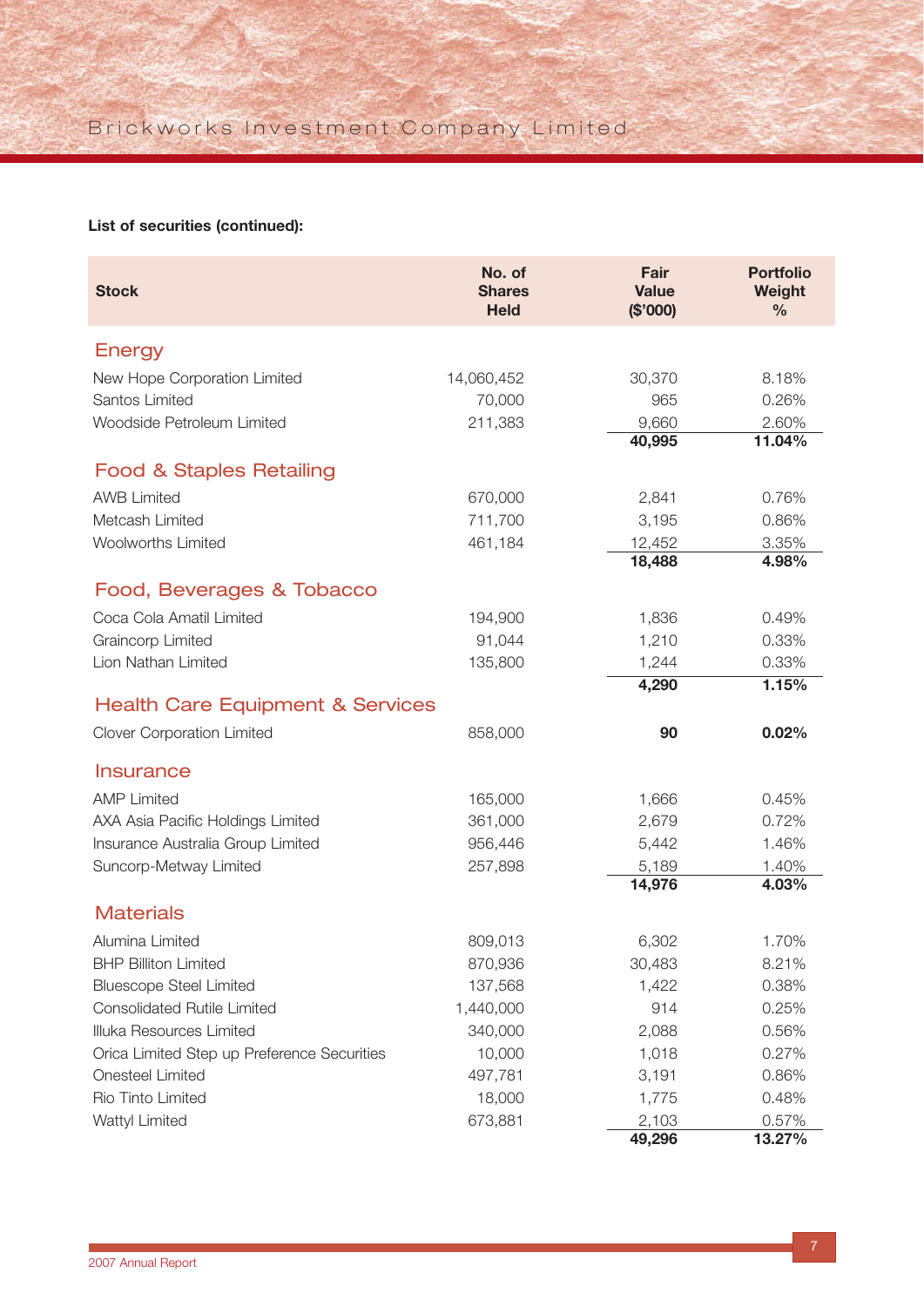#### **List of securities (continued):**

| <b>Stock</b>                                    | No. of<br><b>Shares</b><br><b>Held</b> | Fair<br><b>Value</b><br>(\$'000) | <b>Portfolio</b><br>Weight<br>$\frac{0}{0}$ |
|-------------------------------------------------|----------------------------------------|----------------------------------|---------------------------------------------|
| <b>Media</b>                                    |                                        |                                  |                                             |
| Fairfax Media Limited                           | 1,554,663                              | 7,291                            | 1.96%                                       |
| Publishing & Broadcasting Limited               | 186,500                                | 3,642                            | 0.98%                                       |
| Ten Network Holdings Limited                    | 577,429                                | 1,565                            | 0.42%                                       |
| West Australian Newspapers Holdings Limited     | 291,000                                | 3,981                            | 1.07%                                       |
|                                                 |                                        | 16,479                           | 4.44%                                       |
| <b>Real Estate</b>                              |                                        |                                  |                                             |
| <b>Westfield Group</b>                          | 65,501                                 | 1,302                            | 0.35%                                       |
| <b>Software &amp; Services</b>                  |                                        |                                  |                                             |
| <b>HPAL Limited</b>                             | 912,562                                | 2,373                            | 0.64%                                       |
| <b>Telecommunications Services</b>              |                                        |                                  |                                             |
| SP Telemedia Limited                            | 3,322,223                              | 2,890                            | 0.78%                                       |
| <b>Telstra Corporation Limited</b>              | 1,257,000                              | 5,757                            | 1.55%                                       |
| Telstra Corporation Limited Instalment Receipts | 668,000                                | 2,078                            | 0.56%<br>2.89%                              |
|                                                 |                                        | 10,725                           |                                             |
| <b>Transportation</b>                           |                                        |                                  |                                             |
| Lindsay Australia Limited                       | 2,615,101                              | 706                              | 0.19%                                       |
| Macquarie Infrastructure Group                  | 762,329                                | 2,722                            | 0.73%                                       |
| Qantas Airways Limited                          | 512,500                                | 2,834                            | 0.76%                                       |
| Transurban Group                                | 134,581                                | 1,078<br>7,340                   | 0.29%<br>1.98%                              |
| <b>Utilities</b>                                |                                        |                                  |                                             |
| Alinta Limited                                  | 319,331                                | 4,857                            | 1.31%                                       |
| <b>AGL Energy Limited</b>                       | 297,200                                | 4,509                            | 1.21%                                       |
|                                                 |                                        |                                  |                                             |
| Babcock & Brown Infrastructure Group            | 307,958                                | 528                              | 0.14%                                       |
|                                                 |                                        | 9,894                            | 2.66%                                       |
| <b>Total Investments</b>                        |                                        | 371,491                          | 87.8%                                       |
| <b>Bank Deposit</b>                             |                                        | 51,547                           | 12.2%                                       |
|                                                 | <b>TOTAL PORTFOLIO</b>                 | 423,038                          | 100.0%                                      |

The Company is not a substantial shareholder in any of the investee corporations in accordance with the Corporations Act 2001, as each equity investment represents less than 5% of the issued capital of the investee corporation.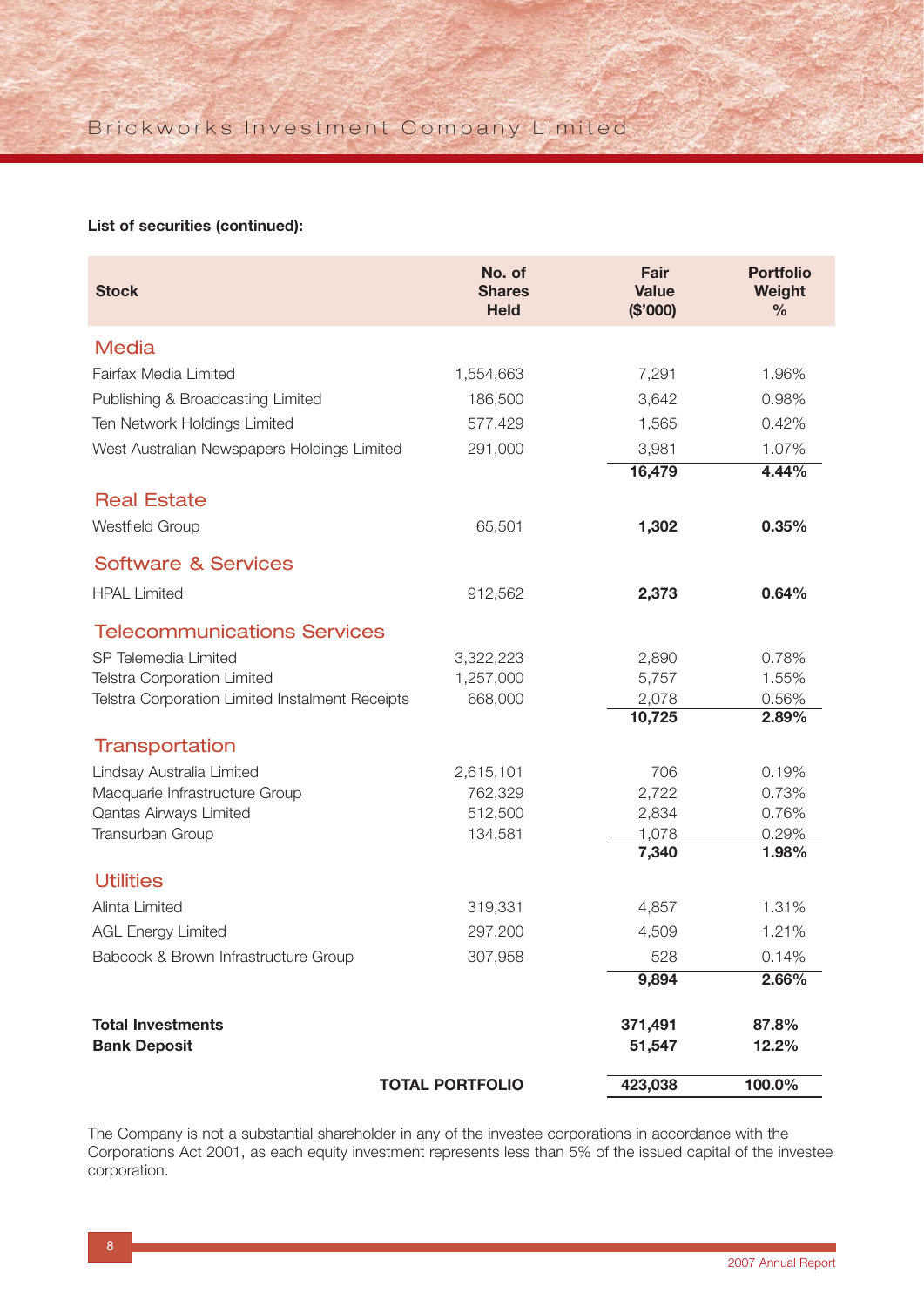## DIRECTORS' REPORT

The directors of Brickworks Investment Company Limited (the Company) present the following report for the year ended 30 June 2007.

### 1. Directors

The following persons were directors of the Company since the start of the financial year and up to the date of this report unless otherwise stated:

#### **Robert Dobson Millner – Non-Executive Director and Chairman**

Mr Millner has over 20 years experience as a Company Director. During the past three years, Mr. Millner has also served as a director of the following other listed companies:

- Milton Corporations Limited\*
- Choiseul Investments Limited\*
- New Hope Corporation Limited\*
- Washington H Soul Pattinson and Company Limited\*
- SP Telemedia Limited\*
- Brickworks Limited\*
- Souls Private Equity Limited\*
- Australian Pharmaceutical Industries Limited\*
- Clover Corporation Limited
- KH Foods Limited
- \* denotes current directorship

#### **David Capp Hall, FCA, FAICD – Independent Non-Executive Director**

Mr Hall is a Chartered Accountant with experience in corporate management and finance. He holds directorships in other companies and is the Chairman of the audit committee. During the past three years, Mr. Hall also served as a director of the following listed companies:

- Undercoverwear Limited\*
- Ainsworth Game Technology Limited
- \* denotes current directorship

#### **Alexander James Payne, B.Comm, Dip Cm, FCPA, FCIS, FCIM - Non-Executive Director**

Mr Payne is chief financial officer of Brickworks Limited and has considerable experience in finance and investment and is a member of the audit committee.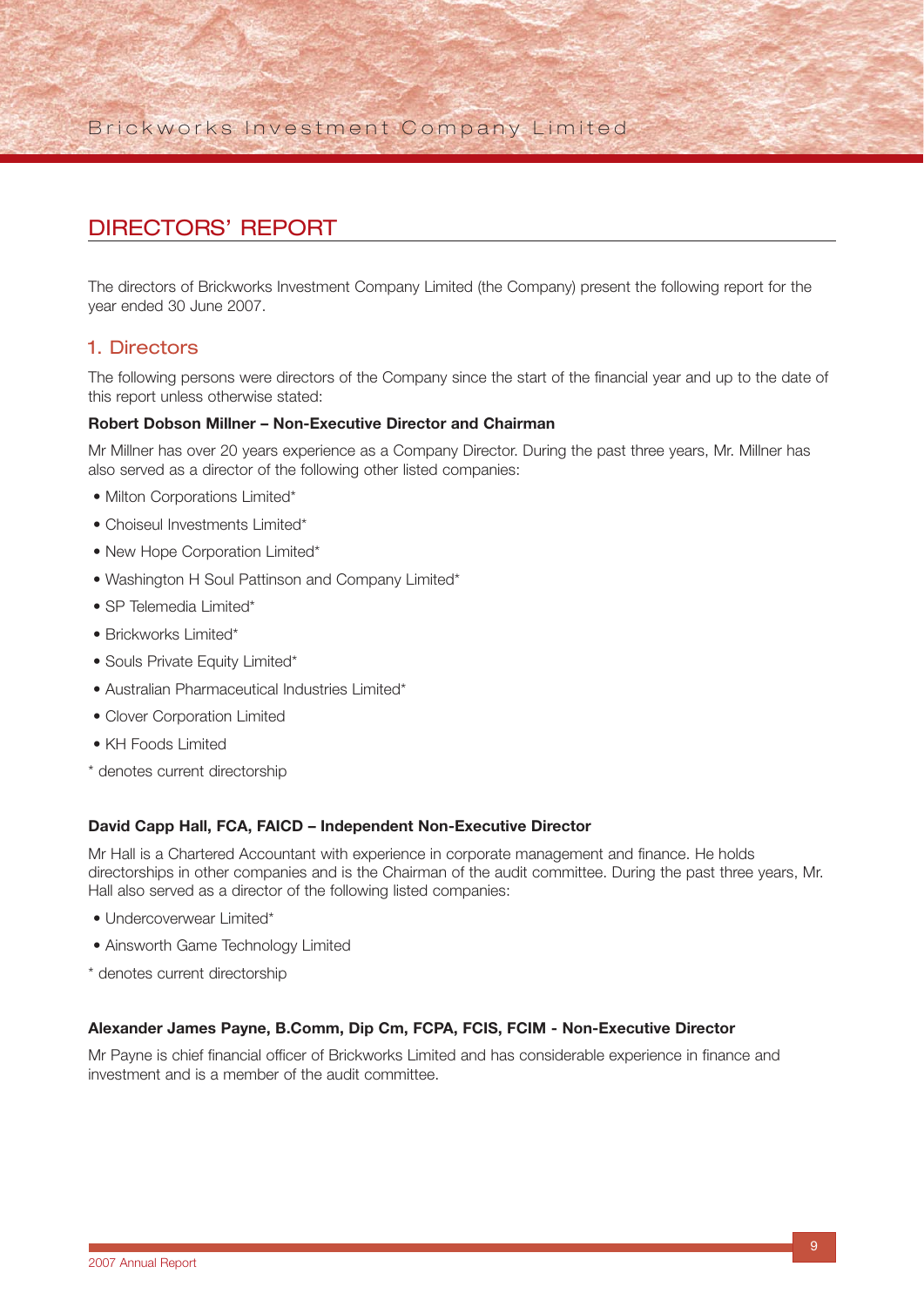## Brickworks Investment Company Limited

## DIRECTORS' REPORT - Continued

#### **Geoffrey Guild Hill, B.Econ., MBA, FCPA, ASIA FAICD – Non-Executive Director**

A merchant banker, Mr Hill has identified and implemented mergers and takeovers and has acted for a wide range of corporate clients in Australia and overseas.

During the past three years, Mr Hill has served as a director of the following listed companies:

- Huntley Investment Company Limited\*
- Heritage Gold NZ Limited\*
- Hills Industries Limited\*
- Souls Private Equity Limited\* (alternate director)
- Enterprise Energy NL
- Biron Capital Limited
- Undercoverwear Limited\*
- \* denotes current directorship

#### 2. Company Secretary

#### **John Paul de Gouveia, B. Bus, M Com, CA**

Mr. de Gouveia has acted as company secretary of Brickworks Investment Company Limited since incorporation on 17 October 2003. Mr de Gouveia is a Chartered Accountant with extensive experience in public practice.

#### 3. Principal Activities

The principal activities of the economic entity during the financial year were that of a Listed Investment Company (LIC) primarily focused on long term investment in ASX listed securities. There has been no significant changes in the nature of those activities during the year.

#### 4. Operating Results

The consolidated profit of the economic entity after providing for income tax amounted to \$14,930,000 (2006: \$12,824,000).

#### 5. Review of Operations

The strength of the Australian share market during the year ending 30 June 2007 allowed the company to enjoy another successful year with total income from operating activities increasing by 11.2% and overall profits after tax increasing by over 16.4%.

The investment focus during the year again concentrated on managing the existing portfolio by continuing to add on its existing holdings as well as adding new companies and investment products to its investment portfolio, such as St George Bank CPS, Skilled Group Limited, Tallersall's Limited, Lion Nathan Limited, Consolidated Rutile Limited, Telstra Corporation Limited Instalments Receipts, Transurban Group.

In addition, to further increase the investment base the company undertook a Renounceable Rights Issue in May 2007 which raised \$56.7 million and further strengthens the future earning base of the company.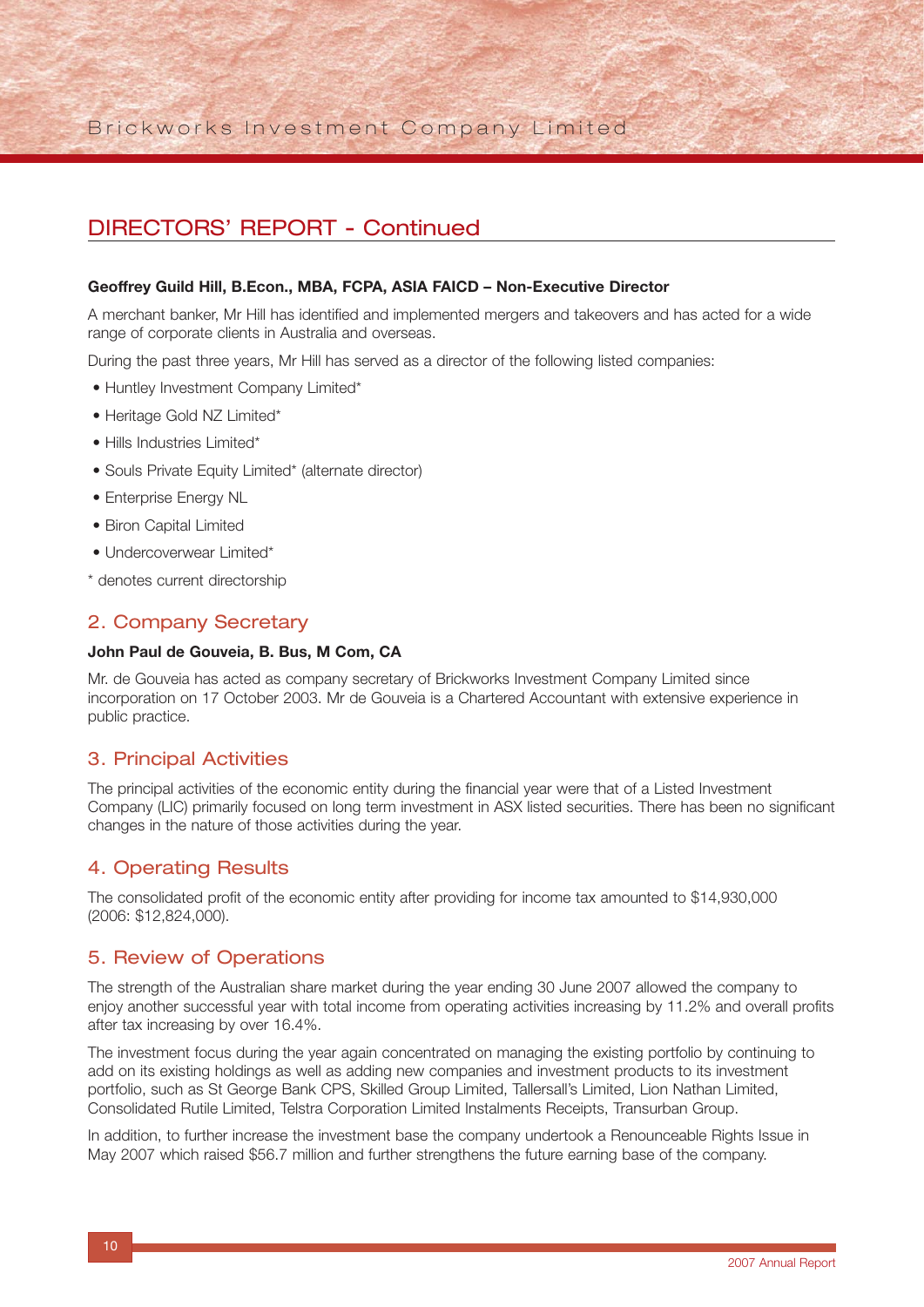Brickworks Investment Company Limited

## DIRECTORS' REPORT - Continued

### 6. Financial Position

The net assets of the economic entity increased during the financial year by \$107.6 million to \$382.9 million.

This increase has largely resulted from the following factors;

- Market value increase in the investment portfolio of \$46.5 million net of tax,
- Proceeds from share issues raising \$58.9 million; and
- Retained profits.

#### 7. Employees

The consolidated entity has nil employees as at 30 June 2007 (2006: Nil)

### 8. Significant changes in the state of affairs

Other than as stated above and in the accompanying Financial Report, there were no significant changes in the state of affairs of the Company during the reporting year.

### 9. Likely Developments and Expected Results

The operations of the Company will continue with planned investments in Australian equities and fixed interest securities. No information is included on the expected results of those operations and the strategy for particular investments, as it is the opinion of the directors that this information would prejudice the interests of the Company if included in this report.

### 10. Significant Events after Balance Date

The directors are not aware of any matter or circumstance that has arisen since the end of the year to the date of this report that has significantly affected or may significantly affect:

- i. the operations of the Company and the entities that it controls
- ii. the results of those operations; or
- iii. the state of affairs of the Company in subsequent years

#### 11. Dividends

There were two dividend payments during the year ended 30 June 2007.

On 31 August 2006, a final ordinary dividend of \$5,208,120 (2.5 cents per share fully franked) was paid out of retained profits at 30 June 2006.

On 31 August 2006, a special dividend of \$2,083,248 (1.0 cents per share fully franked) was paid out of retained profits at 30 June 2006.

On 16 March 2007, an interim ordinary dividend of \$5,442,467 (2.6 cents per share fully franked) was paid out of retained profits at 31 December 2006.

In addition, the directors have declared a final ordinary dividend of \$6,810,690 (2.7 cents per share fully franked) out of retained profits at 30 June 2007 and payable on 31 August 2007.

### 12. Environmental Regulations

The Company's operations are not materially affected by environmental regulations.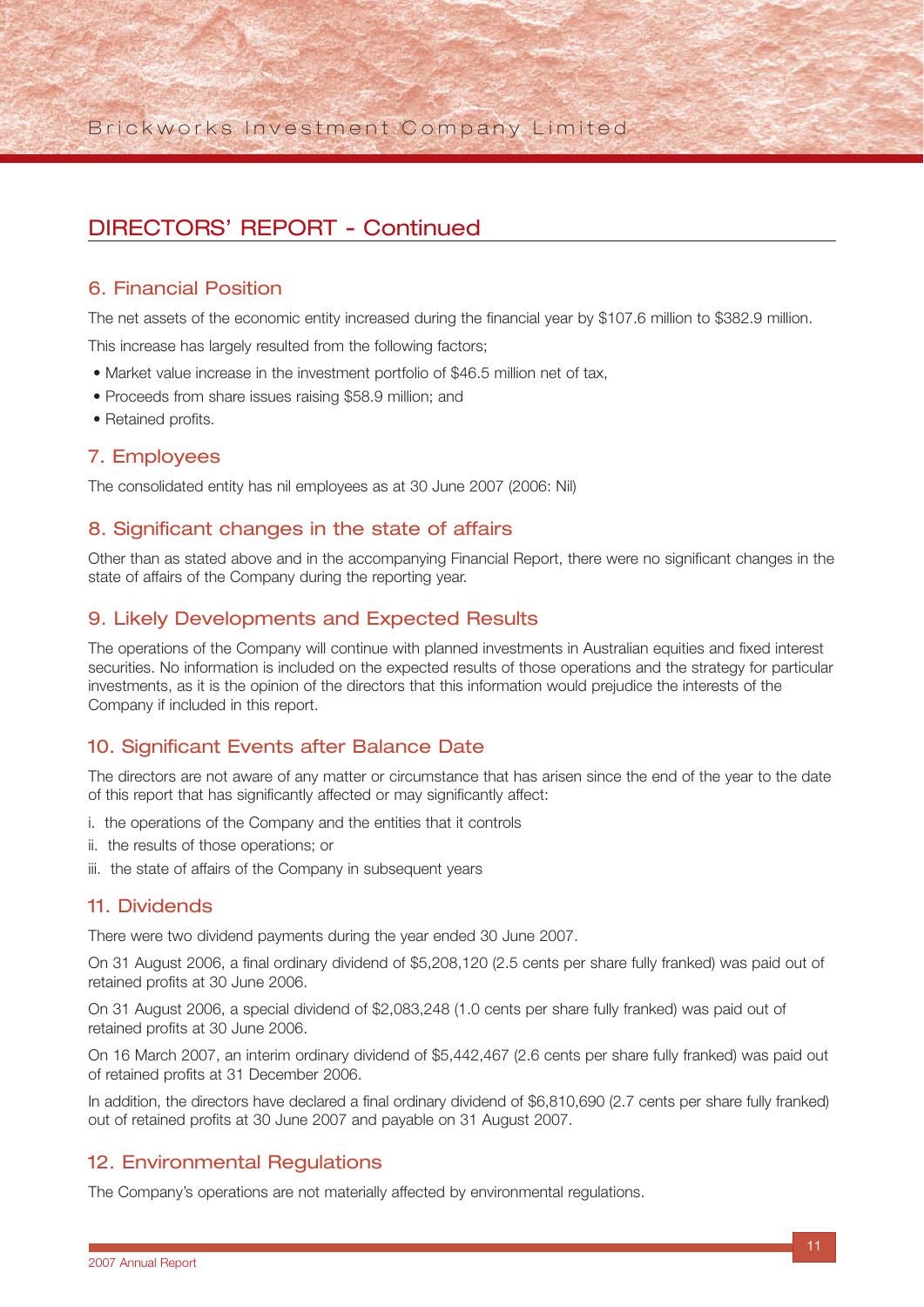## DIRECTORS' REPORT - Continued

### 13. Meetings of Directors

The numbers of meetings of the Company's Board of Directors and each board committee held during the year to 30 June 2007, and the numbers of meetings attended by each Director were:

|                   | <b>Board</b>    |                              |                          | <b>Investment</b>            | <b>Audit</b>    |                              |  |
|-------------------|-----------------|------------------------------|--------------------------|------------------------------|-----------------|------------------------------|--|
|                   | <b>Attended</b> | <b>Eligible</b><br>to attend | <b>Attended</b>          | <b>Eligible</b><br>to attend | <b>Attended</b> | <b>Eligible</b><br>to attend |  |
| <b>RD Millner</b> |                 |                              | 14                       | 14                           | $\overline{2}$  | $\overline{2}$               |  |
| AJ Payne          |                 |                              | 14                       | 14                           | $\overline{2}$  | $\overline{2}$               |  |
| DC Hall           |                 |                              | $\overline{\phantom{a}}$ | $\overline{\phantom{a}}$     | $\overline{2}$  | $\overline{2}$               |  |
| <b>GG Hill</b>    | 5               |                              | $\overline{\phantom{0}}$ | $\qquad \qquad \blacksquare$ | $\overline{2}$  | $\overline{2}$               |  |

### 14. Remuneration Report

Other than the Directors acting in their capacity as directors, the Company had no employees during the year to 30 June 2007.

Payment to non-executive directors is fixed at \$150,000 until shareholders, by ordinary resolution, approve some other fixed sum amount. This amount is to be divided amongst the Directors as they may determine.

These fees exclude any additional fee for any service based agreement which may be agreed from time to time, and also excludes statutory superannuation and the reimbursement of out of pocket expenses.

Details of the nature and amount of each non–executive director's emoluments from the Company and controlled entities in respect of the year to 30 June 2007 were:

|                   | <b>Primary</b> | <b>Superannuation</b> | <b>Equity</b><br><b>Compensation</b> | <b>Other</b><br><b>Compensation</b> | <b>Total</b> |
|-------------------|----------------|-----------------------|--------------------------------------|-------------------------------------|--------------|
|                   | \$             | \$                    | \$                                   | S                                   | \$           |
| <b>RD Millner</b> | 40,000         | 3,600                 | $\qquad \qquad -$                    | $\qquad \qquad -$                   | 43,600       |
| DC Hall           | 30,000         | 2,700                 | $\overline{\phantom{0}}$             |                                     | 32,700       |
| AJ Payne          | 25,000         | 2,250                 | $\overline{\phantom{0}}$             | $\qquad \qquad -$                   | 27,250       |
| <b>GG Hill</b>    | 25,000         | 2,250                 | $\overline{\phantom{0}}$             | $\qquad \qquad -$                   | 27,250       |
| <b>Total</b>      | 120,000        | 10,800                | $\sim$                               | -                                   | 130,800      |

There were no retirement allowances provided for the retirement of non-executive directors.

### 15. Beneficial and relevant interest of Directors in Shares of the Company

As at the date of this report, details of Directors who hold shares in the Company for their own benefit or who have an interest in holdings through a third party and the total number of such shares held are listed as follows:

#### **Number of Shares**

| <b>RD Millner</b> | 2.915.293 |
|-------------------|-----------|
| DC Hall           | 209,833   |
| AJ Payne          | 86,780    |
| GG Hill           | 760,201   |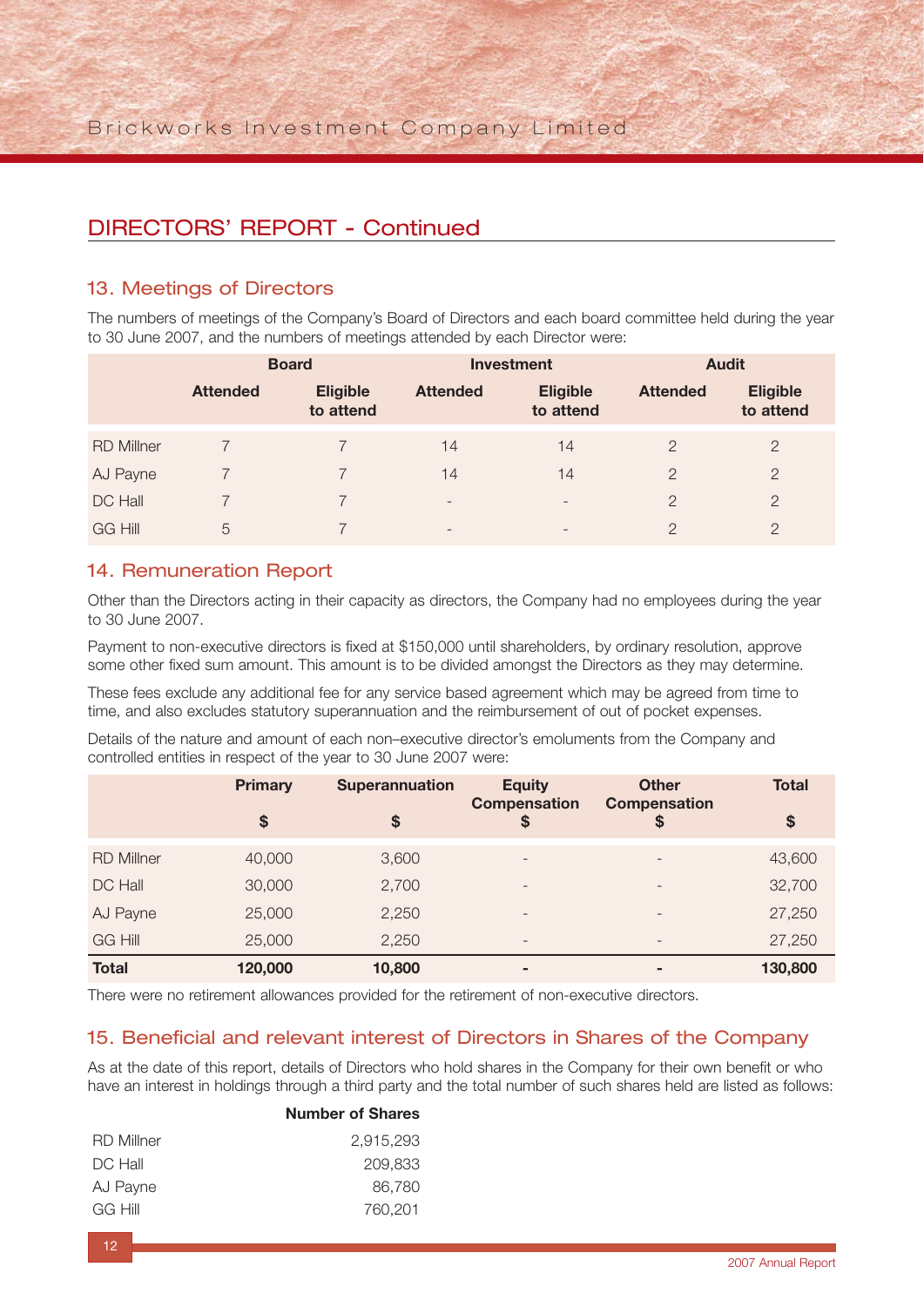## DIRECTORS' REPORT - Continued

### 16. Directors and Officers' Indemnity

The Constitution of the Company provides indemnity against liability and legal costs incurred by Directors and Officers to the extent permitted by Corporations Act.

During the year to 30 June 2007, the Company has paid premiums in respect of an insurance contract to insure each of the officers against all liabilities and expenses arising as a result of work performed in their respective capacities.

## 17. Proceedings on Behalf of Company

No person has applied for leave of Court to bring proceedings on behalf of the Company or intervene in any proceedings to which the Company is a party for the purpose of taking responsibility on behalf of the Company for all or any part of those proceedings.

The Company was not a party to any such proceedings during the year.

### 18. Non-audit Services

The board of directors is satisfied that the provision of non-audit services during the year is compatible with the general standard of independence for auditors imposed by the Corporations Act 2001. The directors are satisfied that the services disclosed below did not compromise the external auditor's independence for the following reasons:

- all non-audit services are reviewed and approved by the board of directors prior to commencement to ensure they do not adversely affect the integrity and objectivity of the auditor; and
- the nature of the services provided do not compromise the general principles relating to auditor independence as set out in the Institute of Chartered Accountants in Australia and CPA Australia's Professional Statement F1: Professional Independence.

The following fees (inclusive of GST) for non-audit services were paid to the external auditor during the year ended 30 June 2007:

| Due diligence investigations | \$2,200  |
|------------------------------|----------|
| Taxation services            | \$7,865  |
|                              | \$10,065 |

### 19. Auditor's Independence Declaration

The auditor's independence declaration for the year ended 30 June 2007 has been received and can be found on page 46.

This report is made in accordance with a resolution of the directors.

**Robert D Millner Director**

**Sydney 7 August 2007**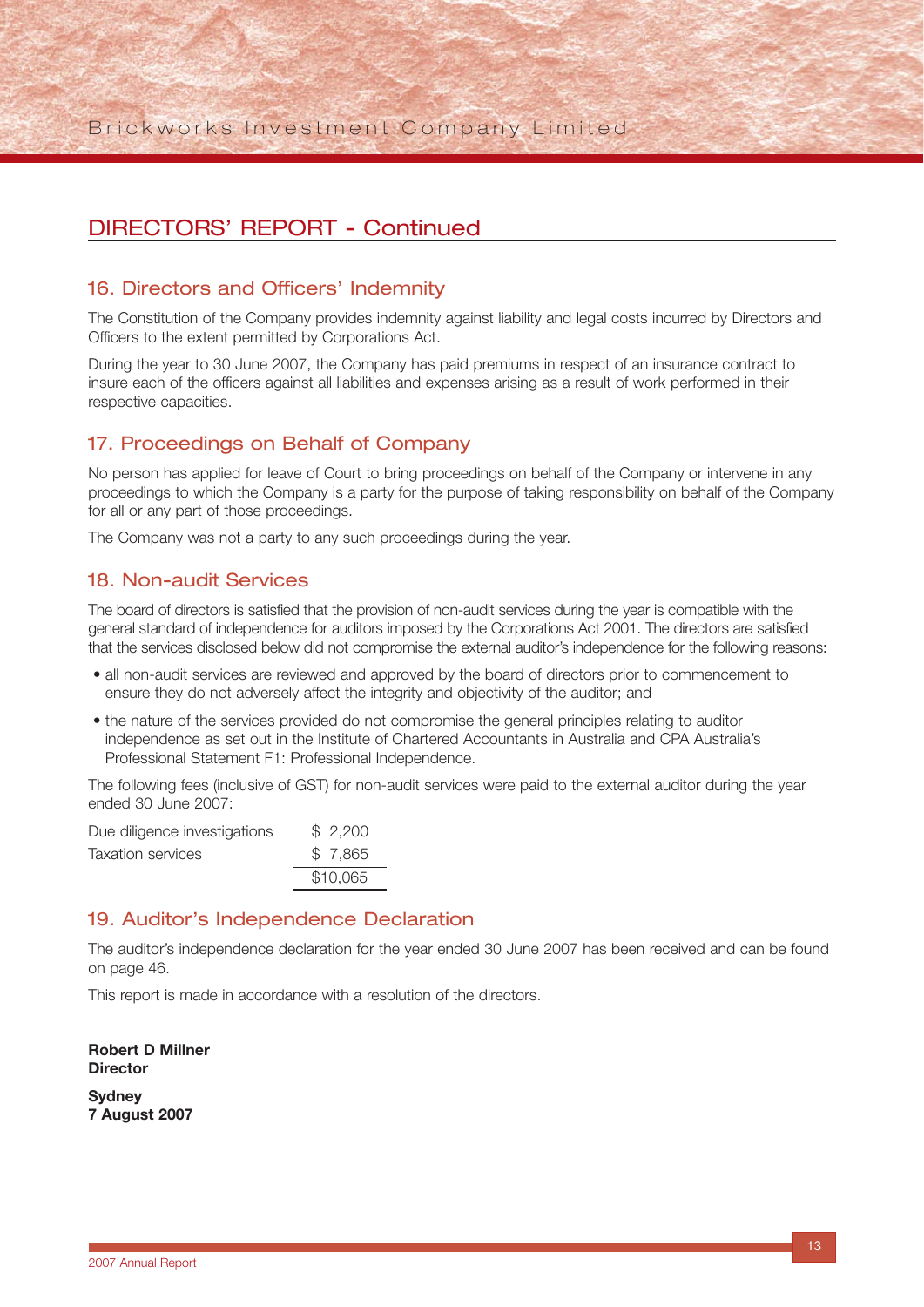## CORPORATE GOVERNANCE

Brickworks Investment Company Limited (the Company) was incorporated on 17 October 2003 and since that date the Board have been committed to achieving and demonstrating the highest standards of corporate governance. Unless otherwise stated, the Company has followed best practice recommendations set by the ASX Corporate Governance Council during the reporting year.

The Board of directors (hereinafter referred to as the Board) are responsible for the corporate governance of the Company and its controlled entities. The directors of the Company and its controlled entities are required to act honestly, transparently, diligently, independently, and in the best interests of all shareholders in order to increase shareholder value.

The directors are responsible to the shareholders for the performance of the company in both the short and the longer term and seek to balance sometimes competing objectives in the best interests of the Company as a whole. Their focus is to enhance the interests of shareholders and other key stakeholders and to ensure the Company is properly managed.

The Company's main corporate governance practices in place throughout the year are discussed in this section.

#### *The Board of Directors*

The Board operates in accordance with the broad principles set out in its charter.

#### *Role of the Board*

The responsibilities of the board include:

- contributing to the development of and approving the corporate strategy
- reviewing and approving business results, business plans, the annual budget and financial plans
- organisation and monitoring the investment portfolio
- ensuring regulatory compliance
- reviewing internal controls
- ensuring adequate risk management processes
- monitoring the Board composition, director selection and Board processes and performance
- overseeing and monitoring:
- organisational performance and the achievement of the Company's strategic goals and objectives
- compliance with the Company's code of conduct
- monitoring financial performance including approval of the annual report and half-year financial reports and liaison with the Company's auditors
- appointment and contributing to the performance assessment of the portfolio manager and other external service providers
- enhancing and protecting the reputation of the Company
- reporting to shareholders.

The terms and conditions of appointment and retirement of new directors are set out in a formal letter of appointment that includes:

- term of the appointment
- powers and duties
- determination of remuneration
- dealings in the Company securities including notification requirements
- conflicts of interest and disclosure policies
- indemnity and insurance arrangements
- access to independent professional advice
- review of appointment.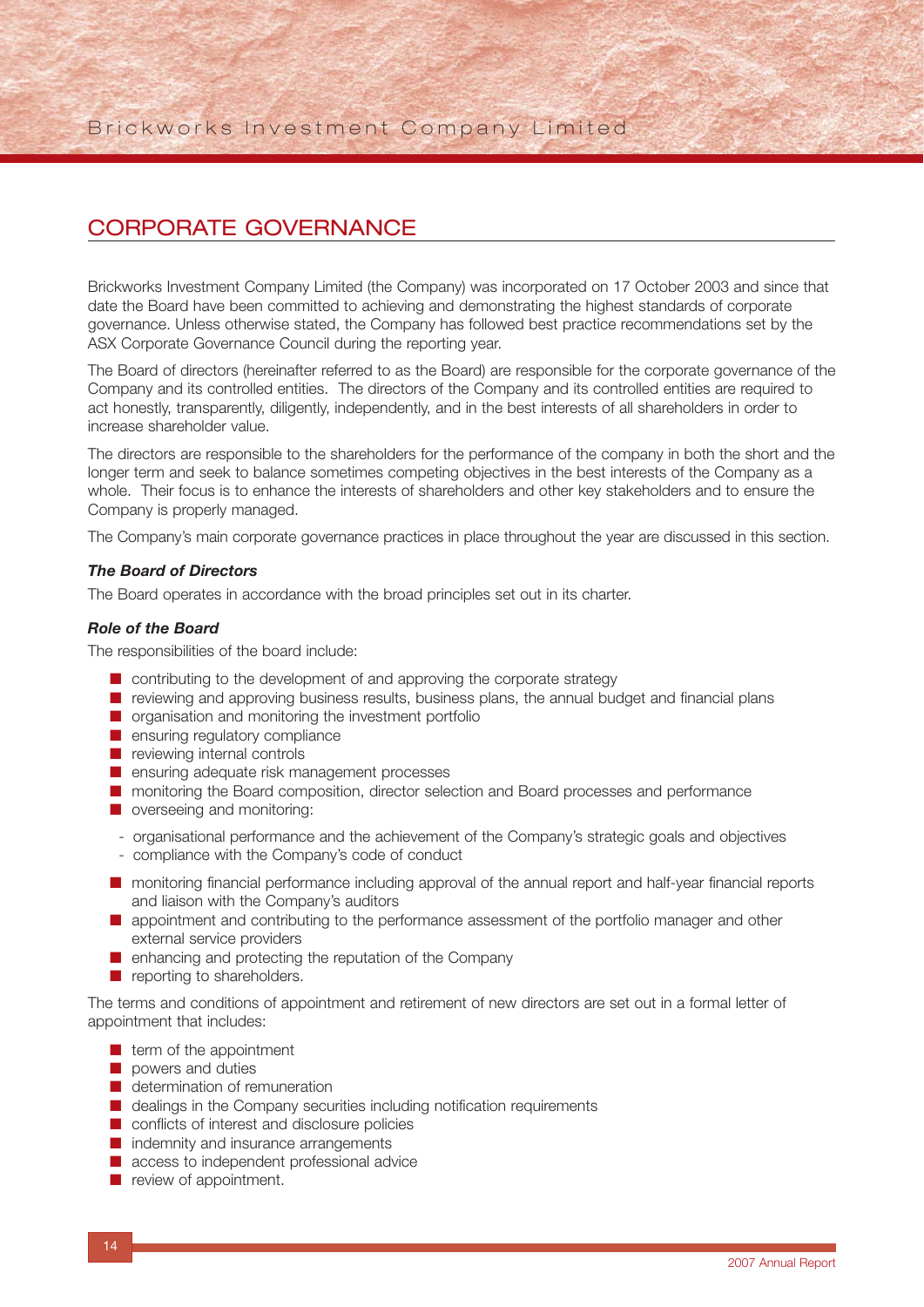#### *Board Composition*

The key elements of the Board composition include:

- ensuring, where practicable to do so, that a majority of the Board are independent directors
- the Board of the Company currently comprises 2 independent non-executive directors and 2 non- executive directors
- non-executive directors bring a fresh perspective to the board's consideration of strategic, risk and performance matters and are best placed to exercise independent judgement and review and constructively challenge the performance of management
- the Company is to maintain a mix of directors on the Board from different backgrounds with complimentary skills and experience
- the Board seeks to ensure that:
- at any point in time, its membership represents an appropriate balance between directors with experience and knowledge of the Company and directors with an external perspective
- the size of the Board is conducive to effective discussion and efficient decision making
- in recognition of the importance placed on the investment experience of the directors and the Board's role in supervising the activities of the portfolio manager, the majority of the Board are not independent directors. Refer discussion detailed under "Directors' Independence" on page 16.

Details of the members of the Board, their experience, expertise, qualifications and independent status are set out in the directors' report under the heading "Directors".

#### *Term of Office*

The company's Constitution specifies that all directors must retire from office no later than the third annual general meeting (AGM) following their last election. Where eligible, a director may stand for re-election in accordance with company's Constitution.

#### *Chairman*

The Chairman is a non-executive director who is responsible for leading the Board, ensuring directors are properly briefed in all matters relevant to their role and responsibilities, facilitating Board discussions and managing the Board's relationship with external service providers.

#### *Board Meetings*

Details of directors' attendance at Board meetings are set out in the Directors' Report on page 12.

The Board meets formally at least 6 times a year. In addition, it meets whenever necessary to deal with specific matters needing attention between the scheduled meetings.

Meeting agendas are established by the Chairman and Company Secretary to ensure adequate coverage of financial, strategic, compliance and other major areas throughout the year.

Copies of Board papers are circulated in advance of meetings. Directors are always encouraged to participate with a robust exchange of views and to bring their independent judgment to bear on the issues and decisions at hand. The Board highly values its relationship with the portfolio manager which is based on openness and trust.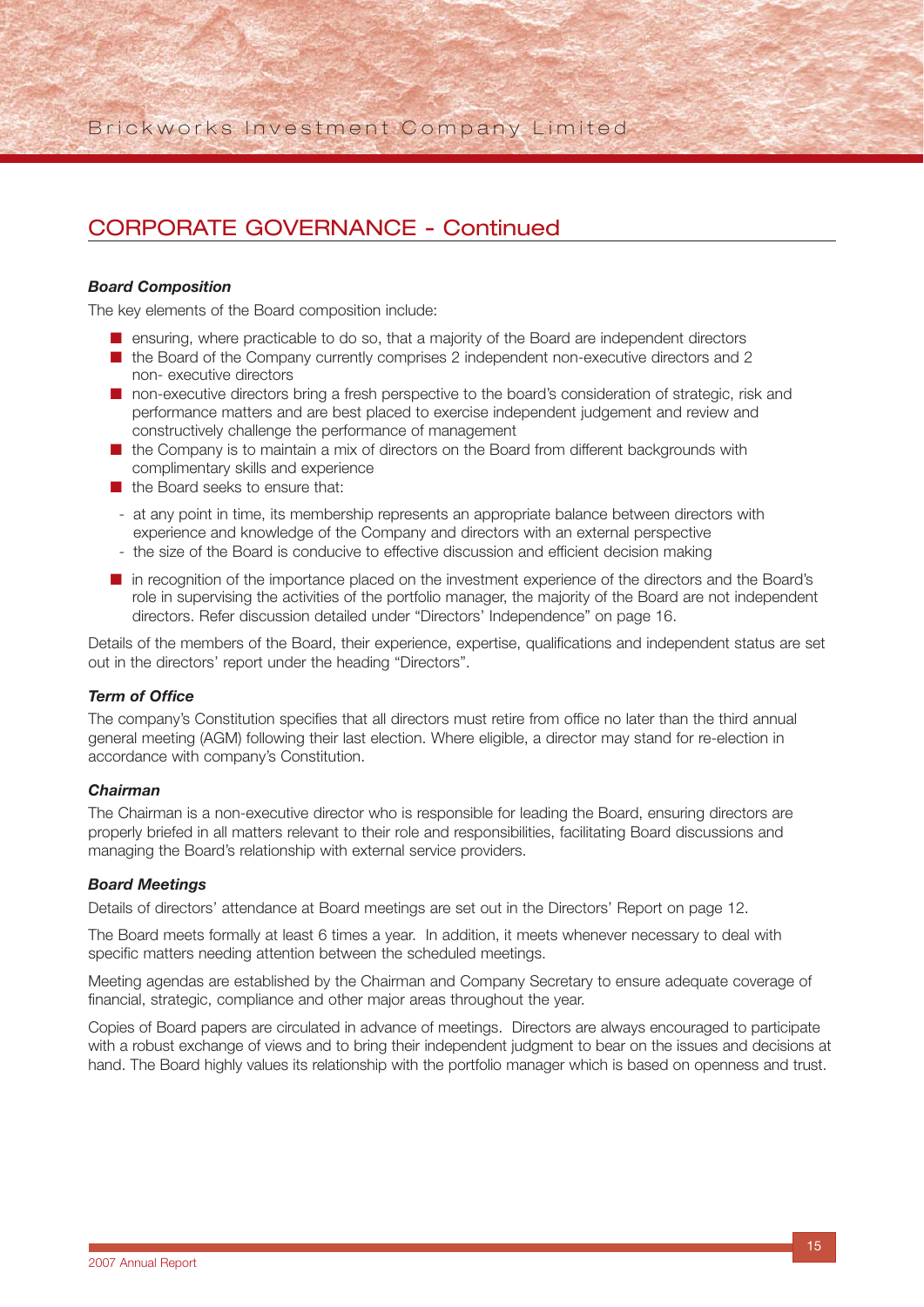#### *Performance Assessment*

The Board undertakes an annual self assessment of its collective performance. The results and any action plans are documented together with specific performance goals which are agreed for the coming year. The self assessment:

- compares the performance of the Board with the requirements of it's Charter
- sets forth the goals and objectives of the Board for the upcoming year
- effects any improvements to the Board charter deemed necessary or desirable.

The performance evaluation is conducted in such manner as the Board deems appropriate. In addition, each Board committee undertakes an annual self assessment on the performance of the committee and achievement of committee objectives.

The Chairman annually assesses the performance of individual directors, where necessary and meets privately with each director to discuss this assessment. The Chairman's performance is reviewed by the Board.

#### *Directors' Independence*

Assessing the independence of directors is undertaken in accordance with the best practice recommendations released by the Australian Stock Exchange Corporate Governance Council in March 2003.

When assessing the independence of directors and the Chairman under recommendation 2.1 and 2.2 of the best practice recommendations released by the Australian Stock Exchange Corporate Governance Council, both Mr Millner and Mr Payne, although meeting other criteria, and bringing independent judgement to bear on their respective roles, are both not defined as independent directors, primarily due to the fact that both Messrs Millner and Payne are officers of Brickworks Limited, who is a substantial shareholder of the company. The Company has not followed recommendation 2.1 and 2.2 due to the following reasons:

■ The Board are of the opinion that all directors exercise and bring to bear an unfettered and independent judgement towards their duties. Brickworks Investment Company Limited listed on the Australian Stock Exchange on 12 December 2003 to take over the investment portfolio of Brickworks Limited and the Board is satisfied that both Messrs Millner and Payne play an important role in the continued success and performance of the portfolio.

In relation to director independence, materiality is determined on both quantitative and qualitative bases. An amount of over 5% of annual turnover of the Company is considered material. In addition, a transaction of any amount or a relationship is deemed material if knowledge of it impacts the shareholders' understanding of the director's performance.

#### *Avoidance of conflicts of interests of Directors*

In accordance with the Corporations Act 2001 (Cth), any director with a material personal interest in a matter being considered by the Board must not be present when the matter is being considered, and may not vote on the matter.

#### *Independent Professional Advice*

Directors and board committees have the right, in connection with their duties and responsibilities, to seek independent professional advice at the Company's expense. Prior approval of the Chairman is required, but this will not be unreasonably withheld.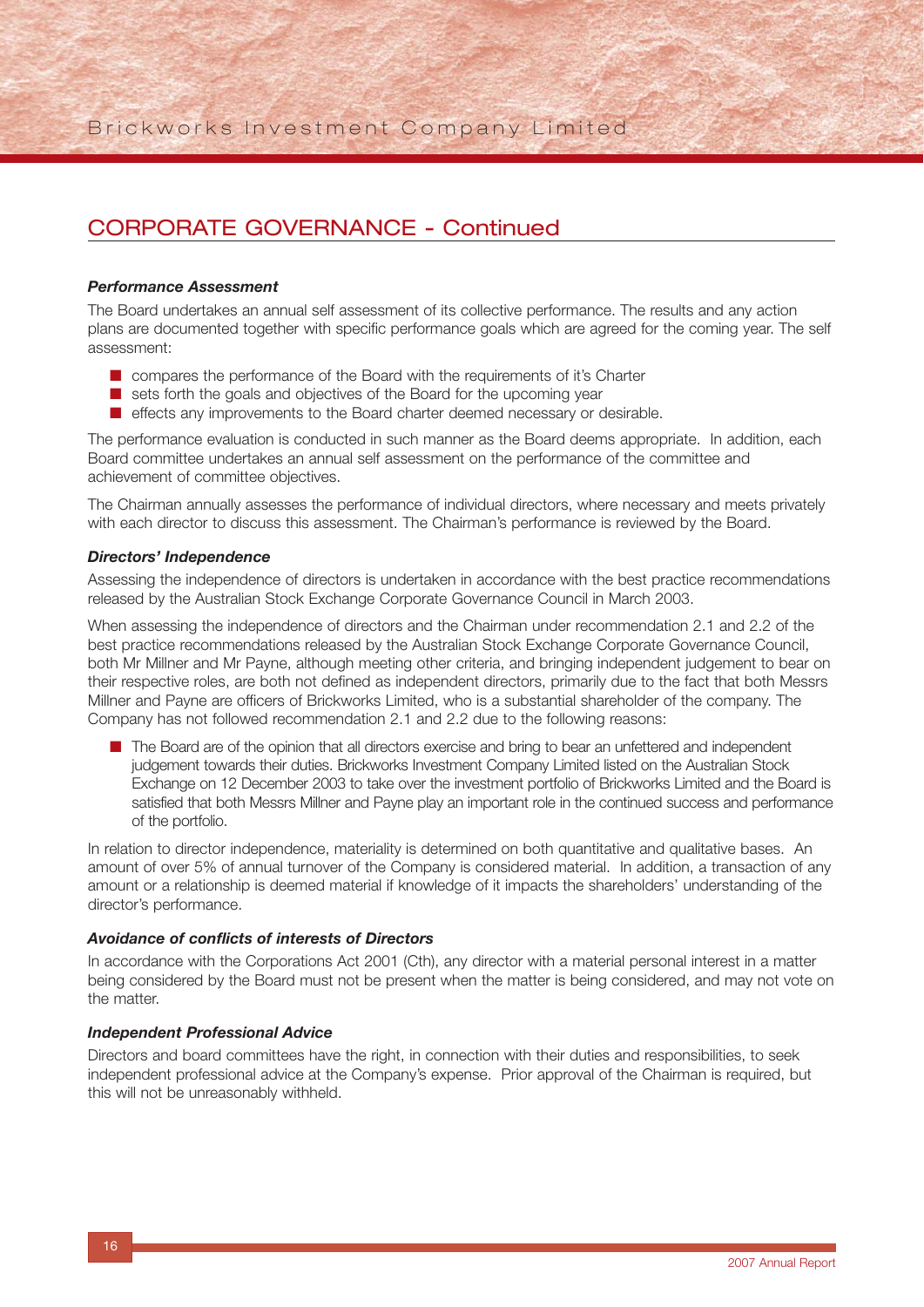#### *Corporate Reporting*

The portfolio manager and the administrative and company secretarial service provider, namely Souls Funds Management Ltd and Corporate & Administrative Services Pty Ltd have made the following certifications to the Board:

- that the Company's financial reports are complete and present a true and fair view, in all material respects, of the financial condition and operational results of the Company and its consolidated entities in accordance with all mandatory professional reporting requirements
- that the above statement is founded on a sound system of internal control and risk management which implements the policies adopted by the Board and that the Company's risk management and internal control is operating effectively and efficiently in all material respects.

The Company adopted this reporting structure for the year ended 30 June 2007.

#### *Board Committees*

The Board has established a number of committees to assist in the execution of its duties and to allow detailed consideration of complex issues. Current committees of the Board are the investment committee, nomination committee, the remuneration committee and audit committee. The committee's structure and membership is reviewed on an annual basis. All matters determined by committees are submitted to the full Board as recommendations for Board decisions.

#### *Investment Committee*

The Company has established an Investment Committee effective from 12 December 2003.

The investment committee consists of the following members:

#### **RD Millner (Chairman) AJ Payne**

Details of these directors' qualifications, experience and attendance at investment committee meetings held during the year are set out in the Directors' Report on page 9-13.

The main responsibilities of the committee are to:

- assess the information and recommendation received by the portfolio manager regarding the present and future investment needs of the Company
- assess the performance of the portfolio manager
- evaluating investment performance.

#### *Nomination Committee*

The Company has embraced the best practice recommendations released by the Australian Stock Exchange Corporate Governance Council in March 2003 and established a Nominations Committee effective from 12 December 2003.

The nomination committee consists of the following members:

**RD Millner (Chairman) DC Hall AJ Payne GG Hill**

Details of these directors' qualifications, experience and attendance at nomination committee meetings held during the year are set out in the Directors' Report on page 9-13.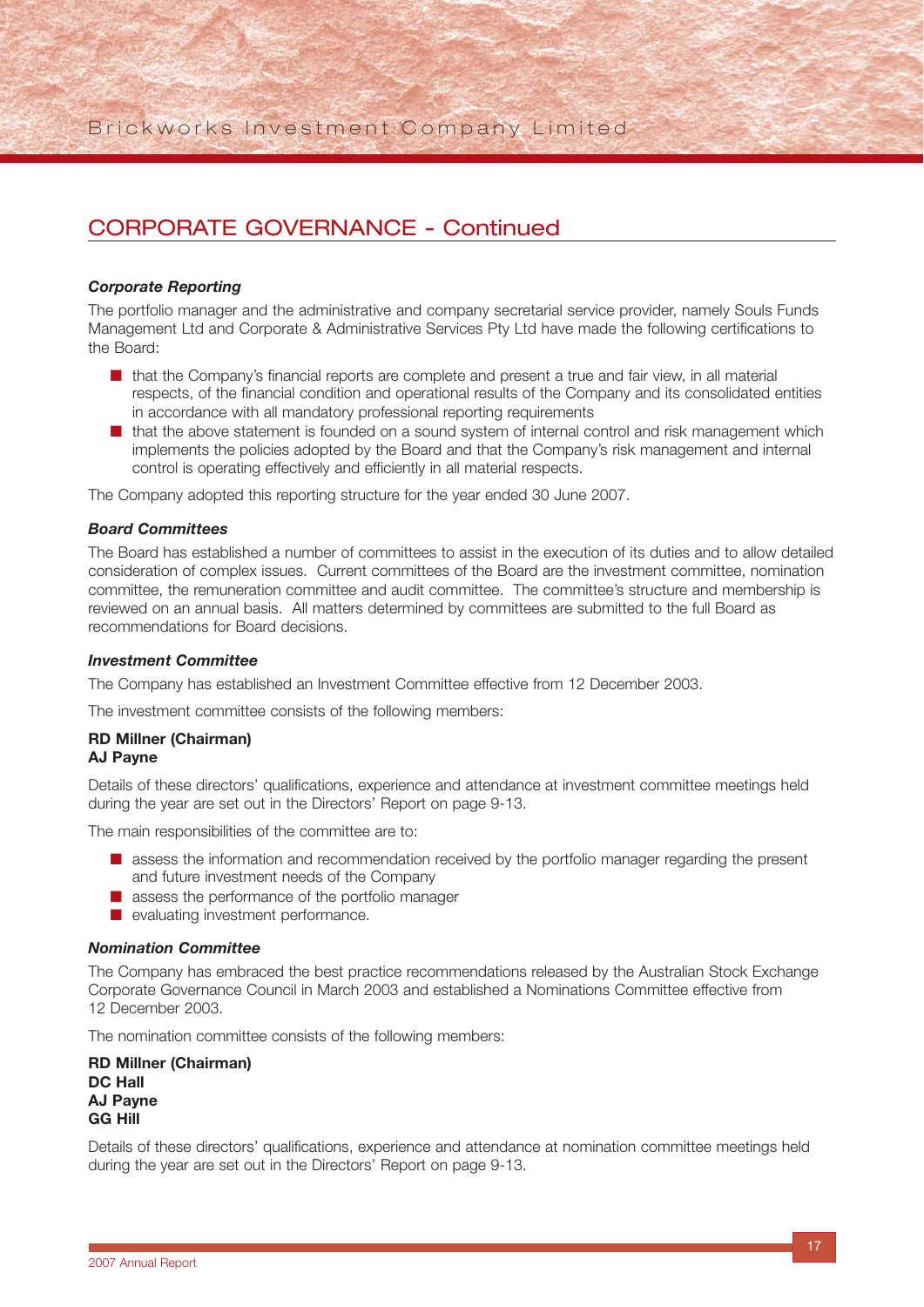#### *Nomination Committee (continued)*

The main responsibilities of the committee are to:

- assess the membership of the Board having regard to present and future needs of the Company
- assess the independence of directors to ensure the majority of the Board are independent directors
- propose candidates for Board vacancies in consideration of qualifications, experience and domicile
- oversee board succession
- evaluating Board performance.

New directors are provided with a letter of appointment setting out their responsibilities, rights and the terms and conditions of their employment.

The nominations committee charter provides guidance for the selection and appointment of new directors.

#### *Audit Committee*

The members of the audit committee at the date of this annual financial report are:

**DC Hall (Chairman) RD Millner AJ Payne GG Hill**

Details of these directors' qualification, experience and attendance at audit committee meetings are set out in the Directors' Report on page 9-13.

The audit committee operates in accordance with a charter.

The Chairman of the audit committee is an independent, non-executive director. The Chairman of the Audit Committee is also required to have accounting or related financial expertise, which includes past employment, professional qualification or other comparable experience. The other members of the audit committee are all financially literate and have a strong understanding of the industry in which the Company operates.

The audit committee's role and responsibilities, composition, structure and membership requirements are documented in an audit committee charter, which has been approved by the Board and is reviewed annually.

The main responsibilities of the committee are to:

- review, assess and approve the annual report, half-year financial report and all other financial information published by the Company or released to the market
- reviewing the effectiveness of the organisation's internal control environment covering:
- effectiveness and efficiency of operations
- reliability of financial reporting
- compliance with applicable laws and regulations
- oversee the effective operation of the risk management framework
- recommend to the Board the appointment, removal and remuneration of the external auditors, and review the terms of their engagement, the scope and quality of the audit and assess performance and consider the independence and competence of the external auditor on an ongoing basis. The Audit Committee receives certified independence assurances from the external auditors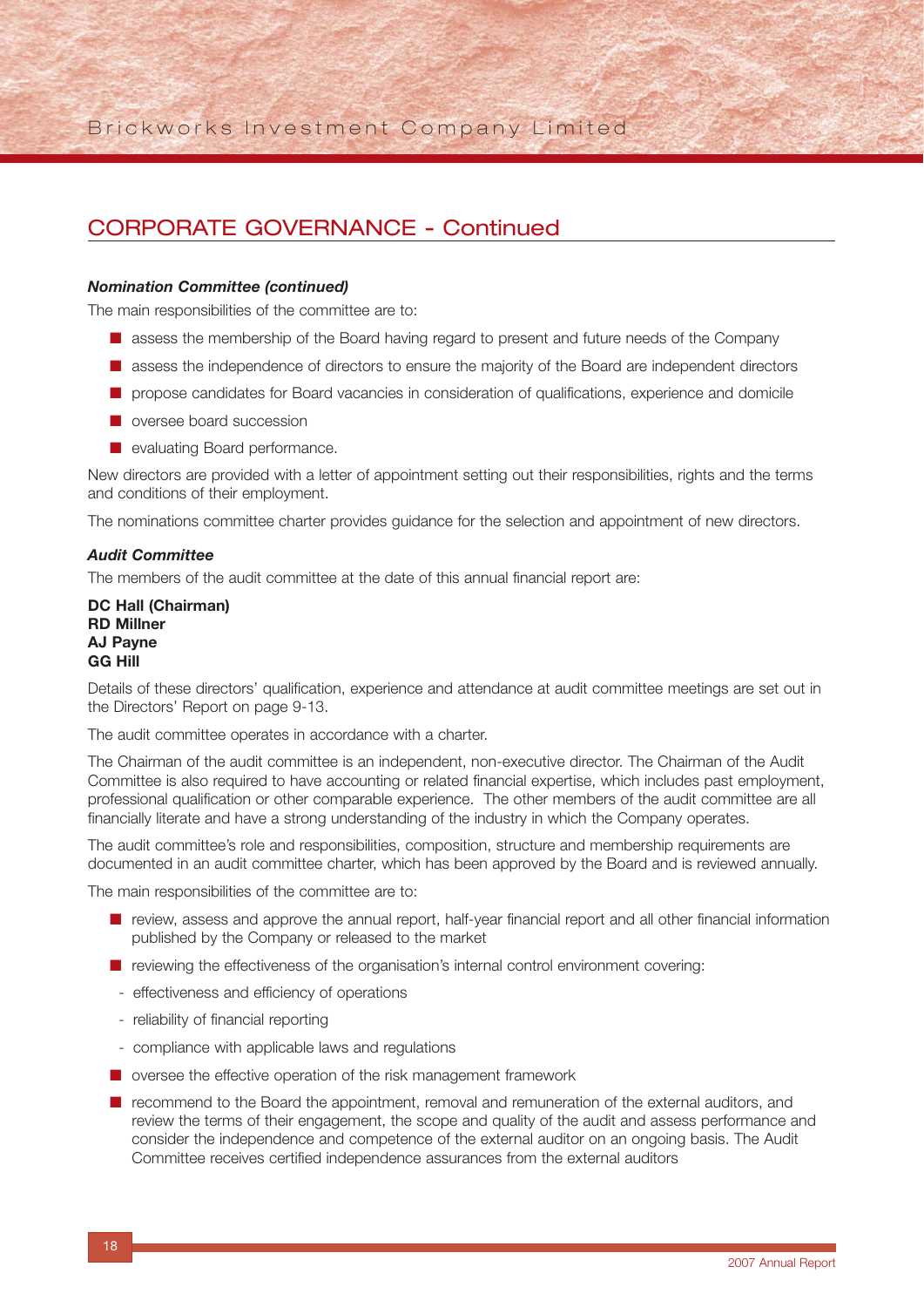#### *Audit Committee (continued)*

- review and approve the level of non-audit services provided by the external auditors and ensure it does not adversely impact on auditor independence. The external auditor will not provide services to the Company where the auditor would have a mutual or conflicting interest with the Company; be in a position where they audit their own work; function as management of the Company; or have their independence impaired or perceived to be impaired in any way
- review and monitor related party transactions and assess their priority
- report to the Board on matters relevant to the committee's role and responsibilities.

In accordance with the audit committee charter, the Company requires that the external audit engagement partner and review partner be rotated every five years.

In fulfilling its responsibilities, the audit committee requires the portfolio manager and the administrative and company secretarial service provider, namely Souls Funds Management Ltd and Corporate & Administrative Services Pty Ltd to state in writing to the Board that the Company's financial reports presents a true and fair view, in all material respects, of the Company's and its consolidated entities financial condition, operational results and are in accordance with the relevant accounting standards.

The external auditors, the portfolio manager and the administrative and company secretarial service provider, namely Souls Funds Management Ltd and Corporate & Administrative Services Pty Ltd are invited to attend meetings at the discretion of the audit committee.

#### *Remuneration Committee & Policies*

The Company has embraced the best practice recommendations released by the Australian Stock Exchange Corporate Governance Council in March 2003 and established a Remuneration Committee effective from 12 December 2003.

The remuneration committee consists of the following members:

**RD Millner (Chairman) DC Hall AJ Payne GG Hill**

Details of these directors' qualifications, experience and attendance at remuneration committee meetings are set out in the Directors' Report on page 9-13.

The Remuneration Committee oversees and reviews remuneration packages and other terms of employment for executive management (if any). In undertaking their roles the Committee members consider reports from external remuneration experts on recent developments on remuneration and related matters.

The Company does not have any employees due to the nature of its business and the use of external service providers. If the use of external service providers was to change in the future, any person engaged in an executive capacity would be required sign a formal employment contract at the time of their appointment covering a range of matters including their duties, rights, responsibilities, and any entitlements on termination. In such circumstances, executive remuneration and other terms of employment would also be reviewed annually by the committee having regard to personal and corporate performance, contribution to long term growth, relevant comparative information and independent expert advice. As well as a base salary, remuneration in such circumstances could be expected to include superannuation, performance-related bonuses and fringe benefits.

Fees for non-executive directors reflect the demands on and responsibilities of our directors. Non-executive directors are remunerated by way of base fees and statutory superannuation contributions and do not participate in schemes designed for the remuneration of executives. Non-executive directors do not receive any options, bonus payments nor are they provided with retirement benefits other than statutory superannuation.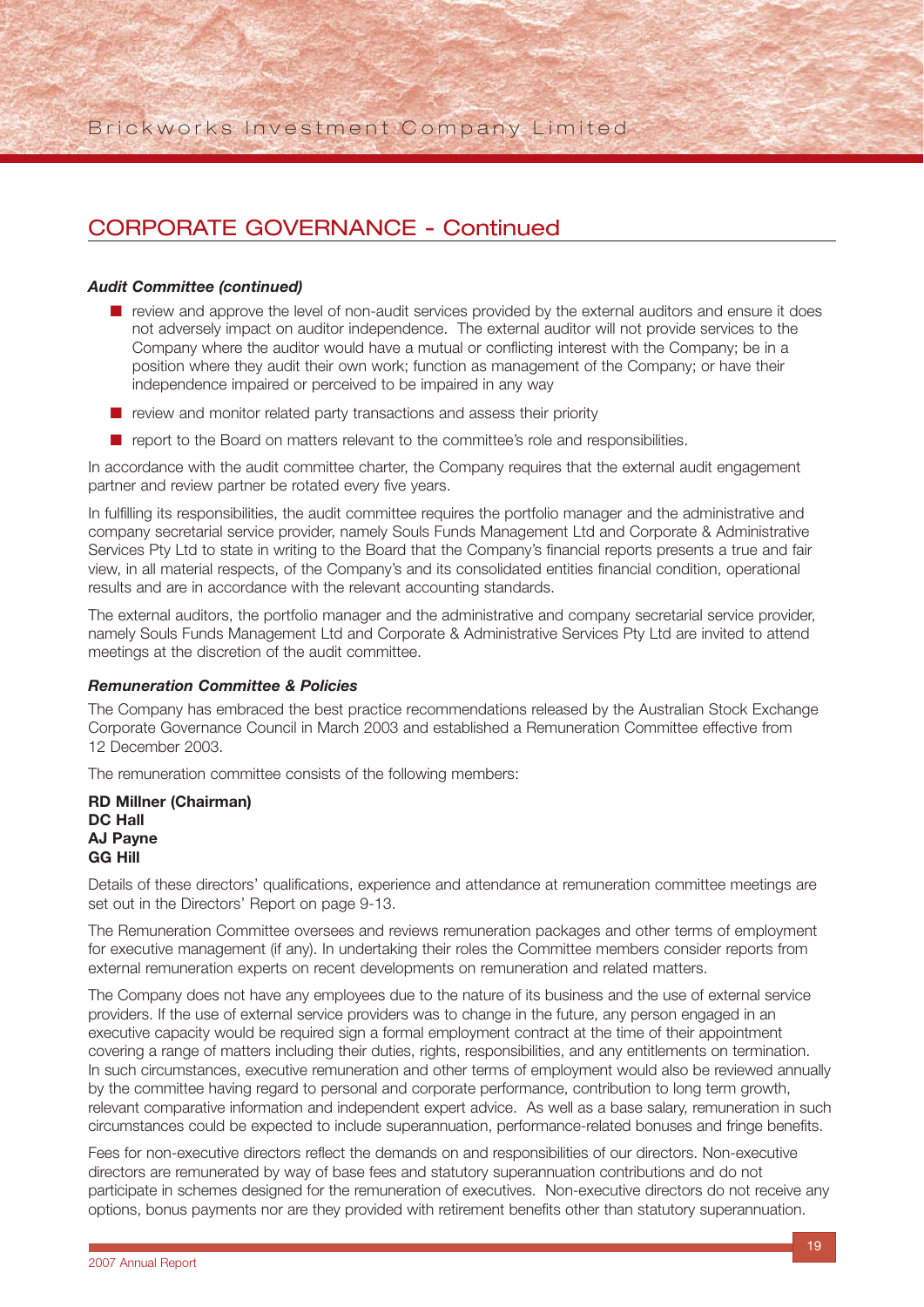#### *Remuneration Committee & Policies (continued)*

Further information on directors' and executives' remuneration is set out in the directors' report and note 19 to the financial statements.

The Remuneration Committee's terms of reference include responsibility for reviewing any transactions between the organisation and the directors, or any interest associated with the directors, to ensure the structure and terms of the transaction are in compliance with the Corporations Act 2001 and are appropriately disclosed.

The remuneration committee operates in accordance with a charter.

#### *Corporate Governance Framework*

The Board is committed to the highest standards of corporate governance, which it considers as fundamental to all its activities.

External service providers are required to provide a Corporate Governance Declaration (the Declaration) to the Board on an annual basis.

External service providers are required to confirm in the annual Statements that to the best of their knowledge and belief and having made appropriate inquiries of their own staff and consultants regarding the Company and its controlled entities (the Group) that, in the interests of directors, shareholders and other key stakeholders the service provider has applied corporate governance practices mandated by the Board at all times.

The Declaration covers the following:

- disclosure of the Groups' operations in the Board meeting papers
- satisfaction of all matters arising from prior Board meetings
- the maintenance of financial records that correctly record and explain the Group's transactions and financial position and performance to enable true and fair financial statements to be prepared and audited or reviewed in accordance with all applicable Accounting Standards and other mandatory professional reporting requirements
- compliance with statutory and prudential obligations and details of all lodgments in accordance with these obligations
- maintenance of ethical conduct by execution of duties with the utmost integrity, objectivity and professionalism at all times
- notification to the Company Secretary of all purchases and sales of Company securities, directly and indirectly and disclosure in the Board papers.

#### *Risk Management*

The Board is committed to the identification and quantification of risk throughout the Company's operations. Considerable importance is placed on maintaining a strong control environment. There is an organisational structure with clearly drawn lines of accountability. Adherence to the code of conduct is required at all times and the Board actively promotes a culture of quality and integrity.

Management of investment risk is fundamental to the business of the Company being an investor in Australian listed securities. Details of investment risk management policies are held by the portfolio manager.

The Board operates to minimise its exposure to investment risk, in part, by the appointment of an external portfolio manager who has proprietary systems, processes and procedures in place to effectively manage investment risk.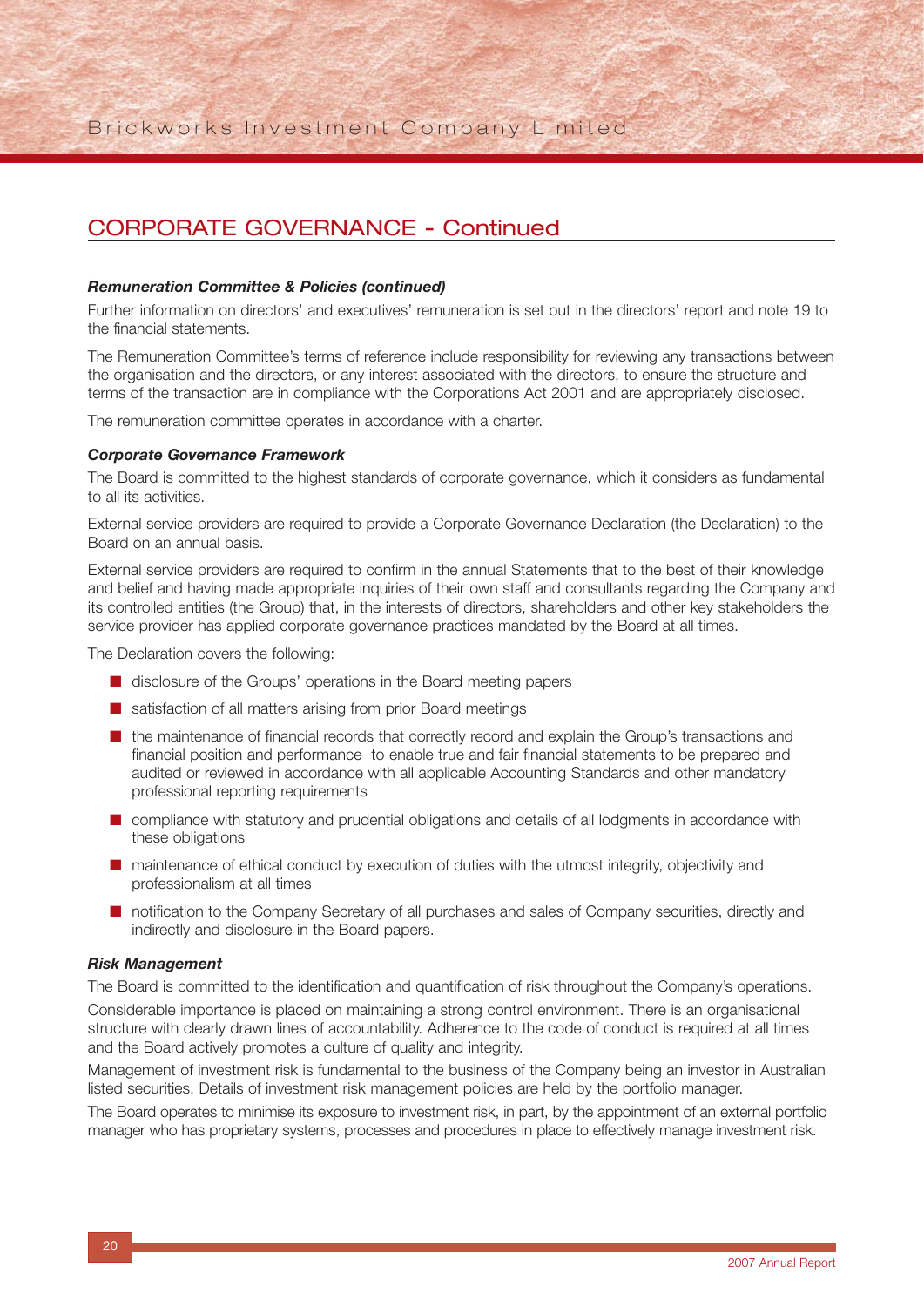#### *Code of Conduct*

The company has developed a Code of Conduct (the Code) which has been fully endorsed by the Board and applies to all directors and external service providers and their employees. The code is regularly reviewed and updated as necessary to ensure it reflects the highest standards of behaviour and professionalism and the practices necessary to maintain confidence in the Company's integrity.

In summary, the Code requires that at all times all company personnel act with the utmost integrity, objectivity and in compliance with the letter and the spirit of the law and company policies.

#### *Share Trading Policy*

The company has developed a Share Trading Policy which has been fully endorsed by the Board and applies to all directors and employees.

Directors, executives and employees may deal in Company securities, however they may not do so if in possession of information which is price sensitive or likely to be price sensitive to the security's market price. Changes in a Director's interest is required to be advised to the Company within 3 days for notification to the ASX.

#### *Continuous Disclosure and Shareholder Communication*

The Chairman and Company Secretary have been nominated as being the persons responsible for communications with the Australian Stock Exchange (ASX). This role includes the responsibility for ensuring compliance with the continuous disclosure requirements in the ASX listing rules and overseeing and co-ordinating information disclosure to ASX. The Chairman is responsible for disclosure to analysts, brokers and shareholders, the media and the public.

The company has written policies and procedures on information disclosure that focus on continuous disclosure of any information concerning the Company that a reasonable person would expect to have a material effect on the price of the Company's securities.

All information disclosed to the ASX is available on the ASX's website within 24 hours of the release to the ASX. Procedures have been established for reviewing whether price sensitive information has been inadvertently disclosed, and if so, this information is also immediately released to the market.

All shareholders receive a copy of the Company's full annual report. Shareholders also are updated with the Company's operations via monthly ASX announcements of the net tangible asset (NTA) backing of the portfolio and other disclosure information. All recent ASX announcements and annual reports are available on the ASX website, or alternatively, by request via email, facsimile or post.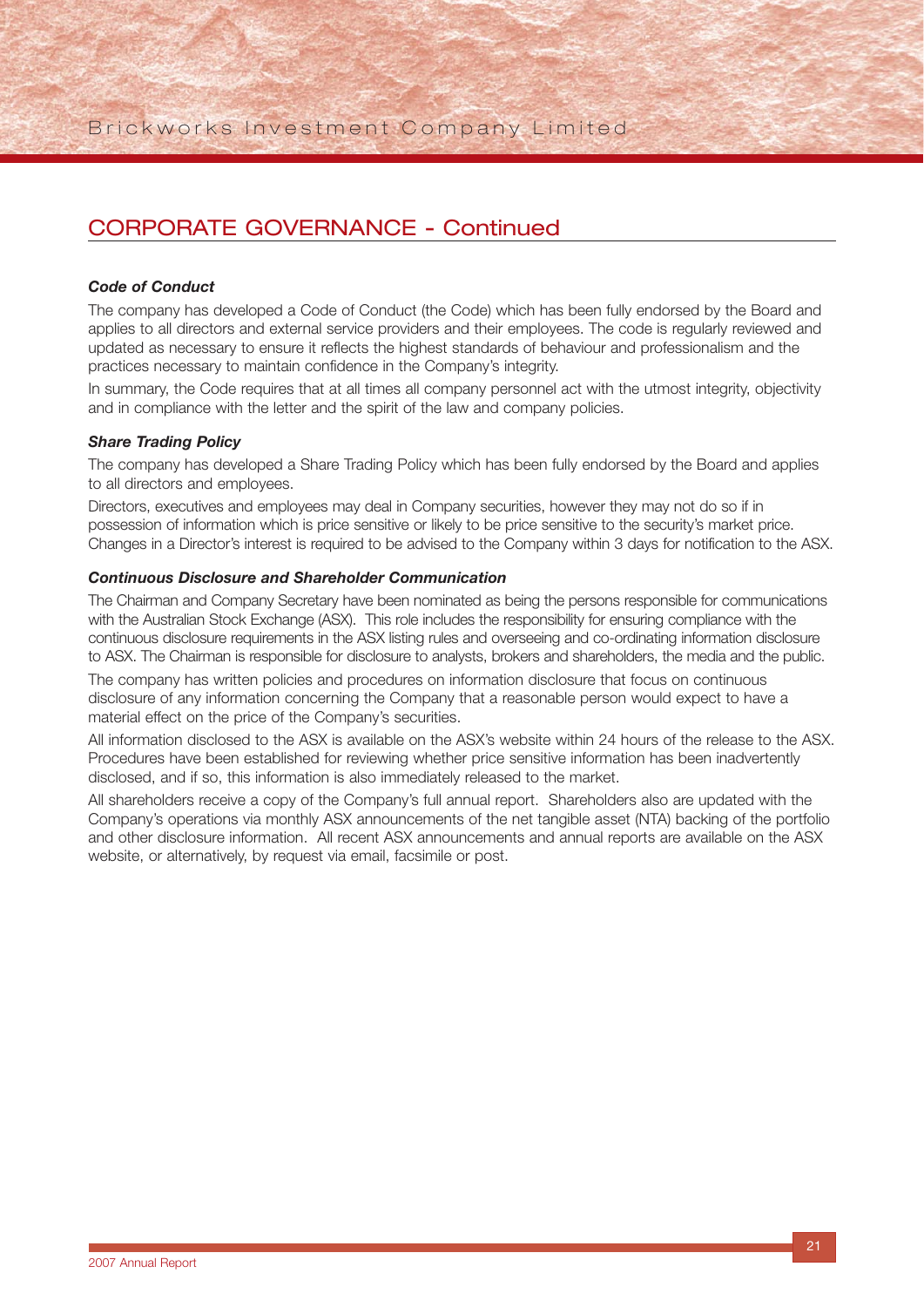## CONSOLIDATED INCOME STATEMENT

FOR THE YEAR ENDED 30 JUNE 2007

|                                                                                     |                | <b>Consolidated</b>  |                    | <b>Company</b>     |                    |
|-------------------------------------------------------------------------------------|----------------|----------------------|--------------------|--------------------|--------------------|
|                                                                                     | <b>Note</b>    | 30/06/07<br>\$'000   | 30/06/06<br>\$'000 | 30/06/07<br>\$'000 | 30/06/06<br>\$'000 |
| Revenue from investment portfolio                                                   |                | 14,276               | 13,289             | 14,276             | 12,797             |
| Revenue from bank deposits                                                          |                | 1,505                | 904                | 1,421              | 414                |
| Other income                                                                        |                | 14                   | 5                  |                    | 5                  |
| Income from operating activities before net<br>gains on investment portfolio        | $\overline{2}$ | 15,795               | 14,198             | 15,697             | 13,216             |
| Administration expenses                                                             | 3              | (1,671)              | (1,537)            | (1,670)            | (1, 423)           |
| Operating profit before income tax expense<br>and net gains on investment portfolio |                | 14,124               | 12,661             | 14,027             | 11,793             |
| Income tax expense                                                                  | $\overline{4}$ | (104)                | (137)              | (75)               | 12                 |
| Net operating profit before net gains on<br>investment portfolio                    |                | 14,020               | 12,524             | 13,952             | 11,805             |
| Net gains/(losses) on investment portfolio                                          |                | 1,300                | 384                | 1,300              | 384                |
| Tax expense relating to net realised gains<br>on investment portfolio               | $\overline{4}$ | (390)                | (78)               | (390)              | (78)               |
| Net gains on investment portfolio                                                   |                | 910                  | 306                | 910                | 306                |
| Profit for the year                                                                 |                | 14,930               | 12,830             | 14,862             | 12,111             |
| Profit attributable to minority interest                                            |                |                      | (6)                |                    |                    |
| Profit for the year attributable to members<br>of the Company                       |                | 14,930               | 12,824             | 14,862             | 12,111             |
|                                                                                     |                | 2007<br><b>Cents</b> | 2006<br>Cents      |                    |                    |
| Basic earnings per share                                                            | 17             | 6.91                 | 6.51               |                    |                    |
| Diluted earnings per share                                                          | 17             | 6.91                 | 6.51               |                    |                    |

This Income Statement should be read in conjunction with the accompanying notes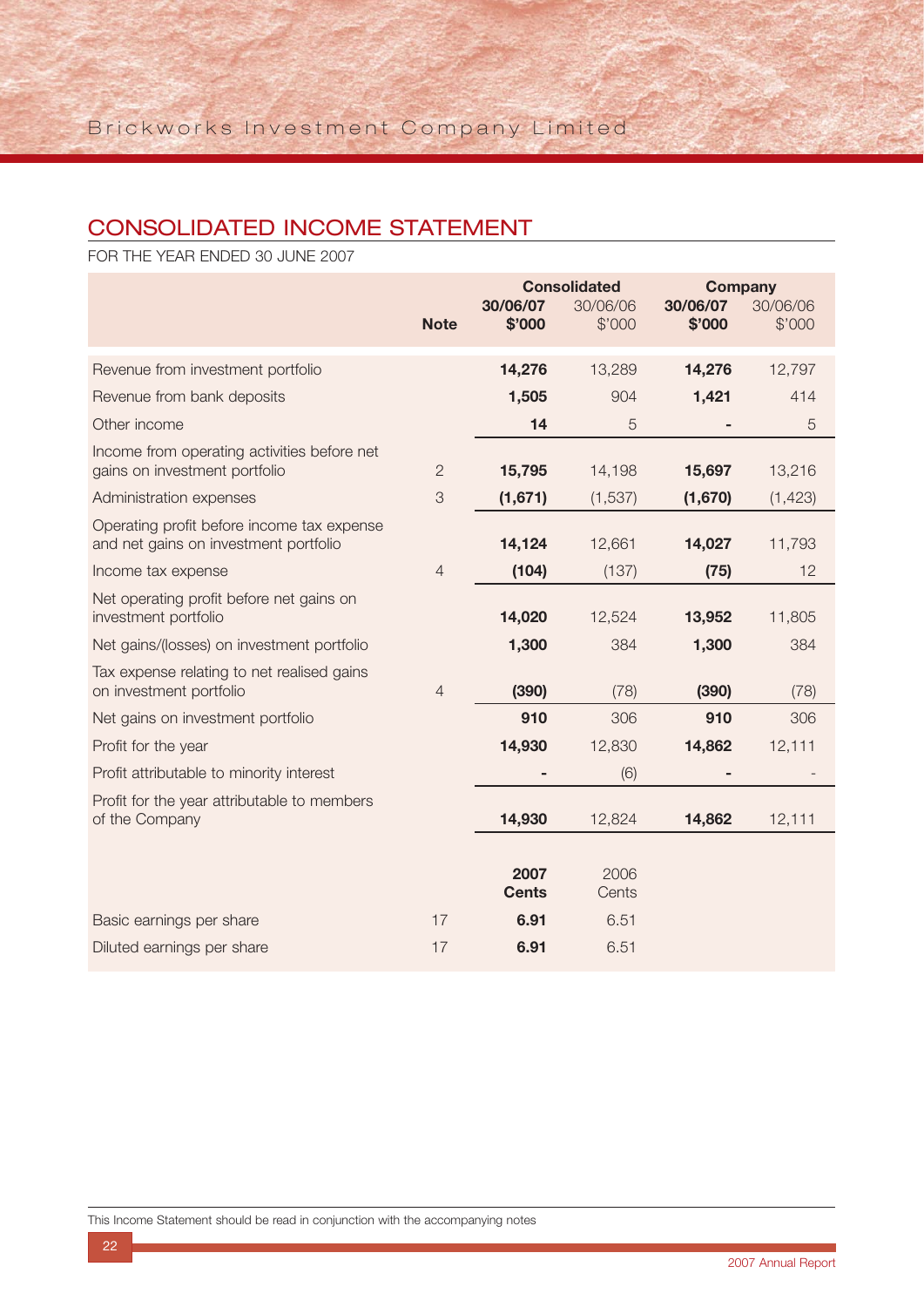## CONSOLIDATED BALANCE SHEET

AS AT 30 JUNE 2007

|                                      |                | <b>Consolidated</b><br>30/06/07<br>30/06/06 |         | <b>Company</b><br>30/06/07<br>30/06/06 |         |
|--------------------------------------|----------------|---------------------------------------------|---------|----------------------------------------|---------|
|                                      | <b>Note</b>    | \$'000                                      | \$'000  | \$'000                                 | \$'000  |
| <b>CURRENT ASSETS</b>                |                |                                             |         |                                        |         |
| Cash assets                          | 6              | 51,547                                      | 22,670  | 51,543                                 | 19,445  |
| Receivables                          | $\overline{7}$ | 2,782                                       | 3,244   | 2,896                                  | 2,501   |
| Prepayments                          |                | 17                                          | 20      | 17                                     | 20      |
| <b>TOTAL CURRENT ASSETS</b>          |                | 54,346                                      | 25,934  | 54,456                                 | 21,966  |
| <b>NON-CURRENT ASSETS</b>            |                |                                             |         |                                        |         |
| Investment portfolio                 | 8              | 371,491                                     | 272,067 | 466,877                                | 367,453 |
| Deferred tax assets                  | 9              | 1,050                                       | 693     | 1,074                                  | 803     |
| <b>TOTAL NON-CURRENT ASSETS</b>      |                | 372,541                                     | 272,760 | 467,951                                | 368,256 |
| <b>TOTAL ASSETS</b>                  |                | 426,887                                     | 298,694 | 522,407                                | 390,222 |
| <b>CURRENT LIABILITIES</b>           |                |                                             |         |                                        |         |
| Payables                             | 10             | 170                                         | 220     | 170                                    | 210     |
| <b>TOTAL CURRENT LIABILITIES</b>     |                | 170                                         | 220     | 170                                    | 210     |
| <b>NON-CURRENT LIABILITIES</b>       |                |                                             |         |                                        |         |
| Payables                             | 10             |                                             |         | 96,600                                 | 92,550  |
| Deferred tax liabilities             | 11             | 43,777                                      | 23,141  | 43,777                                 | 23,141  |
| <b>TOTAL NON-CURRENT LIABILITIES</b> |                | 43,777                                      | 23,141  | 140,377                                | 115,691 |
| <b>TOTAL LIABILITIES</b>             |                | 43,947                                      | 23,361  | 140,547                                | 115,901 |
| <b>NET ASSETS</b>                    |                | 382,940                                     | 275,333 | 381,860                                | 274,321 |
| <b>EQUITY</b>                        |                |                                             |         |                                        |         |
| Share capital                        | 12             | 268,834                                     | 209,964 | 268,834                                | 209,964 |
| Revaluation reserve                  | 13             | 100,128                                     | 53,588  | 102,080                                | 55,540  |
| Realised capital gains reserve       | 14             | 2,660                                       | 1,750   | 2,660                                  | 1,750   |
| Retained profits                     | 15             | 11,318                                      | 10,031  | 8,286                                  | 7,067   |
| <b>TOTAL EQUITY</b>                  |                | 382,940                                     | 275,333 | 381,860                                | 274,321 |

This Balance Sheet should be read in conjunction with the accompanying notes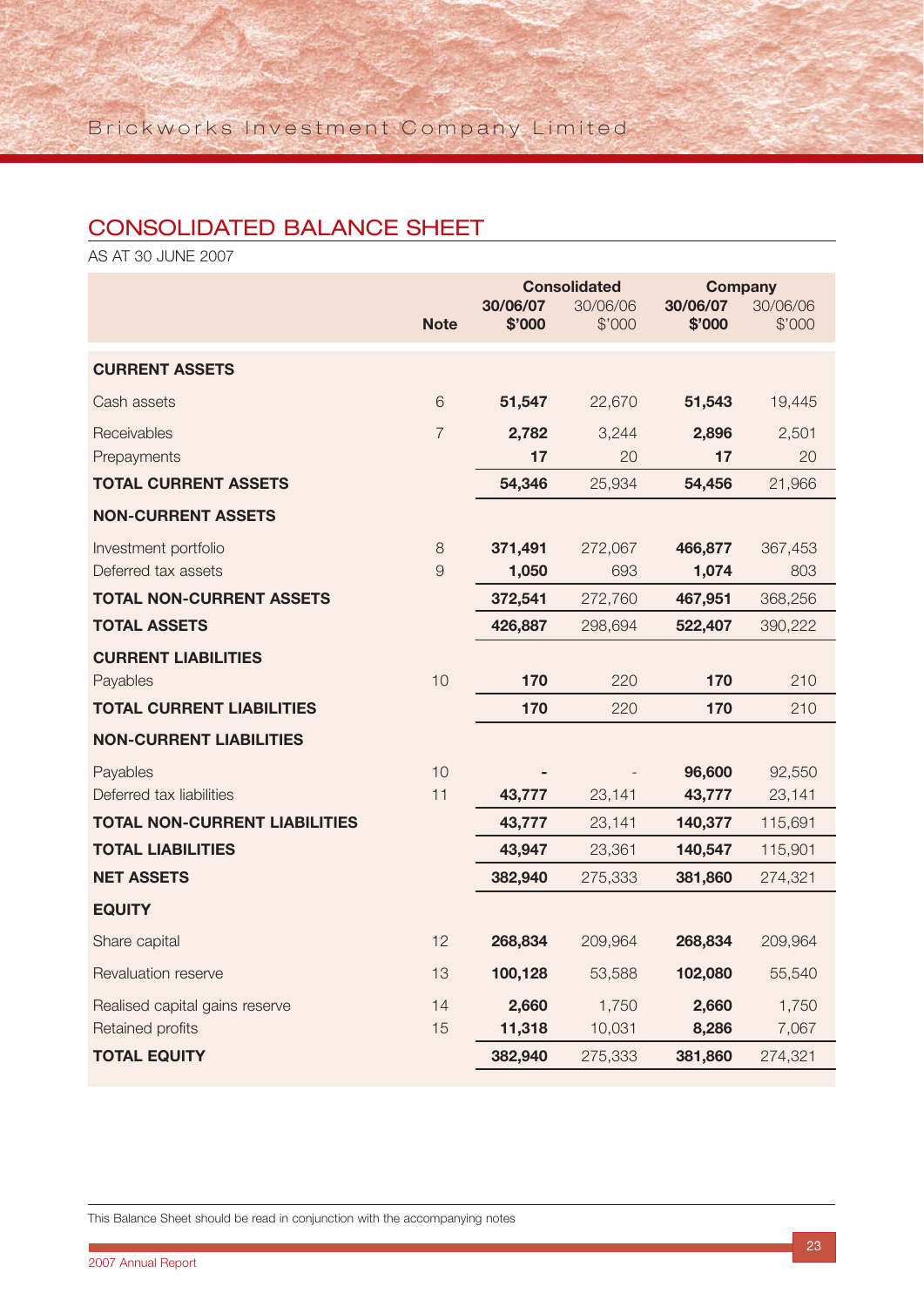## CONSOLIDATED STATEMENT OF CHANGES IN EQUITY

FOR THE YEAR ENDED 30 JUNE 2007

|                                                                                  |             | <b>Consolidated</b><br>30/06/07<br>30/06/06 |                  | <b>Company</b><br>30/06/07 | 30/06/06         |
|----------------------------------------------------------------------------------|-------------|---------------------------------------------|------------------|----------------------------|------------------|
|                                                                                  | <b>Note</b> | \$'000                                      | \$'000           | \$'000                     | \$'000           |
| Total equity at the beginning of the year                                        |             | 275,333                                     | 233,841          | 274,321                    | 229,718          |
| Dividends paid                                                                   | 5(a)        | (12, 733)                                   | (9, 154)         | (12, 733)                  | (9, 154)         |
| Shares issued                                                                    |             |                                             |                  |                            |                  |
| - Dividend Reinvestment Plan                                                     | 12(b)       | 2,256                                       | 1,690            | 2,256                      | 1,690            |
| - Share Purchase Plan                                                            | 12(b)       |                                             | 16,708           |                            | 16,708           |
| - Rights Issue                                                                   | 12(b)       | 56,988                                      |                  | 56,988                     |                  |
| - Transaction costs                                                              | 12(b)       | (374)                                       | (48)             | (374)                      | (48)             |
| Total transactions with equity holders in<br>their capacity as equity holders    |             | 46,137                                      | 9,196            | 46,137                     | 9,196            |
| Direct equity adjustments:                                                       |             |                                             |                  |                            |                  |
| Adjustment on adoption of AASB 132<br>and AASB 139:                              |             |                                             |                  |                            |                  |
| Decrease in value of investment portfolio<br>Tax effect @30%                     |             |                                             | (459)<br>138     |                            | (403)<br>121     |
|                                                                                  |             | ٠                                           | (321)            |                            | (282)            |
| Revaluation of investment portfolio                                              |             | 66,486                                      | 27,863           | 66,486                     | 33,224           |
| Provision for tax on unrealised gains                                            |             | (19, 946)                                   | (7, 842)         | (19, 946)                  | (9,646)          |
| Net unrealised gains recognised directly                                         |             |                                             |                  |                            |                  |
| in equity<br>Profit for the year                                                 | 13          | 46,540<br>14,930                            | 20,021<br>12,824 | 46,540<br>14,862           | 23,578<br>12,111 |
| Total recognised income (including unrealised<br>gains) and expense for the year |             | 61,470                                      | 32,845           | 61,402                     | 35,689           |
| Other adjustments:                                                               |             |                                             |                  |                            |                  |
| Increase/(decrease) in outside equity interest                                   |             |                                             | (228)            |                            |                  |
| Total equity at the end of the year                                              |             | 382,940                                     | 275,333          | 381,860                    | 274,321          |

This Statement of Changes in Equity should be read in conjunction with the accompanying notes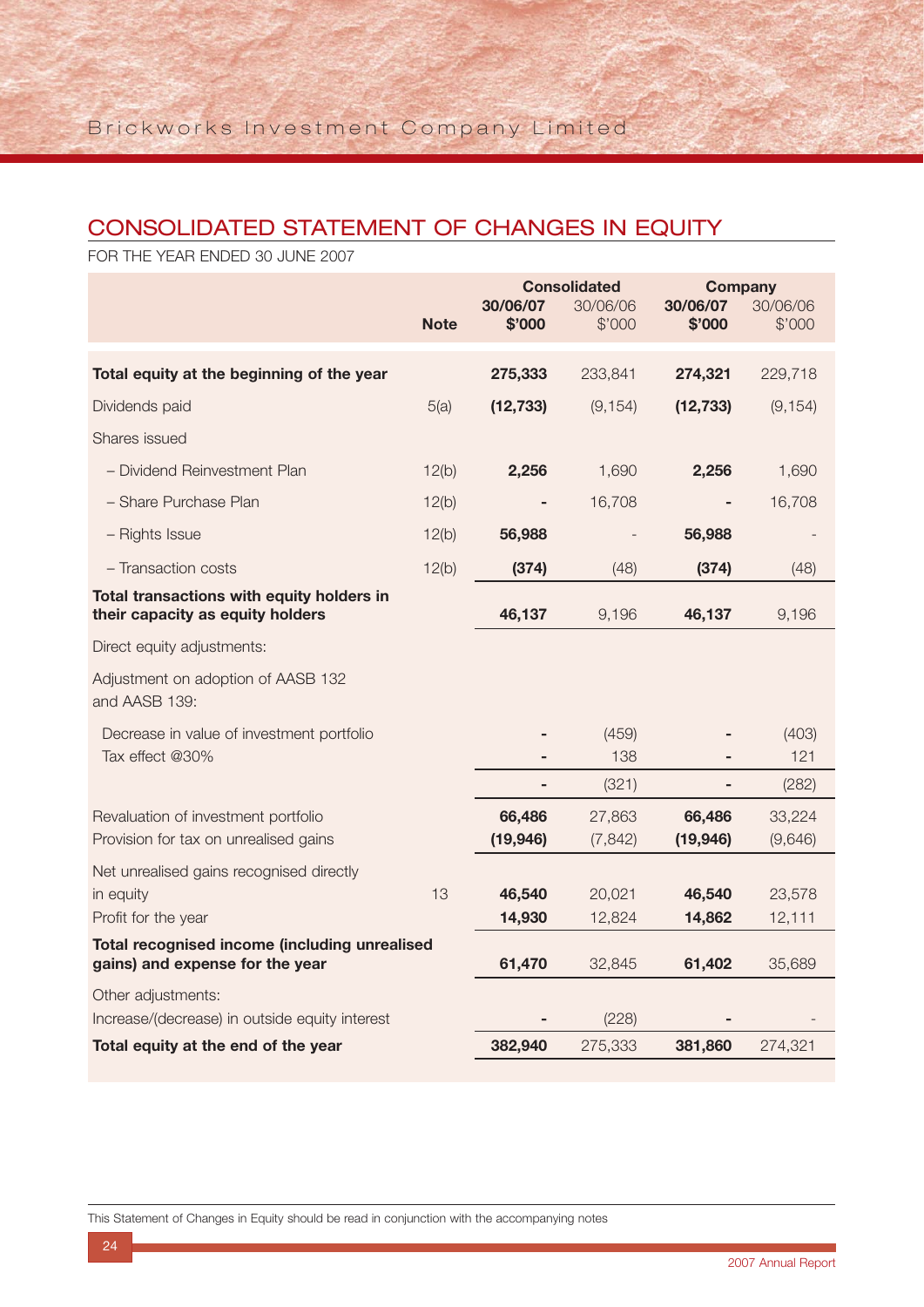## CONSOLIDATED CASH FLOW STATEMENT

FOR THE YEAR ENDED 30 JUNE 2007

|                                               |             |                    | <b>Consolidated</b> | <b>Company</b>     |                    |
|-----------------------------------------------|-------------|--------------------|---------------------|--------------------|--------------------|
|                                               | <b>Note</b> | 30/06/07<br>\$'000 | 30/06/06<br>\$'000  | 30/06/07<br>\$'000 | 30/06/06<br>\$'000 |
|                                               |             |                    |                     |                    |                    |
| Cash flows from operating activities          |             |                    |                     |                    |                    |
| Payments to suppliers and employees           |             | (1,797)            | (1, 511)            | (1,785)            | (1, 376)           |
| Other receipts in the course of operations    |             | 60                 | 54                  | 60                 | 52                 |
| Dividends and distributions received          |             | 13,919             | 12,922              | 13,919             | 12,328             |
| Interest received                             |             | 1,333              | 915                 | 1,249              | 414                |
| Other Income                                  |             | 14                 |                     |                    |                    |
| Income tax refund/(paid)                      |             | 884                | (987)               | 141                | (105)              |
| Net cash inflow from operating activities     | 16(a)       | 14,413             | 11,393              | 13,584             | 11,313             |
|                                               |             |                    |                     |                    |                    |
| <b>Cash flows from investing activities</b>   |             |                    |                     |                    |                    |
| Payment for subsidiary, net of cash acquired  | 16(b)       |                    | (1, 211)            |                    | (1, 211)           |
| Payment for non current investments           |             | (34, 219)          | (14,953)            | (34, 219)          | (14, 473)          |
| Proceeds from sale of non current investments |             | 2,697              | 864                 | 2,697              | 864                |
| Net cash (outflow) from investing activities  |             | (31, 522)          | (15,300)            | (31, 522)          | (14, 820)          |
|                                               |             |                    |                     |                    |                    |
| <b>Cash flows from financing activities</b>   |             |                    |                     |                    |                    |
| Proceeds from issues of ordinary shares       |             | 56,463             | 16,640              | 56,463             | 16,640             |
| Proceeds from borrowings                      |             |                    |                     | 4,050              | 8,237              |
| Dividends paid                                | 5(a)        | (10, 477)          | (7, 464)            | (10, 477)          | (7, 464)           |
| Repayment from subsidiary entities            |             |                    |                     |                    |                    |
| Net cash inflow from financing activities     |             | 45,986             | 9,176               | 50,036             | 17,413             |
|                                               |             |                    |                     |                    |                    |
| Net increase in cash held                     |             | 28,877             | 5,269               | 32,098             | 13,906             |
| Cash at the beginning of the year             |             | 22,670             | 17,401              | 19,445             | 5,539              |
| Cash at the end of the year                   | 6           | 51,547             | 22,670              | 51,543             | 19,445             |

This Cash Flow Statement should be read in conjunction with the accompanying notes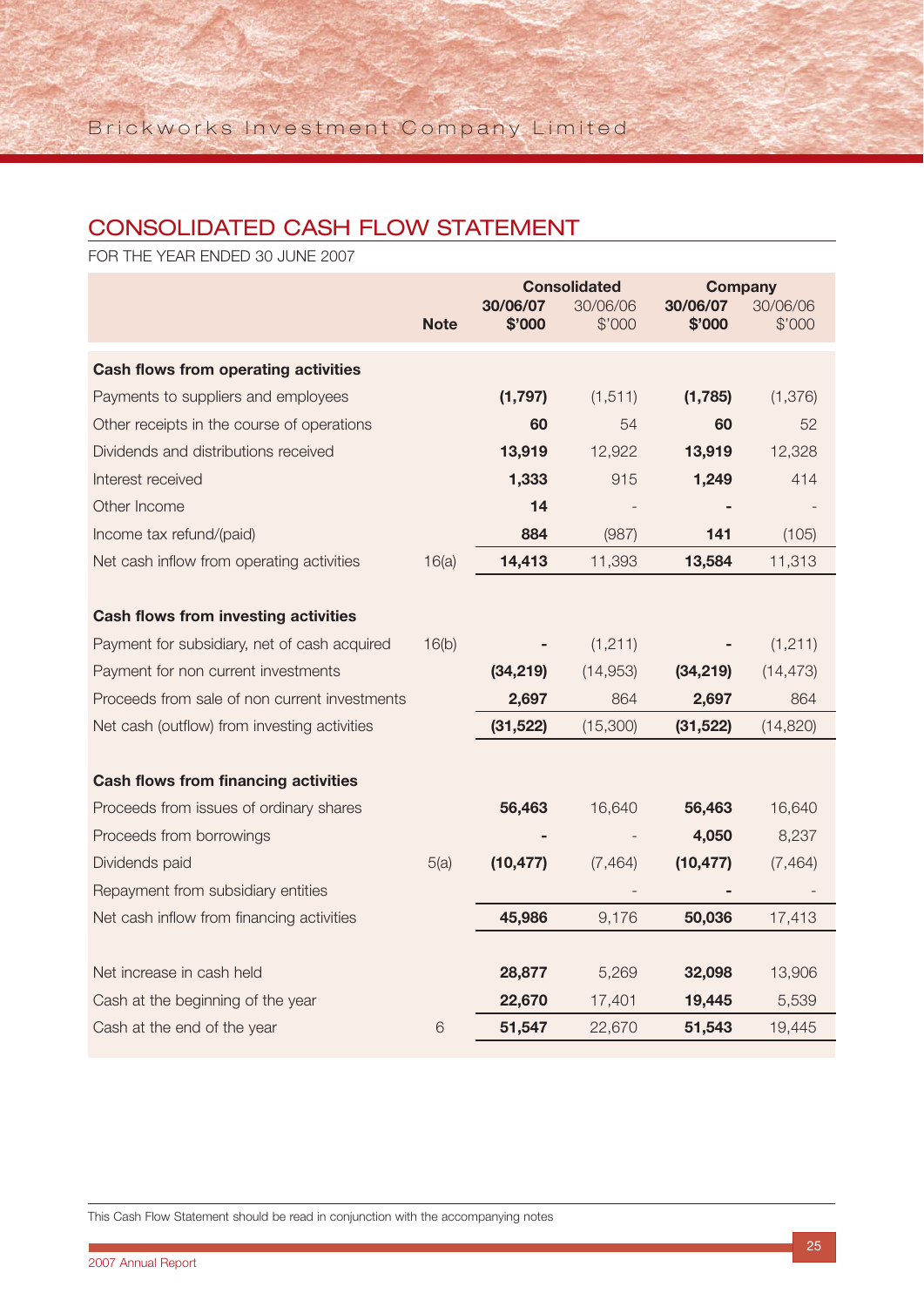FOR THE YEAR ENDED 30 JUNE 2007

### 1. SUMMARY OF SIGNIFICANT ACCOUNTING POLICIES

The financial report is a general purpose financial report that has been prepared in accordance with Australian Accounting Standards, Australian Accounting Interpretations, other authoritative pronouncements of the Australian Accounting Standards Board and the *Corporations Act 2001*.

The financial report covers the economic entity of Brickworks Investment Company Limited and controlled entities, and Brickworks Investment Company Limited as an individual parent entity. Brickworks Investment Company Limited is a listed public company, incorporated and domiciled in Australia.

The financial report of Brickworks Investment Company Limited and controlled entities, and Brickworks Investment Company Limited as an individual parent entity comply with all Australian equivalents to International Financial Reporting Standards (AIFRS) in their entirety.

The following is a summary of the material accounting policies adopted by the economic entity in the preparation of the financial report. The accounting policies have been consistently applied, unless otherwise stated.

#### *Basis of Preparation*

The accounting policies set out below have been consistently applied to all years presented.

#### *Reporting Basis and Conventions*

The financial report has been prepared on an accruals basis and is based on historical costs modified by the revaluation of selected non-current assets, financial assets and financial liabilities for which the fair value basis of accounting has been applied.

#### *Accounting Policies*

#### **a. Principles of Consolidation**

A controlled entity is any entity Brickworks Investment Company Limited has the power to control the financial and operating policies of so as to obtain benefits from its activities.

A list of controlled entities is contained in Note 21 to the financial statements. All controlled entities have a June financial year-end.

All inter-company balances and transactions between entities in the economic entity, including any unrealised profits or losses, have been eliminated on consolidation. Accounting policies of subsidiaries have been changed where necessary to ensure consistencies with those policies applied by the parent entity.

Where controlled entities have entered or left the economic entity during the year, their operating results have been included/excluded from the date control was obtained or until the date control ceased.

Minority equity interests in the equity and results of the entities that are controlled are shown as a separate item in the consolidated financial report.

#### **b. Income Tax**

The charge for current income tax expense is based on the profit for the year adjusted for any non-assessable or disallowed items. It is calculated using the tax rates that have been enacted or are substantially enacted by the balance sheet date.

Deferred tax is accounted for using the balance sheet liability method in respect of temporary differences arising between the tax bases of assets and liabilities and their carrying amounts in the financial statements. No deferred income tax will be recognised from the initial recognition of an asset or liability, excluding a business combination, where there is no effect on accounting or taxable profit or loss.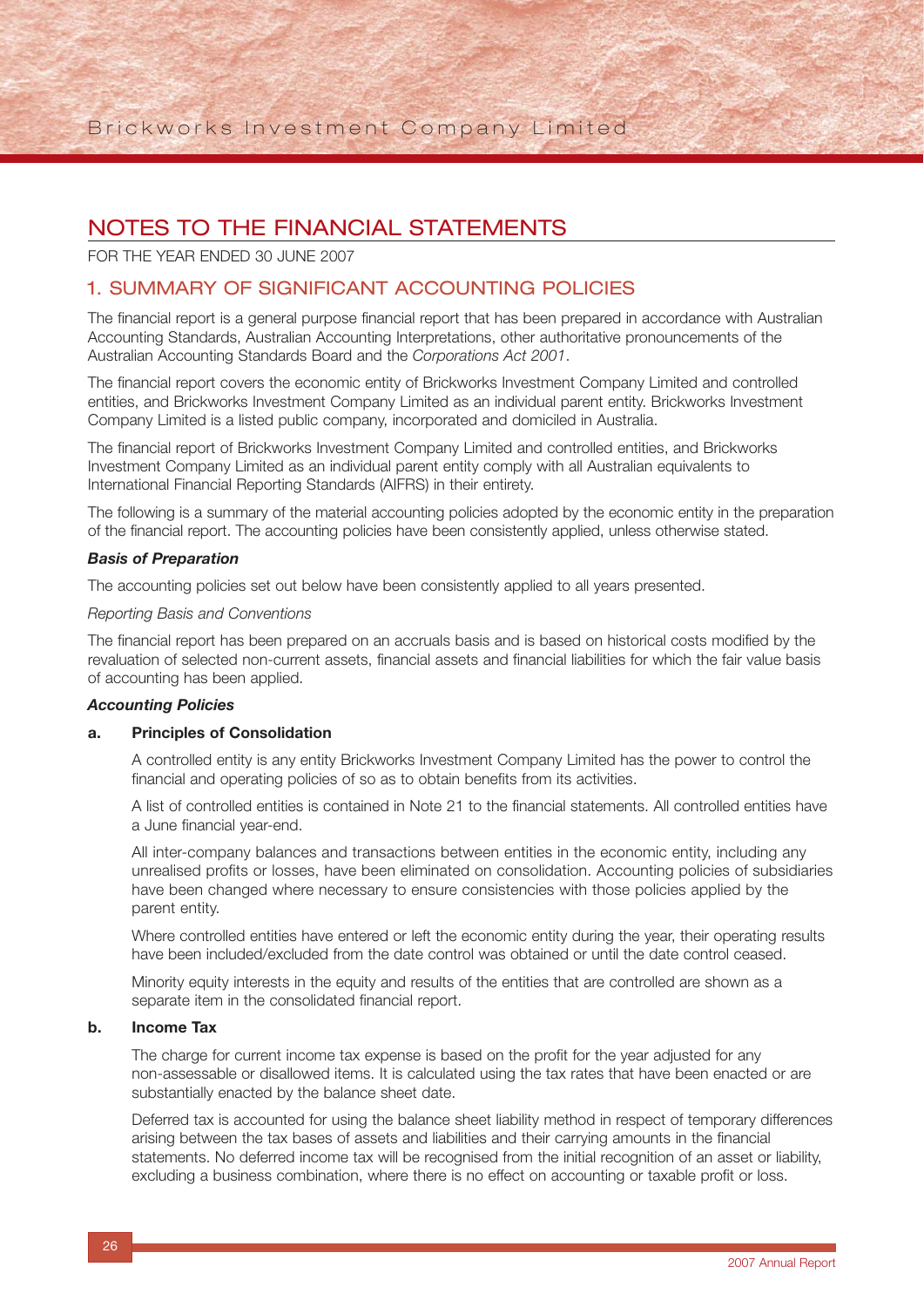FOR THE YEAR ENDED 30 JUNE 2007 (continued)

### 1. SUMMARY OF SIGNIFICANT ACCOUNTING POLICIES (continued)

#### **b. Income Tax (continued)**

Deferred tax is calculated at the tax rates that are expected to apply to the period when the asset is realised or liability is settled. Deferred tax is credited in the income statement except where it relates to items that may be credited directly to equity, in which case the deferred tax is adjusted directly against equity.

Deferred income tax assets are recognised to the extent that it is probable that future tax profits will be available against which deductible temporary differences can be utilised.

The amount of benefits brought to account or which may be realised in the future is based on the assumption that no adverse change will occur in income taxation legislation and the anticipation that the economic entity will derive sufficient future assessable income to enable the benefit to be realised and comply with the conditions of deductibility imposed by the law.

Brickworks Investment Company Limited and its wholly-owned Australian subsidiaries have formed an income tax consolidated group under the tax consolidation regime. Each entity in the group recognises its own current and deferred tax liabilities, except for any deferred tax liabilities resulting from unused tax losses and tax credits, which are immediately assumed by the parent entity. The current tax liability of each group entity is then subsequently assumed by the parent entity. The group notified the Australian Tax Office that it had formed an income tax consolidated group to apply from 12 December 2003. The tax consolidated group has entered a tax sharing agreement whereby each company in the group contributes to the income tax payable in proportion to their contribution to the net profit before tax of the tax consolidated group.

#### **c. Financial Instruments**

#### *Recognition*

Financial instruments are initially measured at cost on trade date, which includes transaction costs, when the related contractual rights or obligations exist. Subsequent to initial recognition these instruments are measured as set out below.

#### *Financial assets at fair value through income*

A financial asset is classified in this category if acquired principally for the purpose of selling in the short term or if so designated by management and within the requirements of AASB 139: Recognition and Measurement of Financial Instruments. Derivatives are also categorised as held for trading unless they are designated as hedges. Realised and unrealised gains and losses arising from changes in the fair value of these assets are included in the income statement in the period in which they arise.

#### *Loans and receivables*

Loans and receivables are non-derivative financial assets with fixed or determinable payments that are not quoted in an active market and are stated at amortised cost using the effective interest rate method.

#### *Held-to-maturity investments*

These investments have fixed maturities, and it is the group's intention to hold these investments to maturity. Any held-to-maturity investments held by the group are stated at amortised cost using the effective interest rate method.

#### *Available-for-sale financial assets*

Available-for-sale financial assets include any financial assets not included in the above categories. Available-for-sale financial assets are reflected at fair value. Unrealised gains and losses arising from changes in fair value are taken directly to equity.

#### *Fair value*

Fair value is determined based on current bid prices for all quoted investments.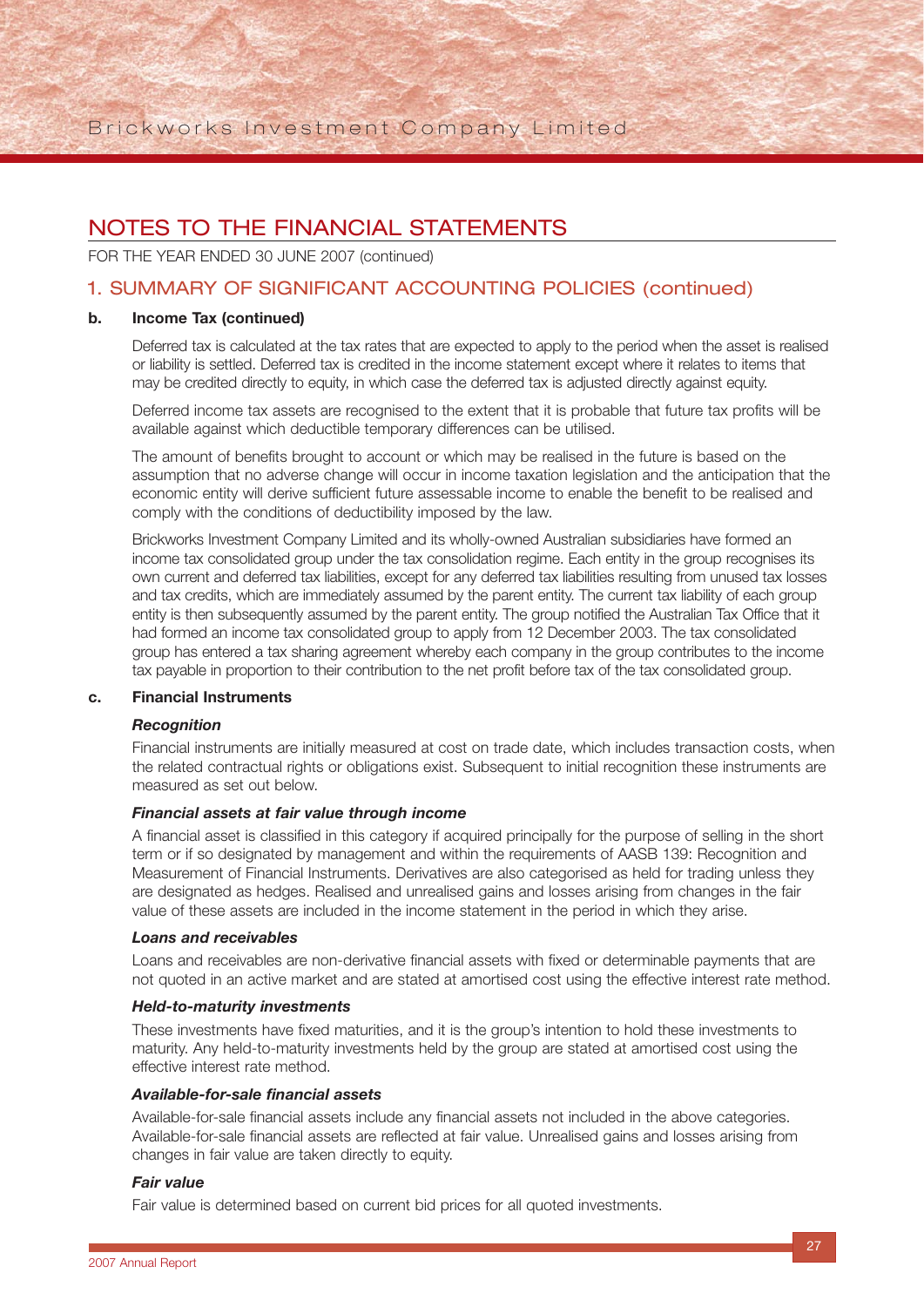FOR THE YEAR ENDED 30 JUNE 2007 (continued)

## 1. SUMMARY OF SIGNIFICANT ACCOUNTING POLICIES (continued)

#### **d. Impairment of Assets**

At each reporting date, the group reviews the carrying values of its tangible and intangible assets to determine whether there is any indication that those assets have been impaired. If such an indication exists, the recoverable amount of the asset, being the higher of the asset's fair value less costs to sell and value in use, is compared to the asset's carrying value. Any excess of the asset's carrying value over its recoverable amount is expensed to the income statement.

#### **e. Cash and Cash Equivalents**

Cash and cash equivalents include cash on hand, deposits held at call with banks, other short-term highly liquid investments with original maturities of 12 months or less, and bank overdrafts. Bank overdrafts are shown within short-term borrowings in current liabilities on the balance sheet.

#### **f. Revenue**

Sale of investments occur when the control of the right to equity has passed to the buyer. Interest revenue is recognised on a proportional basis taking into account the interest rates applicable to the financial assets.

Dividend revenue is recognised when the right to receive a dividend has been established.

Revenue from the rendering of a service is recognised upon the delivery of the service to the customers. All revenue is stated net of the amount of goods and services tax (GST).

#### **g. Goods and Services Tax (GST)**

Revenues, expenses and assets are recognised net of the amount of GST, except where the amount of GST incurred is not recoverable from the Australian Tax Office. In these circumstances the GST is recognised as part of the cost of acquisition of the asset or as part of an item of the expense. Receivables and payables in the balance sheet are shown inclusive of GST.

Cash flows are presented in the cash flow statement on a gross basis, except for the GST component of investing and financing activities, which are disclosed as operating cash flows.

#### **h. Comparative Figures**

When required by Accounting Standards, comparative figures have been adjusted to conform to changes in presentation for the current financial year.

#### **i. Rounding of Amounts**

The parent entity has applied the relief available to it under ASIC Class Order 98/100 and accordingly, amounts in the financial report and directors' report have been rounded off to the nearest \$1,000.

#### *Critical Accounting Estimates and Judgments*

The preparation of this financial report requires the use of certain critical estimates based on historical knowledge and best available current information. This requires the directors and management to exercise their judgement in the process of applying the Company's accounting policies.

The carrying amounts of certain assets and liabilities are often determined based on estimates and assumptions of future events. In accordance of AASB 112: Income Taxes deferred tax liabilities have been recognised for Capital Gains Tax on unrealised gains in the investment portfolio at the current tax rate of 30%.

As the Company does not intend to dispose of the portfolio, this tax liability may not be crystallised at the amount disclosed in Note 11. In addition, the tax liability that arises on disposal of those securities may be impacted by changes in tax legislation relating to treatment of capital gains and the rate of taxation applicable to such gains at the time of disposal.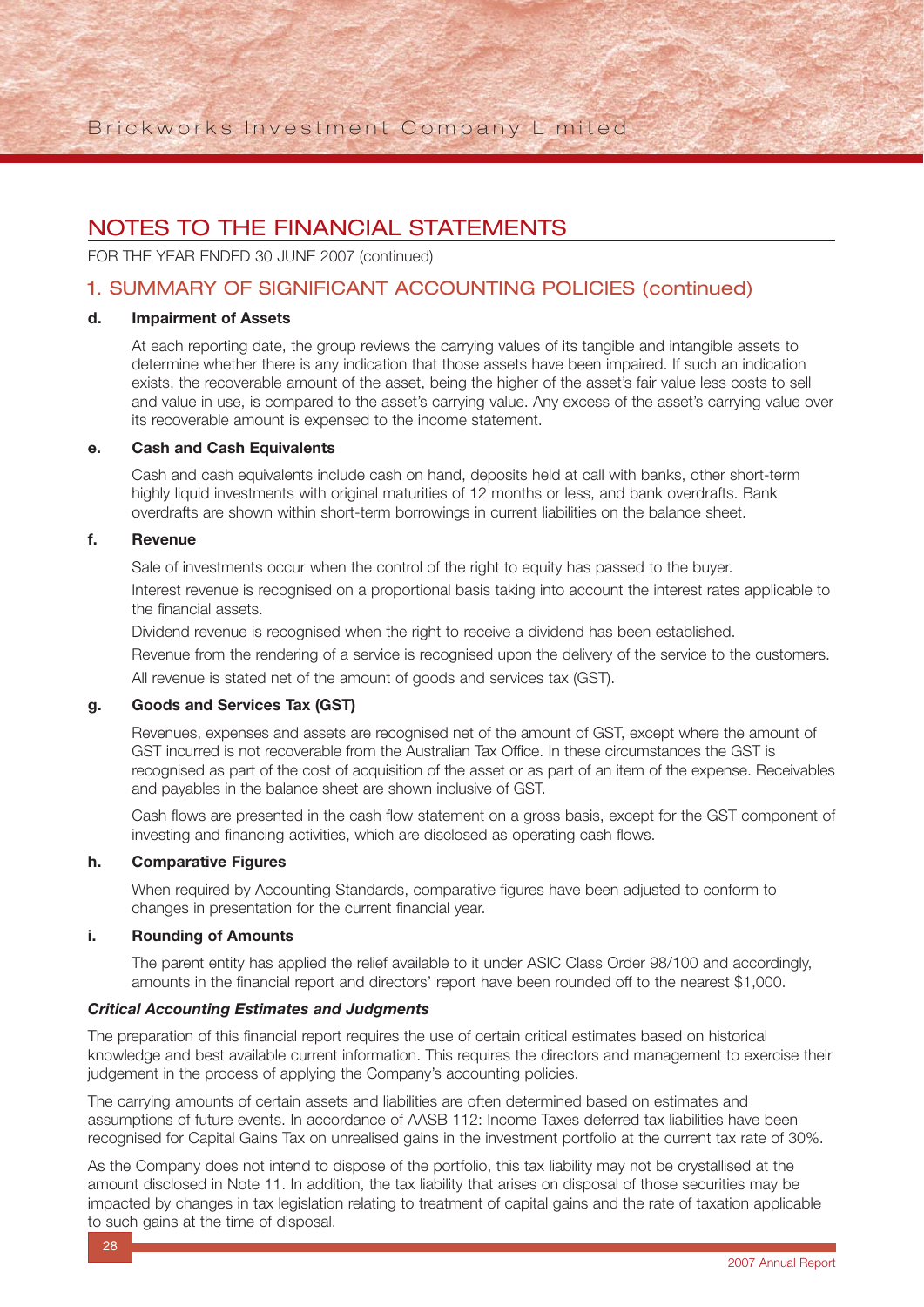FOR THE YEAR ENDED 30 JUNE 2007 (continued)

### 1. SUMMARY OF SIGNIFICANT ACCOUNTING POLICIES (continued)

#### *Critical Accounting Estimates and Judgments (continued)*

Apart from this, there are no other key assumptions or sources of estimation uncertainty that have a risk of causing a material adjustment to the carrying amount of certain assets and liabilities within the next reporting period.

#### *Australian Accounting Standards not yet effective*

The Company has not yet applied any Australian Accounting Standards or Australian Accounting Interpretations that have been issued as at balance date but are not yet operative for the year ended 30 June 2007 ("the inoperative standards"). The impact of the inoperative standards has been assessed and the impact has been identified as not being material. The Company only intends to adopt inoperative standards at the date which their adoption becomes mandatory.

### 2. REVENUE

|                                          | <b>Consolidated</b> |          | <b>Company</b> |                |
|------------------------------------------|---------------------|----------|----------------|----------------|
|                                          | 30/06/07            | 30/06/06 | 30/06/07       | 30/06/06       |
|                                          | \$'000              | \$'000   | \$'000         | \$'000         |
| <b>Investment portfolio</b>              |                     |          |                |                |
| Rebateable dividends:                    |                     |          |                |                |
| - other corporations                     | 12,036              | 9,935    | 12,036         | 9,487          |
| Rebateable dividends - special:          |                     |          |                |                |
| - other corporations                     | 1,556               | 2,440    | 1,556          | 2,421          |
| Non - rebateable dividends:              |                     |          |                |                |
| - other corporations                     | 418                 | 591      | 418            | 566            |
| <b>Distributions</b>                     |                     |          |                |                |
| - other corporations                     | 177                 | 323      | 177            | 323            |
| Interest received - notes                | 89                  |          | 89             |                |
|                                          | 14,276              | 13,289   | 14,276         | 12,797         |
| <b>Interest received - bank deposits</b> | 1,505               | 904      | 1,421          | 414            |
| <b>Other income</b>                      |                     |          |                |                |
| - Other income                           | 14                  | 5        |                | $\overline{5}$ |
|                                          | 14                  | 5        |                | 5              |
| Income from operating activities         | 15,795              | 14,198   | 15,697         | 13,216         |
| <b>3. EXPENSES</b>                       |                     |          |                |                |
| <b>Administration expenses</b>           |                     |          |                |                |
| Directors fees and related expenses      | 131                 | 136      | 131            | 117            |
| Management expenses                      | 1,132               | 967      | 1,132          | 932            |
| Professional costs                       | 153                 | 184      | 153            | 150            |
| General expenses                         | 255                 | 234      | 254            | 224            |
| Acquisition costs not capitalised        |                     | 16       |                |                |
|                                          | 1,671               | 1,537    | 1,670          | 1,423          |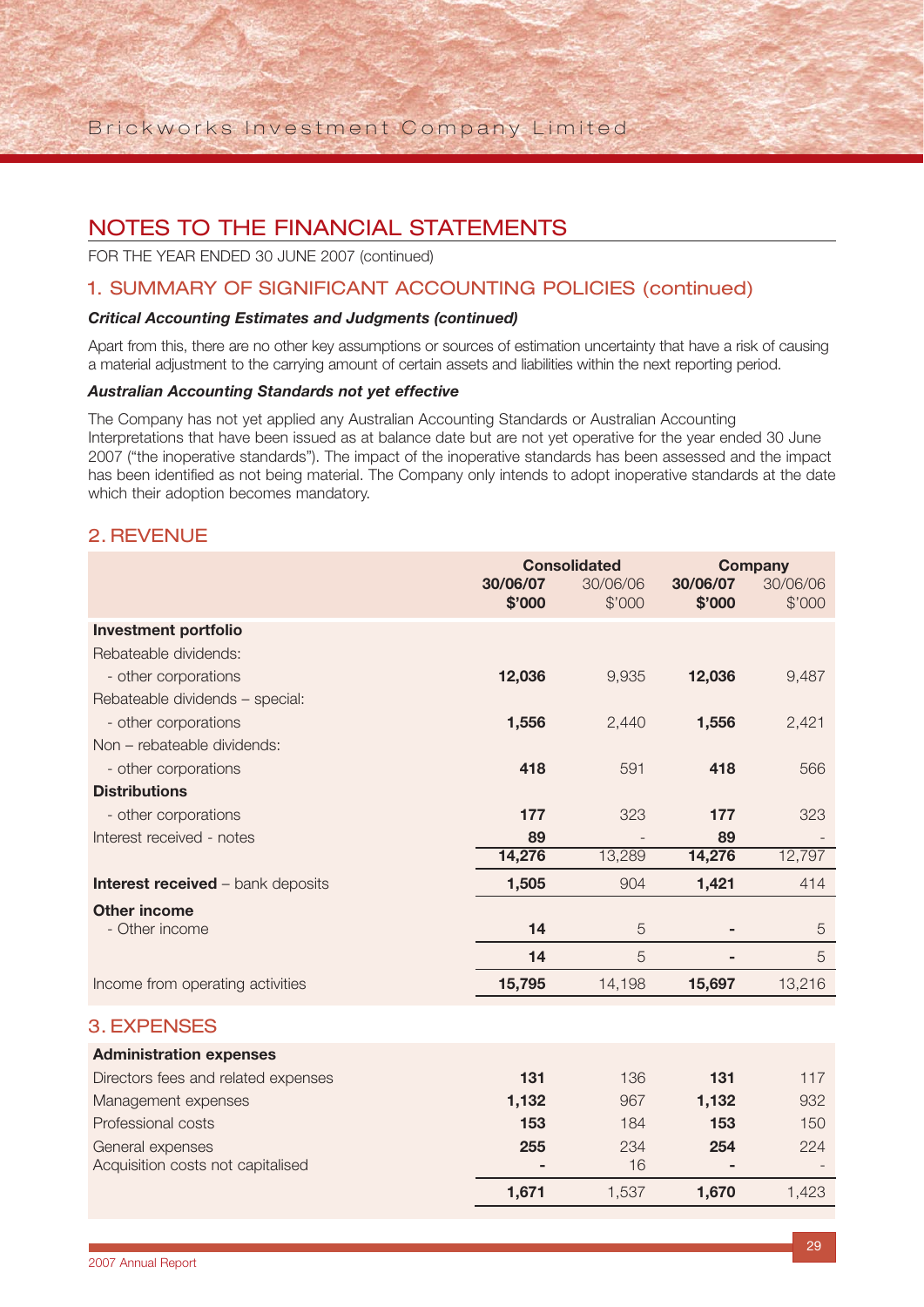FOR THE YEAR ENDED 30 JUNE 2007 (continued)

### 4. TAX EXPENSE

a. The aggregate amount of income tax expense attributable to the year differs from the amount prima facie payable on profits from ordinary activities. The difference is reconciled as follows:

|                                                                                           |          | <b>Consolidated</b> | <b>Company</b> |          |
|-------------------------------------------------------------------------------------------|----------|---------------------|----------------|----------|
|                                                                                           | 30/06/07 | 30/06/06            | 30/06/07       | 30/06/06 |
|                                                                                           | \$'000   | \$'000              | \$'000         | \$'000   |
| Operating profit before income tax expense and                                            |          |                     |                |          |
| net gains on investment portfolio                                                         | 14,124   | 12,661              | 14,027         | 11,793   |
|                                                                                           |          |                     |                |          |
| Tax calculated at 30% (2006: 30%)                                                         | 4,237    | 3,798               | 4,208          | 3,537    |
| Tax effect of amounts which are not deductible<br>(taxable) in calculating taxable income |          |                     |                |          |
| - Acquisition costs not capitalised                                                       |          | 5                   |                |          |
| - Franked dividends and distributions received                                            | (4,078)  | (3,749)             | (4,078)        | (3,603)  |
| - (Over)/Under provision in prior year                                                    | (55)     | 83                  | (55)           | 54       |
| Income tax expense on operating profit before                                             |          |                     |                |          |
| net gains on investments                                                                  | 104      | 137                 | 75             | (12)     |
|                                                                                           |          |                     |                |          |
| Net gains on investments                                                                  | 1,300    | 384                 | 1,300          | 384      |
|                                                                                           |          |                     |                |          |
| Tax calculated at 30% (2006: 30%)                                                         | 390      | 115                 | 390            | 115      |
| Tax effect of amounts which are not deductible                                            |          |                     |                |          |
| (taxable) in calculating taxable income                                                   |          |                     |                |          |
| - Difference between accounting and tax cost<br>bases for capital gains purposes          |          | (37)                |                | (37)     |
| Tax expense on net gains on investment portfolio                                          | 390      | 78                  | 390            | 78       |
| Total tax expense                                                                         | 494      | 215                 | 465            | 66       |
|                                                                                           |          |                     |                |          |
| Applicable weighted average effective tax rates                                           | 3.5%     | 1.7%                | 3.3%           | 0.6%     |
|                                                                                           |          |                     |                |          |
| b. The components of tax expense comprise:                                                |          |                     |                |          |
| Current tax                                                                               |          |                     |                |          |
| Deferred tax                                                                              | 549      | 132                 | 520            | 12       |
| (Over)/Under provision in respect of prior years                                          | (55)     | 83                  | (55)           | 54       |
|                                                                                           | 494      | 215                 | 465            | 66       |
|                                                                                           |          |                     |                |          |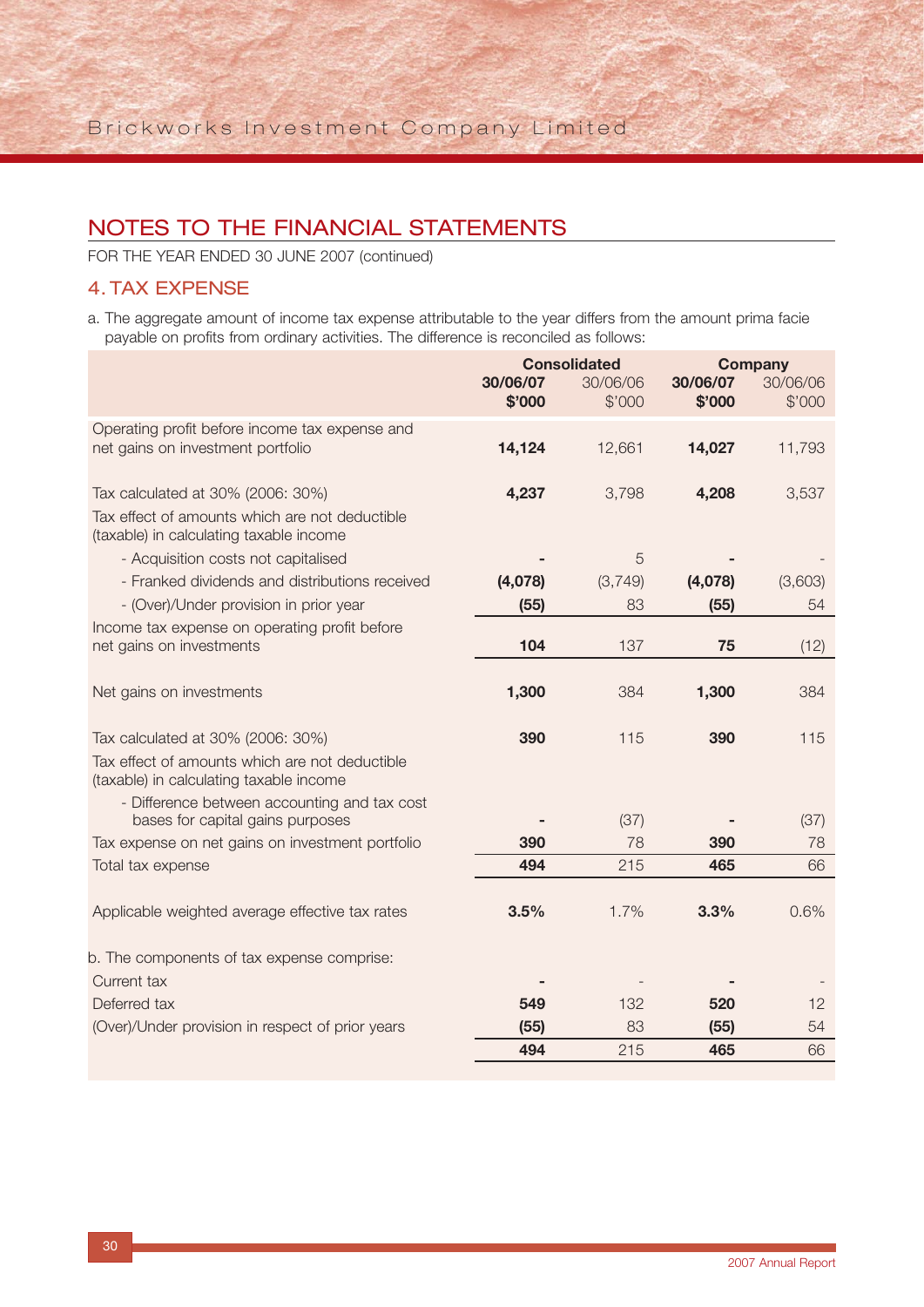FOR THE YEAR ENDED 30 JUNE 2007 (continued)

### 5. DIVIDENDS

| (a) Dividends paid during the year                                                                                                                                   | <b>Consolidated</b> |          | <b>Company</b> |          |
|----------------------------------------------------------------------------------------------------------------------------------------------------------------------|---------------------|----------|----------------|----------|
|                                                                                                                                                                      | 30/06/07            | 30/06/06 | 30/06/07       | 30/06/06 |
|                                                                                                                                                                      | \$'000              | \$'000   | \$'000         | \$'000   |
| Final dividend for the year ended 30 June 2006 of<br>2.5 cents per share (2005: 2.2 cents per share) fully<br>franked at the tax rate of 30%, paid on 31 August 2006 | 5,208               | 4,277    | 5,208          | 4,277    |
|                                                                                                                                                                      |                     |          |                |          |
| Special dividend for the year ended 30 June 2006 of<br>1.0 cents per share (2005: nil) fully franked at the tax                                                      |                     |          |                |          |
| rate of 30%, paid on 31 August 2006                                                                                                                                  | 2,083               |          | 2,083          |          |
| Interim dividend for the year ended 30 June 2007 of<br>2.6 cents per share (2006: 2.5 cents per share) fully                                                         |                     |          |                |          |
| franked at the tax rate of 30%, paid on 16 March 2007                                                                                                                | 5,442               | 4,877    | 5,442          | 4,877    |
| <b>Total</b>                                                                                                                                                         | 12,733              | 9,154    | 12,733         | 9,154    |
|                                                                                                                                                                      |                     |          |                |          |
| Dividends paid in cash or reinvested in shares under                                                                                                                 |                     |          |                |          |
| the dividend reinvestment plan ("DRP")                                                                                                                               |                     |          |                |          |
| Paid in cash                                                                                                                                                         | 10,477              | 7,464    | 10,477         | 7,464    |
| Reinvested in shares via DRP                                                                                                                                         | 2,256               | 1,690    | 2,256          | 1,690    |
| <b>Total</b>                                                                                                                                                         | 12,733              | 9,154    | 12,733         | 9,154    |
| <b>Franking Account Balance</b>                                                                                                                                      |                     |          |                |          |
| Balance on the franking account after allowing for tax                                                                                                               |                     |          |                |          |
| payable in respect of the current year's profits and                                                                                                                 |                     |          |                |          |
| the receipt of dividends recognised as receivables                                                                                                                   | 5,764               | 5,416    | 5,764          | 5,416    |
| Impact on the franking account of dividends declared                                                                                                                 |                     |          |                |          |
| but not recognised as a liability at the end of the                                                                                                                  |                     |          |                |          |
| financial year (b) below                                                                                                                                             | (2,919)             | (3, 125) | (2,919)        | (3, 125) |
| Net available                                                                                                                                                        | 2,845               | 2,291    | 2,845          | 2,291    |

#### **(b) Dividends declared after balance date**

Since the end of the financial year the directors have declared a final dividend for the year ended 30 June 2007 of 2.7 cents per share (2006: final 2.5 cents per share, special dividend 1.0 cents per share) fully franked at the tax rate of 30%, payable on 31 August 2007, but not recognised as a liability at the end of the financial year

## 6. CASH ASSETS

| Cash at bank            | 17.547 | 12.670 | 17.543 | 9.445  |
|-------------------------|--------|--------|--------|--------|
| Short-term bank deposit | 34,000 | 10,000 | 34,000 | 10,000 |
|                         | 51.547 | 22.670 | 51.543 | 19.445 |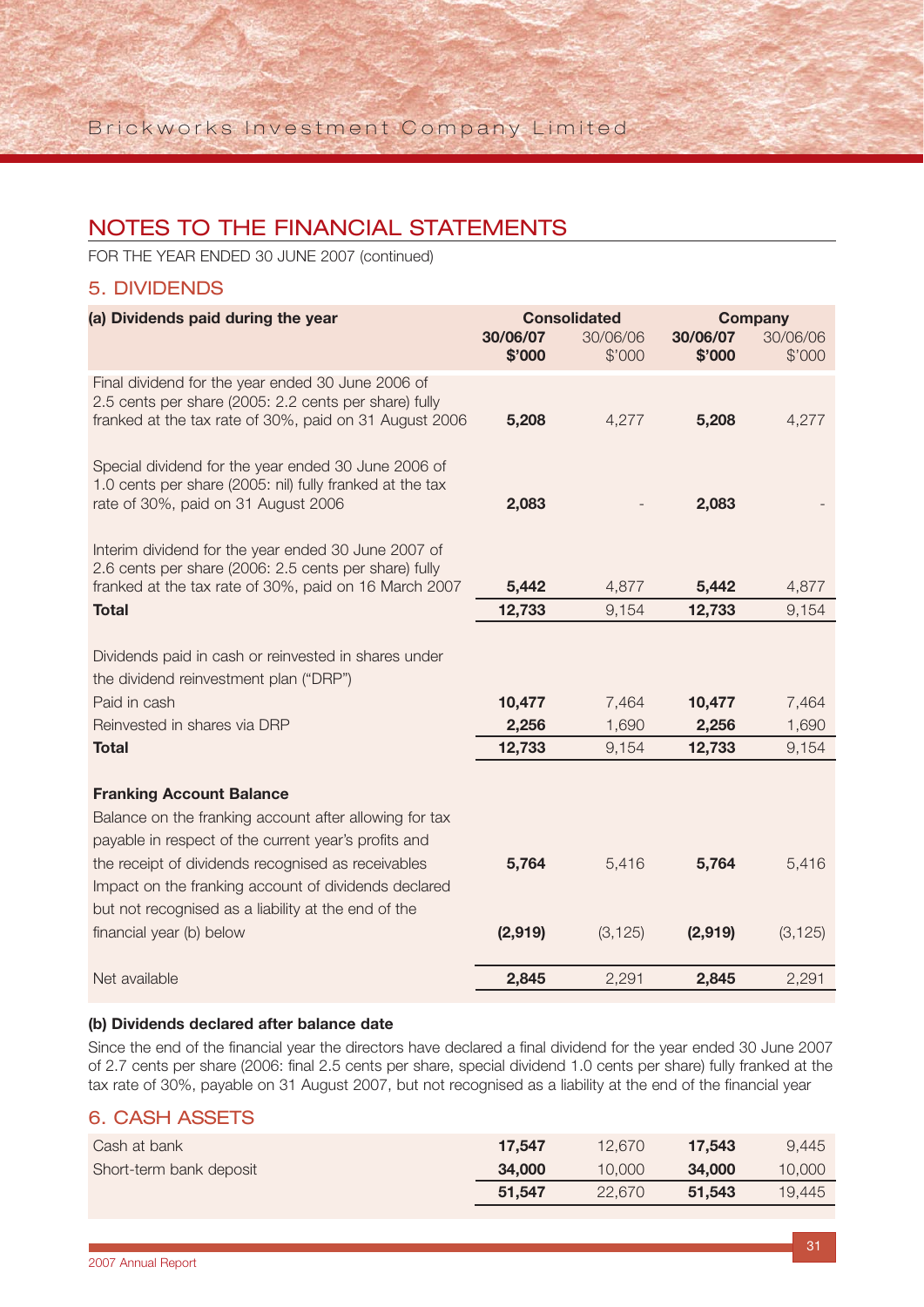FOR THE YEAR ENDED 30 JUNE 2007 (continued)

## 7. RECEIVABLES

|                                             | <b>Consolidated</b> |                          | <b>Company</b>     |                    |
|---------------------------------------------|---------------------|--------------------------|--------------------|--------------------|
|                                             | 30/06/07<br>\$'000  | 30/06/06<br>\$'000       | 30/06/07<br>\$'000 | 30/06/06<br>\$'000 |
| Dividends receivable                        | 2,370               | 2,094                    | 2,370              | 2,094              |
| Distributions receivable                    | 110                 | 104                      | 110                | 104                |
| Interest receivable                         | 261                 | $\overline{\phantom{0}}$ | 261                |                    |
| Amounts receivable from controlled entities | -                   |                          | 114                |                    |
| Outstanding settlements                     | -                   | 131                      | ۰                  | 131                |
| Sundry debtors                              | 41                  | 915                      | 41                 | 172                |
|                                             | 2,782               | 3.244                    | 2,896              | 2,501              |
|                                             |                     |                          |                    |                    |

## 8. INVESTMENT PORTFOLIO

| Listed securities at fair value:      |         |         |         |         |
|---------------------------------------|---------|---------|---------|---------|
| - Shares in other corporations        | 371.491 | 272.067 | 371.491 | 272,067 |
| Shares in controlled entities at cost |         | -       | 95.386  | 95,386  |
|                                       | 371.491 | 272.067 | 466.877 | 367,453 |
|                                       |         |         |         |         |

## 9. DEFERRED TAX ASSETS

| The deferred tax asset balance comprises the        |       |     |       |     |
|-----------------------------------------------------|-------|-----|-------|-----|
| following timing differences and unused tax losses: |       |     |       |     |
| Transaction costs on equity issues                  | 417   | 567 | 416   | 566 |
| Accrued expenses                                    | 9     |     | 9     |     |
| Tax losses                                          | 624   | 120 | 649   | 231 |
|                                                     | 1.050 | 693 | 1.074 | 803 |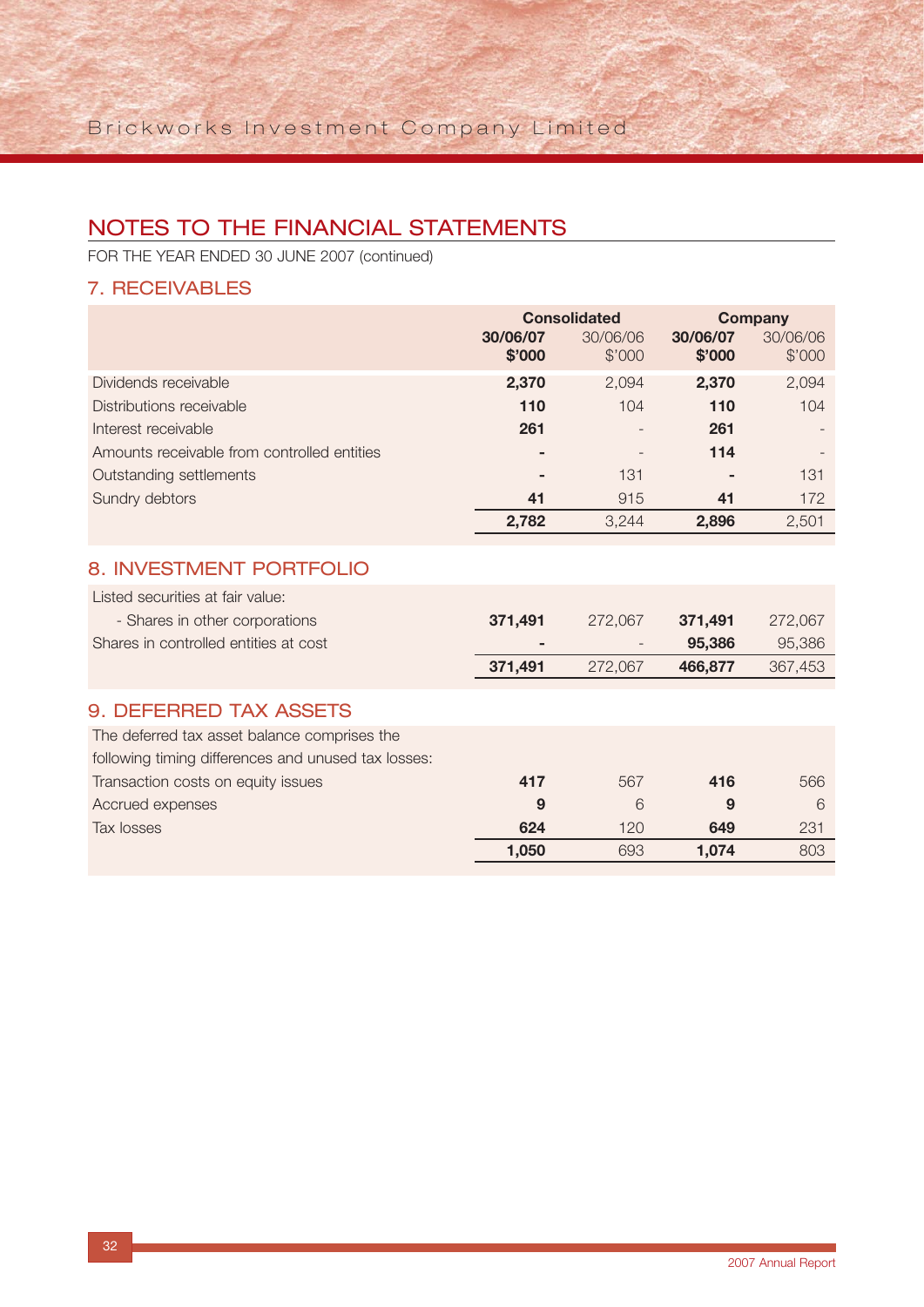FOR THE YEAR ENDED 30 JUNE 2007 (continued)

## 9. DEFERRED TAX ASSETS (continued)

Movements in deferred assets

| <b>Company</b>                     | <b>Opening</b><br><b>Balance</b><br>\$'000 | Credited/<br>(Charged)<br>to Income<br><b>Statement</b><br>\$'000 | Credited/<br>(Charged)<br>to Equity<br>\$'000 | <b>Tax</b><br><b>Balances</b><br><b>Transferred</b><br>In<br>\$'000 | <b>Over</b><br><b>Provision</b><br>\$'000 | <b>Closing</b><br><b>Balance</b><br>\$'000 |
|------------------------------------|--------------------------------------------|-------------------------------------------------------------------|-----------------------------------------------|---------------------------------------------------------------------|-------------------------------------------|--------------------------------------------|
| Transaction costs on equity issues | 825                                        | (279)                                                             | 20                                            |                                                                     |                                           | 566                                        |
| Accrued expenses                   | 6                                          |                                                                   |                                               |                                                                     |                                           | 6                                          |
| <b>Tax losses</b>                  | $\overline{\phantom{a}}$                   | 231                                                               |                                               |                                                                     | $\overline{a}$                            | 231                                        |
| Balance as at 30 June 2006         | 831                                        | (48)                                                              | 20                                            | $\overline{a}$                                                      | $\overline{\phantom{0}}$                  | 803                                        |
|                                    |                                            |                                                                   |                                               |                                                                     |                                           |                                            |
| Transaction costs on equity issues | 566                                        | (310)                                                             | 160                                           |                                                                     |                                           | 416                                        |
| Accrued expenses                   | 6                                          | 3                                                                 |                                               |                                                                     |                                           | 9                                          |
| <b>Tax losses</b>                  | 231                                        | 477                                                               |                                               | (114)                                                               | 55                                        | 649                                        |
| Balance as at 30 June 2007         | 803                                        | 170                                                               | 160                                           | (114)                                                               | 55                                        | 1,074                                      |
|                                    |                                            |                                                                   |                                               |                                                                     |                                           |                                            |
| <b>Consolidated</b>                |                                            |                                                                   |                                               |                                                                     |                                           |                                            |
| Transaction costs on equity issues | 825                                        | (278)                                                             | 20                                            |                                                                     |                                           | 567                                        |
| Accrued expenses                   | 19                                         | (13)                                                              |                                               |                                                                     |                                           | 6                                          |
| Tax losses                         | $\overline{\phantom{m}}$                   | 120                                                               |                                               |                                                                     |                                           | 120                                        |
| Balance as at 30 June 2006         | 844                                        | (171)                                                             | 20                                            | $\overline{\phantom{0}}$                                            |                                           | 693                                        |
|                                    |                                            |                                                                   |                                               |                                                                     |                                           |                                            |
| Transaction costs on equity issues | 567                                        | (310)                                                             | 160                                           |                                                                     |                                           | 417                                        |
| Accrued expenses                   | 6                                          | 3                                                                 |                                               |                                                                     |                                           | $\overline{9}$                             |
| <b>Tax losses</b>                  | 120                                        | 449                                                               |                                               |                                                                     | 55                                        | 624                                        |
| Balance as at 30 June 2007         | 693                                        | 142                                                               | 160                                           | $\overline{\phantom{a}}$                                            | 55                                        | 1,050                                      |

### 10. PAYABLES

|                                   | <b>Consolidated</b>      |                          | <b>Company</b>     |                    |
|-----------------------------------|--------------------------|--------------------------|--------------------|--------------------|
|                                   | 30/06/07<br>\$'000       | 30/06/06<br>\$'000       | 30/06/07<br>\$'000 | 30/06/06<br>\$'000 |
| <b>Current liabilities</b>        |                          |                          |                    |                    |
| Creditors and accruals            | 170                      | 220                      | 170                | 210                |
| Non current liabilities           |                          |                          |                    |                    |
| Amount due to controlled entities | $\overline{\phantom{a}}$ | $\overline{\phantom{0}}$ | 96,600             | 92,550             |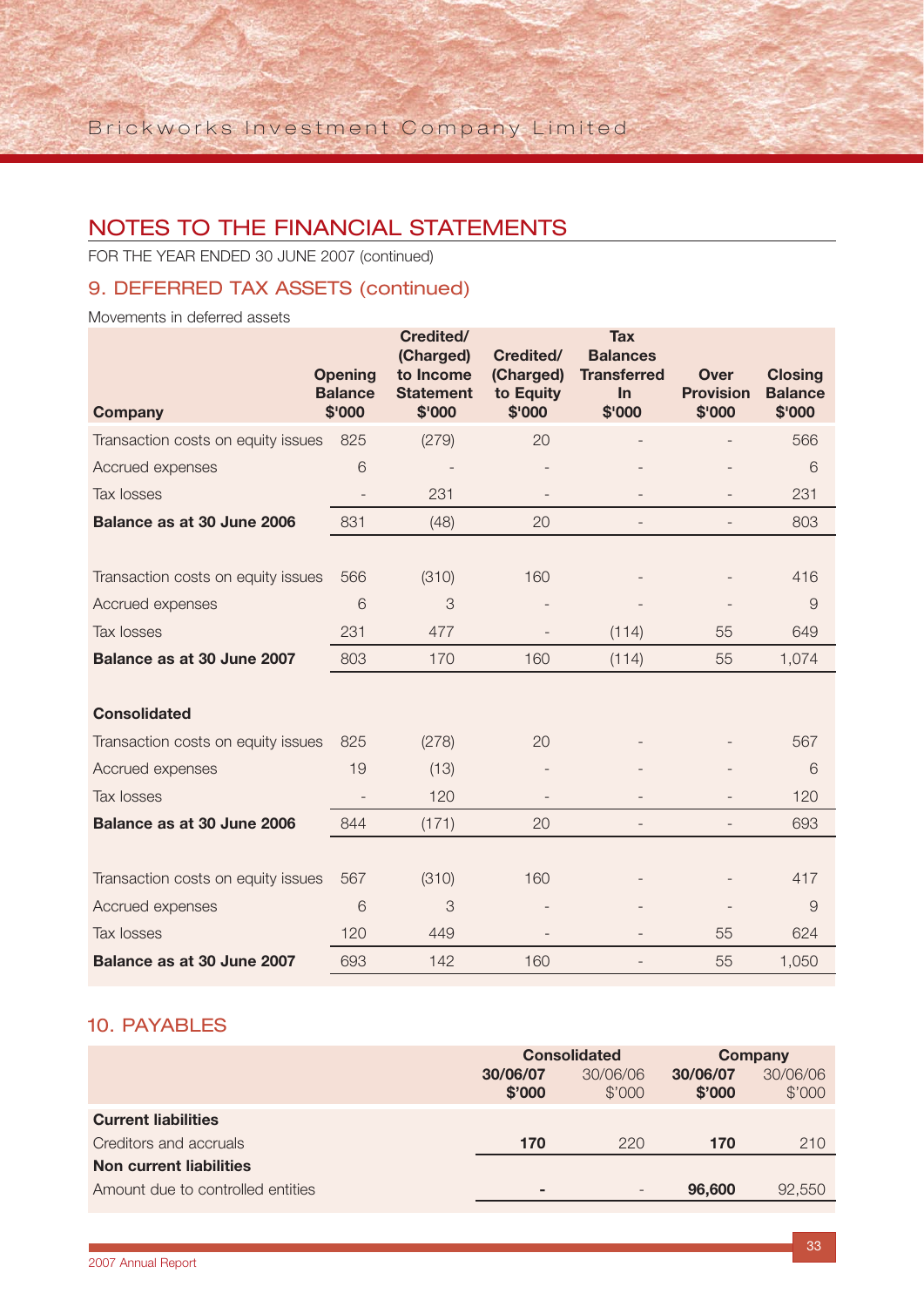FOR THE YEAR ENDED 30 JUNE 2007 (continued)

## 11. DEFERRED TAX LIABILITIES

|                                                                                                                      | <b>Consolidated</b> |                    | <b>Company</b>     |                    |
|----------------------------------------------------------------------------------------------------------------------|---------------------|--------------------|--------------------|--------------------|
|                                                                                                                      | 30/06/07<br>\$'000  | 30/06/06<br>\$'000 | 30/06/07<br>\$'000 | 30/06/06<br>\$'000 |
| The deferred tax liability balance comprises<br>the following timing differences:<br>Revaluation of investments held | 43,617              | 23,063             | 43,617             | 23,063             |
| Non rebateable dividend receivable and<br>interest receivable                                                        | 160                 | 78                 | 160                | 78                 |
|                                                                                                                      | 43.777              | 23.141             | 43.777             | 23.141             |

#### Movements in deferred tax liabilities

| <b>Company</b>                                                | <b>Opening</b><br><b>Balance</b><br>\$'000 | Credited/<br>(Charged)<br>to Income<br><b>Statement</b><br>\$'000 | Credited/<br>(Charged)<br>to Equity<br>\$'000 | <b>Tax</b><br><b>Balances</b><br><b>Transferred</b><br>In<br>\$'000 | <b>Under</b><br><b>Provision</b><br>\$'000 | <b>Closing</b><br><b>Balance</b><br>\$'000 |
|---------------------------------------------------------------|--------------------------------------------|-------------------------------------------------------------------|-----------------------------------------------|---------------------------------------------------------------------|--------------------------------------------|--------------------------------------------|
| Revaluation of investments held                               | 13,819                                     |                                                                   | 9,244                                         |                                                                     |                                            | 23,063                                     |
| Non rebateable dividend<br>receivable and interest receivable | 114                                        | (36)                                                              |                                               |                                                                     |                                            | 78                                         |
| Balance as at 30 June 2006                                    | 13,933                                     | (36)                                                              | 9,244                                         |                                                                     |                                            | 23,141                                     |
| Revaluation of investments held                               | 23,063                                     | 608                                                               | 19,946                                        |                                                                     |                                            | 43,617                                     |
| Non rebateable dividend receivable<br>and interest receivable | 78                                         | 82                                                                |                                               |                                                                     |                                            | 160                                        |
| Balance as at 30 June 2007                                    | 23,141                                     | 690                                                               | 19,946                                        |                                                                     |                                            | 43,777                                     |
| <b>Consolidated</b>                                           |                                            |                                                                   |                                               |                                                                     |                                            |                                            |
| Revaluation of investments held                               | 16,110                                     |                                                                   | 6,953                                         |                                                                     |                                            | 23,063                                     |
| Non rebateable dividend receivable<br>and interest receivable | 117                                        | (39)                                                              |                                               |                                                                     |                                            | 78                                         |
| Balance as at 30 June 2006                                    | 16,227                                     | (39)                                                              | 6,953                                         |                                                                     |                                            | 23,141                                     |
| Revaluation of investments held                               | 23,063                                     | 608                                                               | 19,946                                        |                                                                     |                                            | 43,617                                     |
| Non rebateable dividend receivable<br>and interest receivable | 78                                         | 82                                                                |                                               |                                                                     |                                            | 160                                        |
| Balance as at 30 June 2007                                    | 23,141                                     | 690                                                               | 19,946                                        | $\overline{\phantom{0}}$                                            | $\overline{\phantom{0}}$                   | 43,777                                     |
|                                                               |                                            |                                                                   |                                               |                                                                     |                                            |                                            |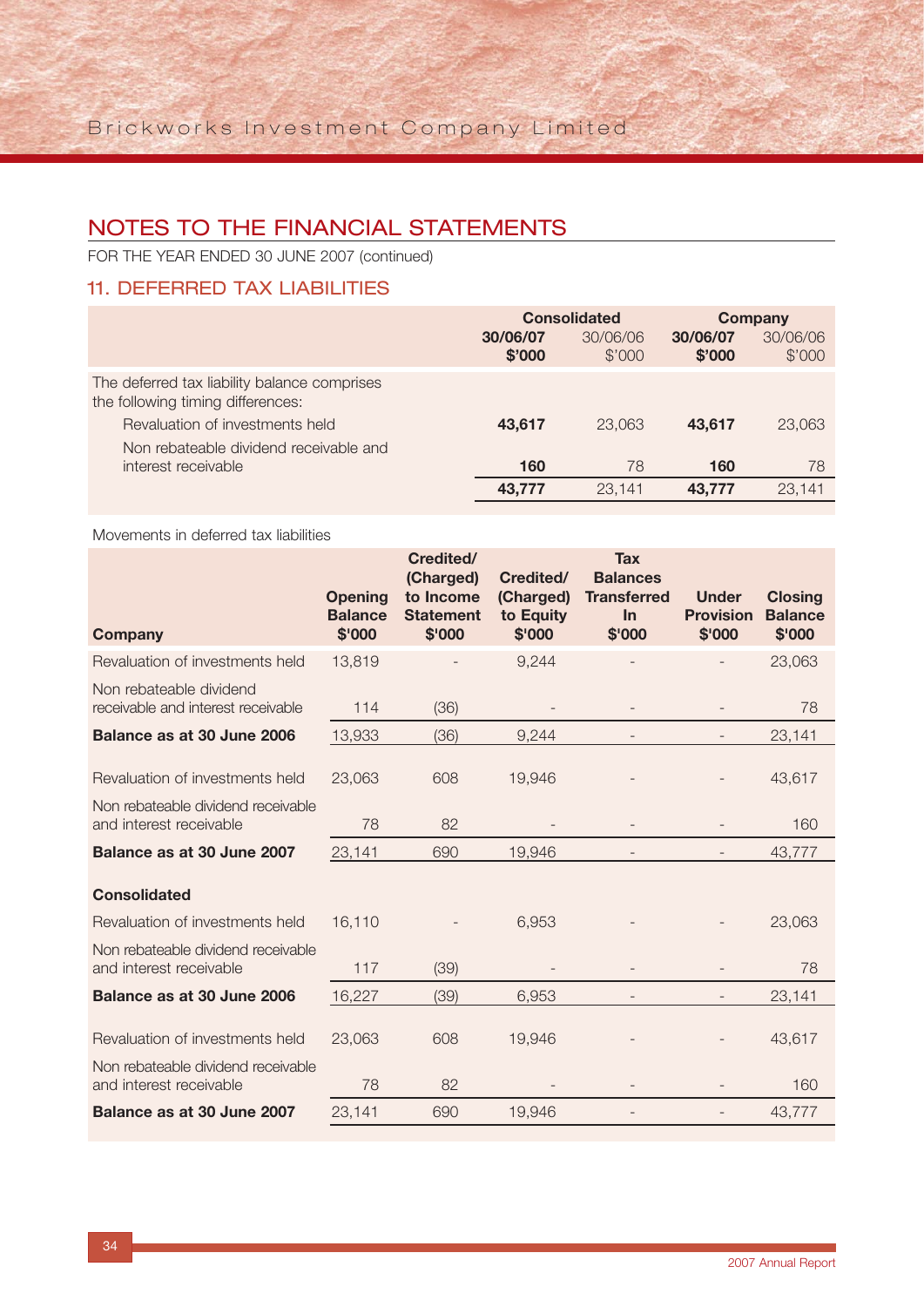FOR THE YEAR ENDED 30 JUNE 2007 (continued)

### 12. SHARE CAPITAL

The Company does not have an authorised share capital and the ordinary shares on issue have no par value.

#### **(a) Issued and paid-up capital**

|                                                            | <b>Consolidated</b>        |          | <b>Company</b>             |          |  |
|------------------------------------------------------------|----------------------------|----------|----------------------------|----------|--|
|                                                            | 30/06/07                   | 30/06/06 | 30/06/07                   | 30/06/06 |  |
|                                                            | \$'000                     | \$'000   | \$'000                     | \$'000   |  |
| 252,247,770 ordinary shares fully paid                     |                            |          |                            |          |  |
| (2006: 208,324,328)                                        | 268,834                    | 209,964  | 268,834                    | 209,964  |  |
|                                                            |                            |          |                            |          |  |
| (b)<br><b>Movement in ordinary shares</b>                  |                            | 2007     | 2006                       |          |  |
|                                                            | Number of<br><b>Shares</b> | \$'000   | Number of<br><b>Shares</b> | \$'000   |  |
| Beginning of the financial year<br>Issued during the year: | 208,324,328                | 209,964  | 194,392,926                | 191,614  |  |
| - rights issue                                             | 42,213,292                 | 56,988   |                            |          |  |
| - dividend reinvestment plan                               | 1,710,150                  | 2,256    | 1,369,190                  | 1,690    |  |
| - share purchase plan                                      | $\overline{\phantom{a}}$   |          | 12,562,212                 | 16,708   |  |
| - less net transaction costs                               | ۰                          | (374)    |                            | (48)     |  |
| End of the financial year                                  | 252,247,770                | 268,834  | 208,324,328                | 209,964  |  |

In May 2007, the Company issued 42,213,292 fully paid ordinary shares at \$1.35 a share pursuant to 1 for 5 renounceable rights issue to raise additional funds to expand its investment portfolio.

Holders of ordinary shares participate in dividends and the proceeds on a winding up of the parent entity in proportion to the number of shares held.

At shareholders meetings each ordinary share is entitled to one vote when a poll is called, otherwise each shareholder has one vote on a show of hands.

## 13. REVALUATION RESERVE

The Revaluation reserve is used to record increments and decrements on the revaluation of the investment portfolio.

|                                                                                          | <b>Consolidated</b> |                    |                    | <b>Company</b>     |
|------------------------------------------------------------------------------------------|---------------------|--------------------|--------------------|--------------------|
|                                                                                          | 30/06/07<br>\$'000  | 30/06/06<br>\$'000 | 30/06/07<br>\$'000 | 30/06/06<br>\$'000 |
| Balance at the beginning of the year<br>Adjustment on adoption of AASB 132 and AASB 139: | 53,588              | 33,888             | 55,540             | 32,244             |
| Decrease in value of investment portfolio, net of tax                                    | -                   | (321)              | ٠                  | (282)              |
| Revaluation of investment portfolio                                                      | 46.540              | 20,021             | 46.540             | 23,578             |
| Balance at the end of the year                                                           | 100,128             | 53,588             | 102,080            | 55,540             |
|                                                                                          |                     |                    |                    |                    |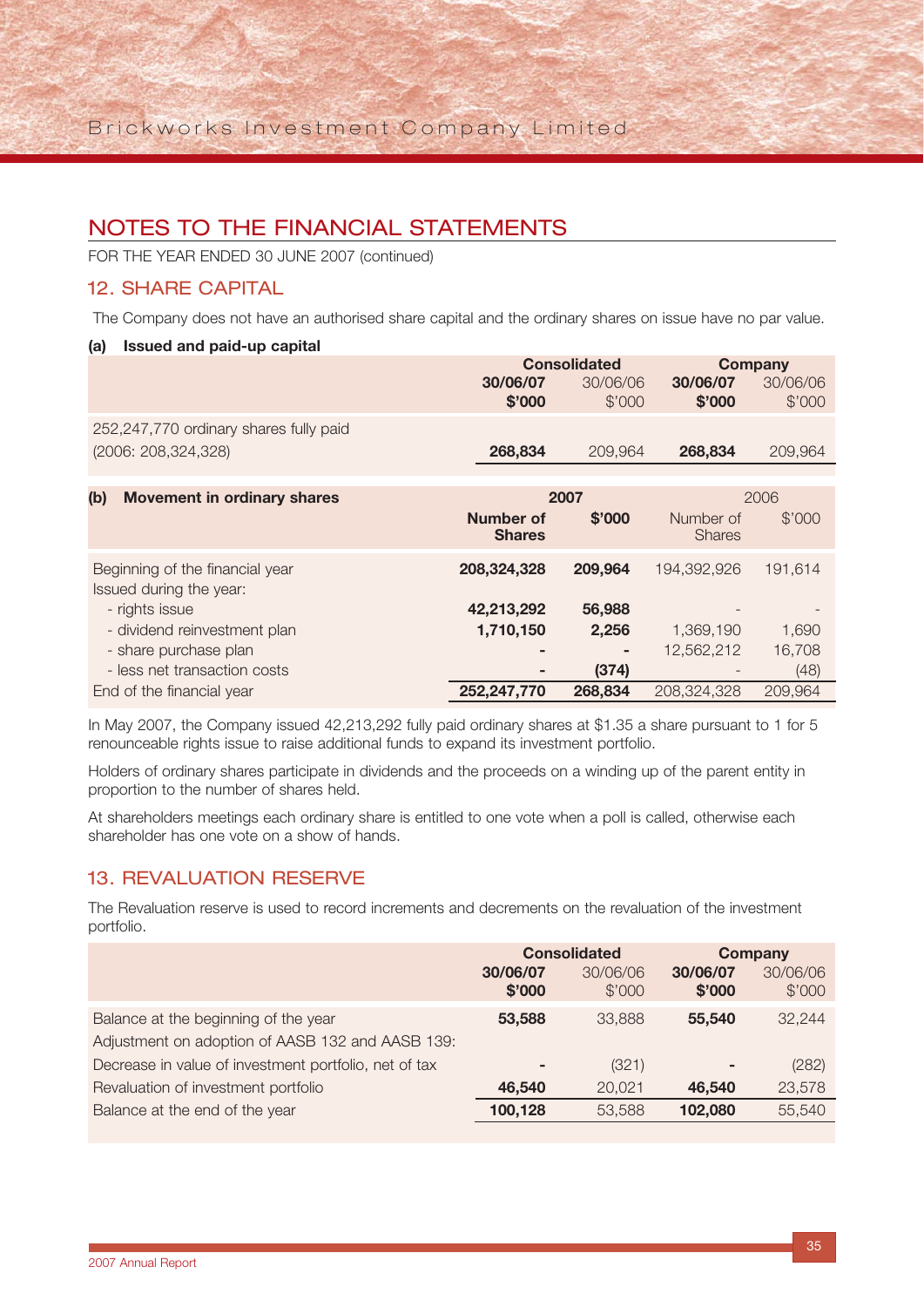FOR THE YEAR ENDED 30 JUNE 2007 (continued)

## 14. REALISED CAPITAL GAINS RESERVE

The Realised capital gains reserve records gains or losses after applicable taxation arising from the disposal of securities in the investment portfolio.

|                                                                                                                                                        | 30/06/07<br>\$'000 | <b>Consolidated</b><br>30/06/06<br>\$'000 | 30/06/07<br>\$'000 | Company<br>30/06/06<br>\$'000 |
|--------------------------------------------------------------------------------------------------------------------------------------------------------|--------------------|-------------------------------------------|--------------------|-------------------------------|
| Balance at the beginning of the year<br>Net gains on investment portfolio transferred from                                                             | 1,750              | 1,444                                     | 1,750              | 1,444                         |
| retained profits                                                                                                                                       | 910                | 306                                       | 910                | 306                           |
| Balance at the end of the year                                                                                                                         | 2,660              | 1,750                                     | 2,660              | 1,750                         |
| <b>15. RETAINED PROFITS</b>                                                                                                                            |                    |                                           |                    |                               |
| Retained profits at the beginning of the year<br>Net profit attributable to members of the company<br>Net gains on investment portfolio transferred to | 10,031<br>14,930   | 6,667<br>12,824                           | 7,067<br>14,862    | 4,416<br>12,111               |
| realised capital gains reserve                                                                                                                         | (910)              | (306)                                     | (910)              | (306)                         |
| Dividends provided for or paid                                                                                                                         | (12, 733)          | (9, 154)                                  | (12, 733)          | (9, 154)                      |
| Retained profits at the end of the year                                                                                                                | 11,318             | 10,031                                    | 8,286              | 7,067                         |
|                                                                                                                                                        |                    |                                           |                    |                               |

## 16. CASH FLOW RECONCILIATION

| Reconciliation of cash flow from operations with<br>(a)<br>profits from ordinary activities after income tax |        |        |        |        |
|--------------------------------------------------------------------------------------------------------------|--------|--------|--------|--------|
| Net profit for the year                                                                                      | 14,930 | 12,830 | 14,862 | 12,111 |
| Non cash item - Net gains on investment portfolio                                                            | (910)  | (306)  | (910)  | (306)  |
| - distribution reclassification                                                                              |        | (167)  |        | (167)  |
| - acquisition costs not capitalised                                                                          |        | 16     |        |        |
| Change in assets and liabilities, net of the effects                                                         |        |        |        |        |
| of purchase of subsidiaries                                                                                  |        |        |        |        |
| (Increase) / Decrease in receivables and prepayments                                                         | 348    | (923)  | (509)  | (307)  |
| Increase / (Decrease) in creditors and accruals                                                              | (59)   | 62     | (49)   | 101    |
| Increase / (Decrease) in deferred tax liabilities                                                            | 82     | (39)   | 82     | (36)   |
| Increase / (Decrease) in provision for tax                                                                   |        | (173)  |        | (53)   |
| (Increase) / Decrease in deferred tax assets                                                                 | 22     | 93     | 108    | (30)   |
| Net cash (outflow) / inflow from operating activities                                                        | 14,413 | 11,393 | 13,584 | 11,313 |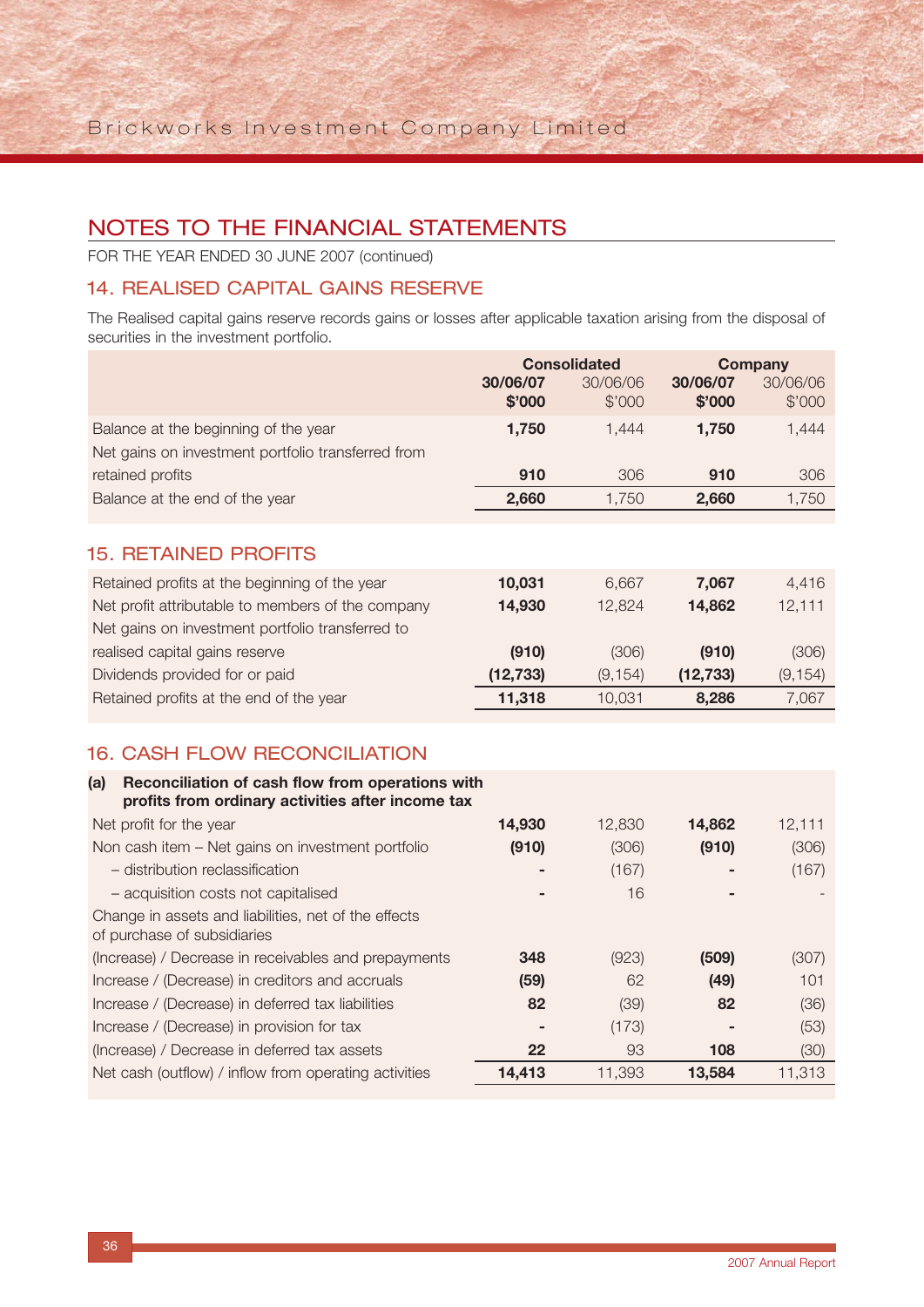FOR THE YEAR ENDED 30 JUNE 2007 (continued)

### 16. CASH FLOW RECONCILIATION (continued)

#### **(b) Acquisition of subsidiary entities**

The Company did not make any acquisitions in 2007. During the year to 30 June 2006, the Company acquired the remaining 0.84% of the controlled entity, Pacific Strategic Investments Pty Limited ("PSI") (previously Pacific Strategic Investments Limited).

Details of the transaction are:

|                                                                      | <b>Consolidated</b><br>30/06/07<br>30/06/06<br>\$'000<br>\$'000 |            | 30/06/07<br>\$'000 | <b>Company</b><br>30/06/06<br>\$'000 |
|----------------------------------------------------------------------|-----------------------------------------------------------------|------------|--------------------|--------------------------------------|
| <b>Purchase consideration</b>                                        |                                                                 |            |                    |                                      |
| Acquisition                                                          | <b>PSI</b>                                                      | <b>PSI</b> | <b>PSI</b>         | <b>PSI</b>                           |
| % Holdings                                                           |                                                                 | 0.84%      |                    | 0.84%                                |
| <b>Shares issued</b>                                                 |                                                                 |            |                    |                                      |
| Share issuing costs                                                  |                                                                 |            |                    |                                      |
| Cash consideration                                                   |                                                                 | 251        |                    | 251                                  |
| <b>Total consideration</b>                                           | ٠                                                               | 251        | $\blacksquare$     | 251                                  |
| Fair value of identifiable assets of controlled<br>entities acquired |                                                                 |            |                    |                                      |
| Cash                                                                 |                                                                 | 34         |                    |                                      |
| Receivables                                                          |                                                                 |            |                    |                                      |
| Prepayments                                                          |                                                                 |            |                    |                                      |
| Deferred tax assets                                                  |                                                                 |            |                    |                                      |
| <b>Fixed assets</b>                                                  |                                                                 |            |                    |                                      |
| <b>Listed securities</b>                                             |                                                                 | 223        |                    |                                      |
| <b>Creditors</b>                                                     |                                                                 |            |                    |                                      |
| Current tax liabilities                                              |                                                                 | (1)        |                    |                                      |
| Deferred tax liabilities                                             |                                                                 | (21)       |                    |                                      |
| Discount on acquisition                                              |                                                                 |            |                    |                                      |
| Acquisition costs                                                    |                                                                 | 16         |                    |                                      |
| <b>Total consideration</b>                                           |                                                                 | 251        |                    |                                      |
| Net cash effect                                                      |                                                                 |            |                    |                                      |
| Cash paid for current year acquisition                               |                                                                 | (251)      |                    | (251)                                |
| Cash paid for prior year acquisition                                 |                                                                 | (960)      |                    | (960)                                |
| Share issuing costs                                                  |                                                                 |            |                    |                                      |
| Cash balance acquired                                                |                                                                 |            |                    |                                      |
| Total cash outflows on acquisition of<br>controlled entities         |                                                                 | (1, 211)   |                    | (1, 211)                             |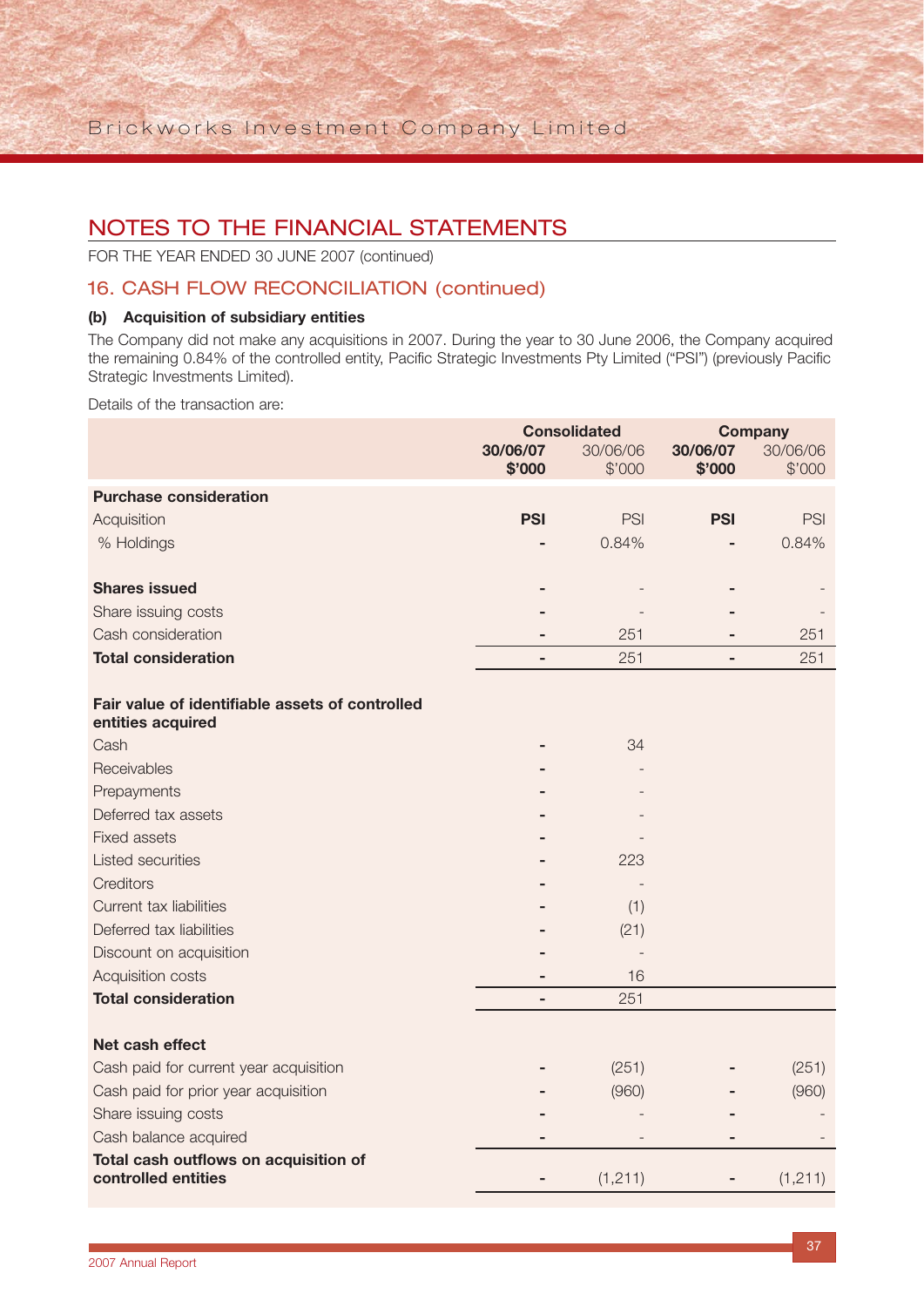Brickworks Investment Company Limited

## NOTES TO THE FINANCIAL STATEMENTS

FOR THE YEAR ENDED 30 JUNE 2007 (continued)

### 16. CASH FLOW RECONCILIATION (continued)

#### **(c) Non-cash financing and investing activities**

(i) Dividend reinvestment plan

Under the terms of the dividend reinvestment plan, \$2,256,182 (2006: \$1,689,772) of dividends were paid via the issue of 1,710,150 shares (2006: 1,369,190)

(ii) Transfer of investment portfolio to parent entity

There was no share transfer between the parent and controlled entities in 2007. However in 2006, the Company transferred all of the investment portfolio held by its wholly owned subsidiary entity, now Pacific Strategic Investments Pty Limited at carrying value. The transfer consideration was \$20,745,529 and was settled against the balance due via an inter-company loan.

## 17. EARNINGS PER SHARE

|                                                                                                                      | <b>Consolidated</b> |                    |  |
|----------------------------------------------------------------------------------------------------------------------|---------------------|--------------------|--|
|                                                                                                                      | 30/06/07<br>\$'000  | 30/06/06<br>\$'000 |  |
| The following reflects the income and share data used<br>in the calculation of basic and diluted earnings per share: |                     |                    |  |
| Profit for the year                                                                                                  | 14,930              | 12,824             |  |
| Earnings used in calculating basic and diluted earnings<br>per share                                                 | 14,930              | 12,824             |  |
|                                                                                                                      |                     |                    |  |
|                                                                                                                      | No.<br>(000)        | No.<br>(000)       |  |
| Weighted average number of ordinary shares used in<br>the calculation of basic & diluted earnings per share          | 216,074             | 196,965            |  |
| Basic earnings per share (cents)                                                                                     | 6.91                | 6.51               |  |
| Diluted earnings per share (cents)                                                                                   | 6.91                | 6.51               |  |

## 18. AUDITORS' REMUNERATION

|     |                                                          | <b>Consolidated</b> |                    | <b>Company</b>     |                    |
|-----|----------------------------------------------------------|---------------------|--------------------|--------------------|--------------------|
|     |                                                          | 30/06/07<br>\$'000  | 30/06/06<br>\$'000 | 30/06/07<br>\$'000 | 30/06/06<br>\$'000 |
|     | Remuneration of the auditor of the parent entity for:    |                     |                    |                    |                    |
| (a) | Auditing the financial report of the Company             |                     |                    |                    |                    |
|     | and the controlled entities                              | 29                  | 29                 | 29                 | 29                 |
| (b) | <b>Taxation services</b>                                 |                     | 3                  |                    | 3                  |
| (C) | Due diligence investigations                             | $\mathbf 2$         |                    | $\mathbf{2}$       |                    |
|     |                                                          | 38                  | 32                 | 38                 | 32                 |
|     | Remuneration of other auditors of subsidiaries for:      |                     |                    |                    |                    |
|     | Auditing the financial report of the controlled entities |                     | 20                 |                    |                    |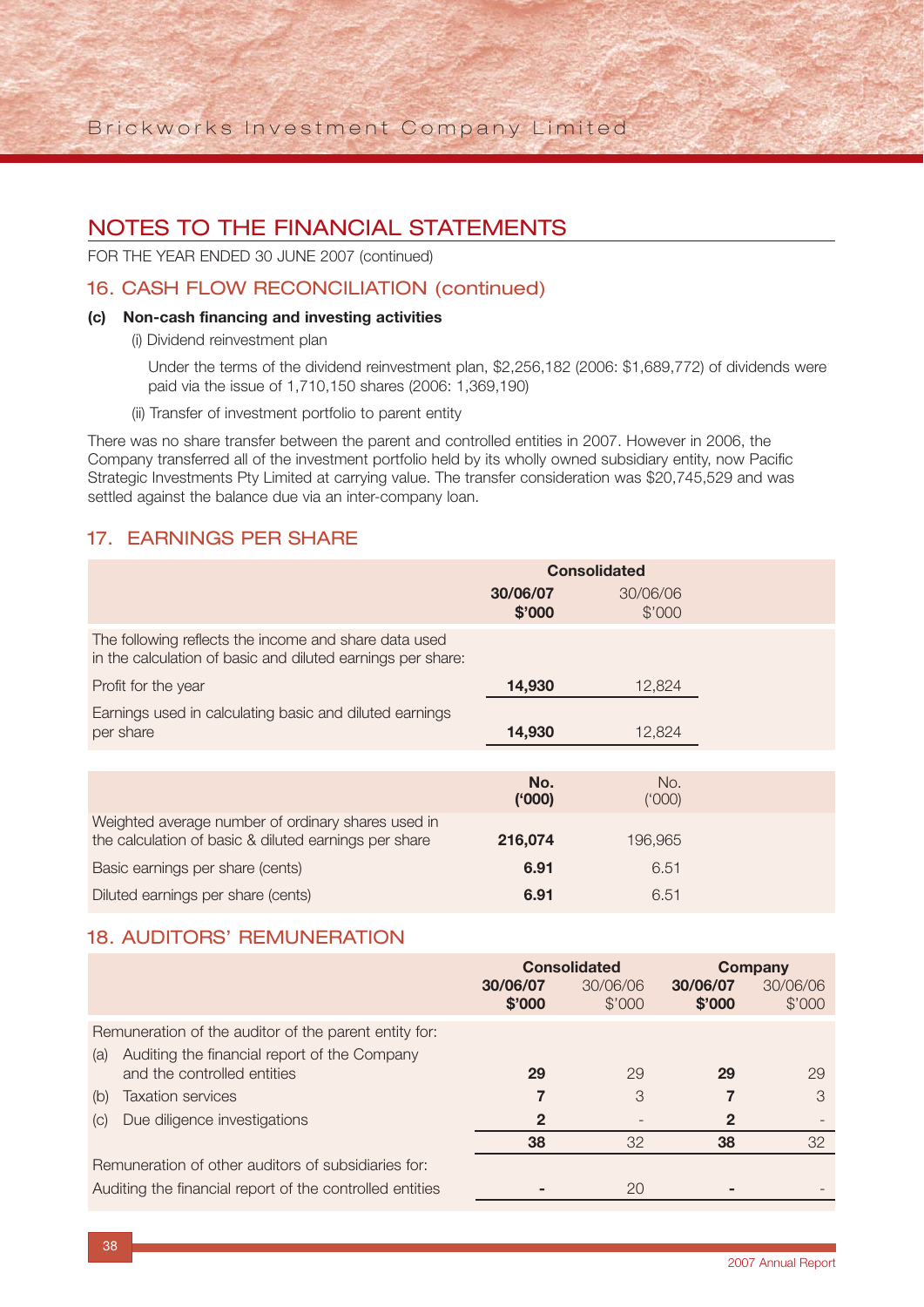FOR THE YEAR ENDED 30 JUNE 2007 (continued)

### 19. DIRECTORS REMUNERATION

Payment to non-executive directors is fixed at \$150,000 until shareholders, by ordinary resolution, approve some other fixed sum amount. This amount is to be divided amongst the Directors as they may determine.

These fees exclude any additional fee for any service based agreement which may be agreed from time to time, and also excludes statutory superannuation and the reimbursement of out of pocket expenses.

Details of the nature and amount of each non–executive director's emoluments from the Company and controlled entities in respect of the year to 30 June 2007 were:

|                   | <b>Primary</b><br>\$ | <b>Superannuation</b><br>S | <b>Equity</b><br><b>Compensation</b><br>S | <b>Other</b><br><b>Compensation</b><br>S | <b>Total</b><br><sup>\$</sup> |  |
|-------------------|----------------------|----------------------------|-------------------------------------------|------------------------------------------|-------------------------------|--|
| <b>RD Millner</b> | 40,000               | 3,600                      |                                           |                                          | 43,600                        |  |
| DC Hall           | 30,000               | 2,700                      | $\overline{\phantom{0}}$                  | $\overline{\phantom{0}}$                 | 32,700                        |  |
| AJ Payne          | 25,000               | 2,250                      |                                           | $\overline{\phantom{0}}$                 | 27,250                        |  |
| <b>GG Hill</b>    | 25,000               | 2,250                      | $\overline{\phantom{0}}$                  | $\overline{\phantom{0}}$                 | 27,250                        |  |
| Total             | 120,000              | 10,800                     | $\overline{\phantom{0}}$                  |                                          | 130,800                       |  |

There were no retirement allowances provided for the retirement of non-executive directors.

|                                                                                                                                                                                                   | 2007                         | 2006                         |  |
|---------------------------------------------------------------------------------------------------------------------------------------------------------------------------------------------------|------------------------------|------------------------------|--|
| Income paid or payable, or otherwise made available to<br>Non-Executive Directors of the consolidated entity in<br>connection with managing the affairs of the Company and<br>controlled entities | S                            | $\mathbb S$                  |  |
| Fees<br>Superannuation Guarantee amounts                                                                                                                                                          | 120,000<br>10,800<br>130,800 | 125,000<br>11,250<br>136,250 |  |

Other than the Directors acting in their capacity as directors, the Company had no employees during the year to 30 June 2007.

### 20. SUPERANNUATION COMMITMENTS

The Company contributes superannuation payments on behalf of directors of the consolidated entity in accordance with relevant legislation. Superannuation funds are nominated by the individual directors and are independent of the Company.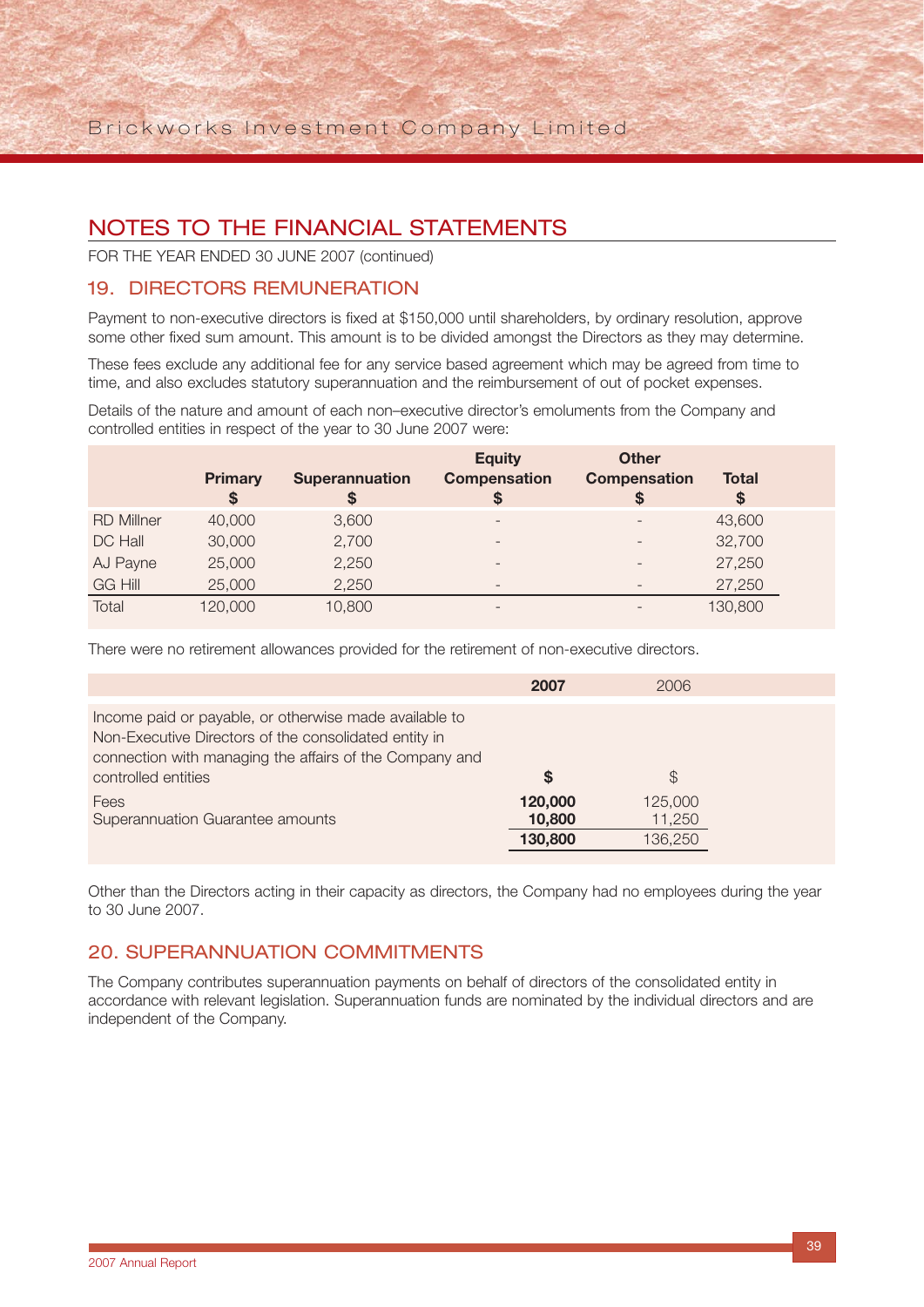FOR THE YEAR ENDED 30 JUNE 2007 (continued)

### 21. RELATED PARTY TRANSACTIONS

Related parties of the Company fall into the following categories:

#### **(i)** *Controlled Entities*

#### **(a) Acquisition of controlled entities**

During 2007, the Company did not acquire any controlled entities. However, in 2006 the Company acquired the remaining voting shares in a controlled entity, now Pacific Strategic Investments Pty Limited. The operating results of all controlled entities from the date of acquisition have been included in the Consolidated Income Statement. Assets and liabilities of all controlled entities have been included in the Consolidated Balance Sheet.

At 30 June 2007, subsidiaries of the Company were:

|                                           | Country of Incorporation | Percentage Owned (%) |      |
|-------------------------------------------|--------------------------|----------------------|------|
|                                           |                          | 2007                 | 2006 |
| <b>Brickworks Securities Pty Limited</b>  | Australia                | 100                  | 100  |
| Pacific Strategic Investments Pty Limited | Australia                | 100                  | 100  |
| <b>PSI Unit Trust</b>                     | Australia                | 100                  | 100  |

Transactions between the Company and its controlled entities consist of loan balance from the Company to its controlled entities. No interest is charged on the loan balance to the controlled entities and no repayment period is fixed for the loan.

#### **(b) Disposal of controlled entities**

On 16 June 2007, controlled entity A.C.N 007 336 094 (previously PSI Securities Ltd) was deregistered. The contribution to operating profit from ordinary activities by A.C.N. 007 336 094 Pty Ltd to the company for the year was \$440.

#### **(c) Transfer of investment portfolio to parent entity**

There was no share transfer between the parent and controlled entities in 2007. However in 2006, the Company transferred all of the investment portfolio held by its wholly owned subsidiary entity, now Pacific Strategic Investments Pty Limited at carrying value. The transfer consideration was \$20,745,529 and was settled against the balance due via an inter-company loan.

#### **(ii)** *Directors/Officers Related Entities*

Persons who were Directors/Officers of Brickworks Investment Company Limited for part or all of the year ended 30 June 2007 were:

Directors: RD Millner DC Hall AJ Payne GG Hill

Company Secretary: JP de Gouveia

#### **Pitt Capital Partners Limited**

The Company appointed Pitt Capital Partners Limited, an entity in which Mr. RD Millner has an indirect interest, to act as Issue Manager in respect of the Renounceable Rights Issue in April 2007. Fees paid to Pitt Capital Partners Limited were \$125,000 (2006: nil).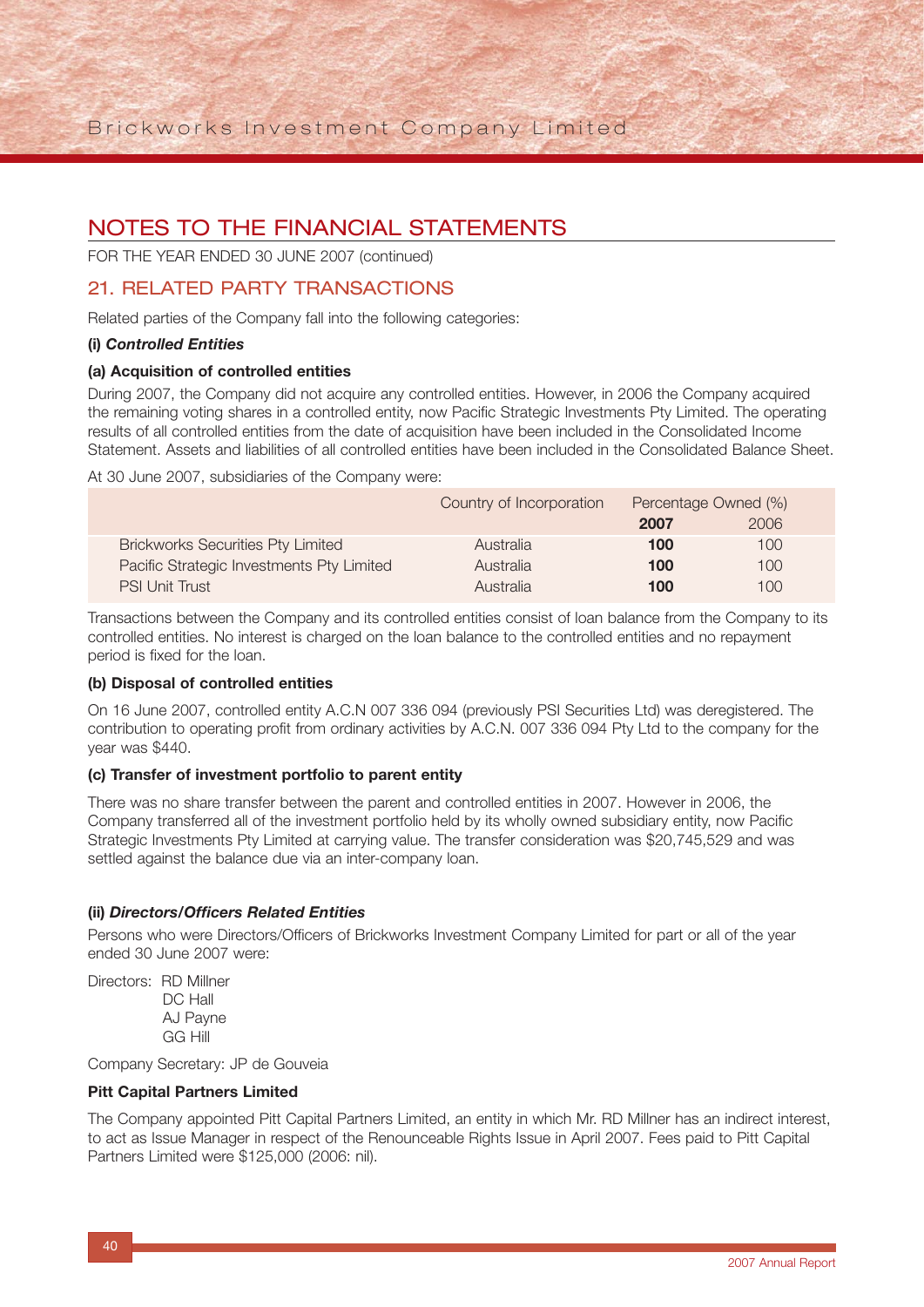FOR THE YEAR ENDED 30 JUNE 2007 (continued)

#### **(ii)** *Directors/Officers Related Entities (contiuned)*

#### **Souls Funds Management Limited**

The Company has appointed Souls Funds Management Limited, an entity in which Messrs. RD Millner and GG Hill have an indirect interest, to act as investment manager for a period of 5 years from 24 October 2003. Under the agreement between the two parties, the Company agrees to pay Souls Funds Management Limited a monthly management fee equal to one-twelfth of 0.35% of the assets of the Company in the preceding month under their management.

Management fees paid or payable for the year ending 30 June 2007 were \$1,132,182 (2006: \$944,148); and the management fee owed by the Company to Souls Funds Management Limited at 30 June 2007 was \$119,187 (2006: \$172,279).

#### **Corporate & Administrative Services Pty Limited**

The Company has appointed Corporate & Administrative Services Pty Limited, an entity in which Mr. RD Millner has an indirect interest and Mr JP de Gouveia has a direct interest, to provide the Company with administration, company secretarial services and preparation of all financial accounts.

Administration and secretarial fees paid for services provided to the company and its controlled entities for the year ending 30 June 2007 were \$111,540 (2006: \$128,260, including GST) and are at standard market rates.

No administration fees were owed by the Company to Corporate & Administrative Services Pty Limited as at 30 June 2007.

#### **(iii)** *Transactions in securities of the Company*

Aggregate number of securities of the Company acquired or disposed of by Directors or their Director-related entities:

|                             | 2007                               | 2006    |
|-----------------------------|------------------------------------|---------|
|                             | <b>No. of Shares</b> No. of Shares |         |
| <b>Acquisition - Shares</b> | 1.876.434                          | 828,910 |
| Disposal - Shares           | -                                  |         |

During the year ended 30 June 2007, entities related to Directors acquired, under normal commercial terms, shares in the Company as follows:

- (i) Entities related to Mr RD Millner: 1,046,365 shares (2006: 808,168 shares)
- (ii) Entities related to Mr DC Hall: 47,231 shares (2006: 15,027 shares)
- (iii) Entities related to Mr AJ Payne: 25,304 shares (2006: 5,715 shares)
- (iv) Entities related to Mr. GG Hill: 757,534 shares (2006: nil shares)

Directors acquired shares through dividend reinvestment plan, share purchase plan, rights issue or on-market purchase.

There has been no other change to Directors' shareholdings in the Company during the year ended 30 June 2007.

Messrs RD Millner, DC Hall, AJ Payne and GG Hill, or their associated entities, being shareholders of the Company are entitled to receive dividends from the Company.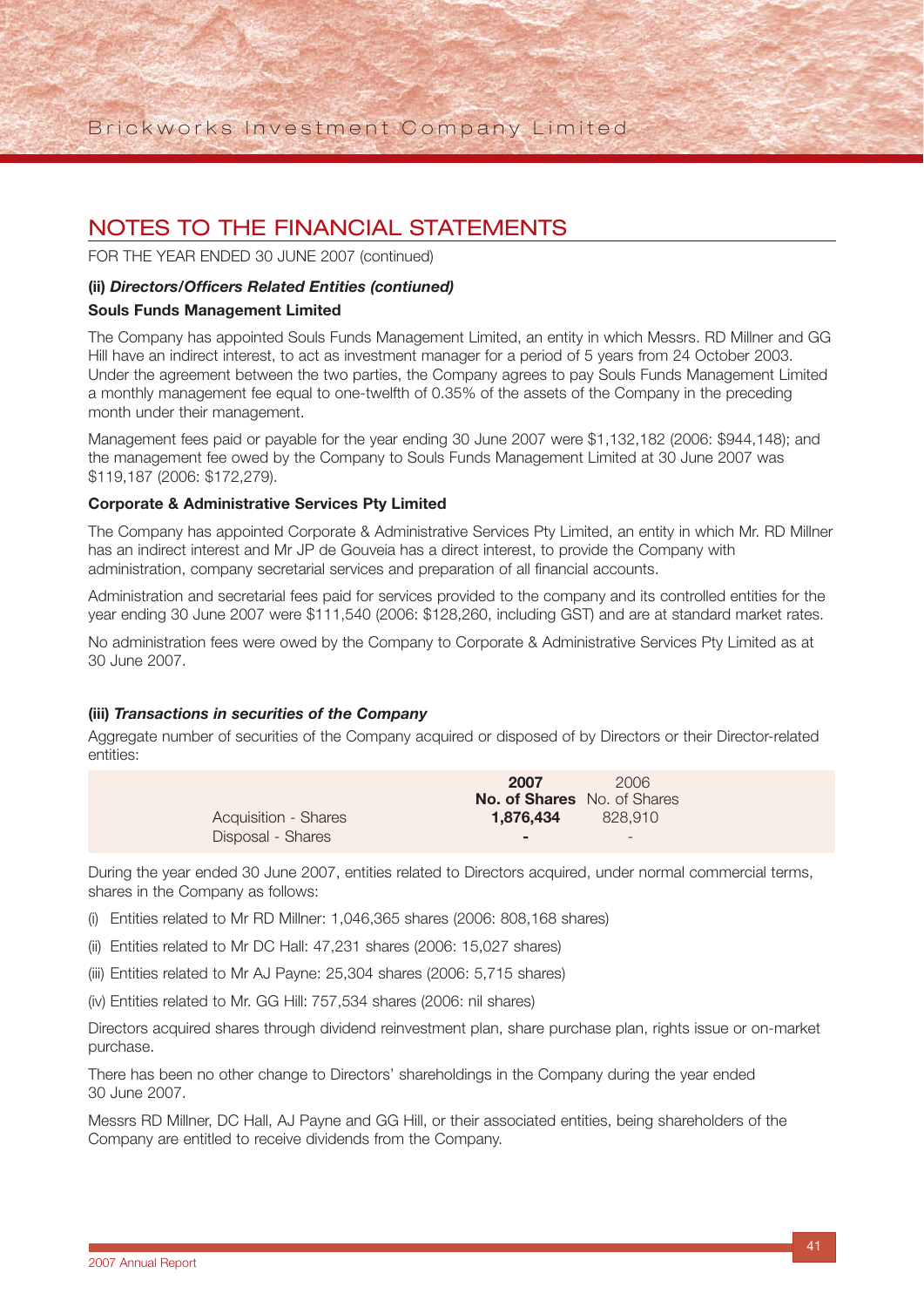FOR THE YEAR ENDED 30 JUNE 2007 (continued)

## 22. FINANCIAL REPORTING BY SEGMENTS

The Company operates predominately in the securities industry in Australia.

### 23. FINANCIAL INSTRUMENTS

#### **a) Interest Rate Risk**

The economic entity's exposure to interest rate risk as at the reporting date is as follows:

|                                 | <b>Weighted Average</b><br>Interest Rate % |                          | Variable Interest Rate<br>\$'000 |                          | Non-Interest Bearing<br>\$'000 |                          | Total<br>\$'000 |         |
|---------------------------------|--------------------------------------------|--------------------------|----------------------------------|--------------------------|--------------------------------|--------------------------|-----------------|---------|
|                                 | 2007                                       | 2006                     | 2007                             | 2006                     | 2007                           | 2006                     | 2007            | 2006    |
| <b>Financial Assets</b>         |                                            |                          |                                  |                          |                                |                          |                 |         |
| Cash and short term<br>deposits | 5.55                                       | 5.21                     | 51,547                           | 22,670                   |                                | $\overline{\phantom{a}}$ | 51,547          | 22,670  |
| Listed securities               | 7.82                                       | $\overline{\phantom{a}}$ | 1,018                            | $\left( -\right)$        | 370,473                        | 272,067                  | 371,491         | 272,067 |
| Receivables and<br>prepayments  |                                            | $\overline{\phantom{m}}$ |                                  | $\overline{\phantom{a}}$ | 2,799                          | 3,264                    | 2,799           | 3,264   |
|                                 |                                            |                          | 52,565                           | 22,670                   | 373,272                        | 275,331                  | 425,837         | 298,001 |
| <b>Financial Liabilities</b>    |                                            |                          |                                  |                          |                                |                          |                 |         |
| Payables                        |                                            |                          |                                  |                          | 170                            | 220                      | 170             | 220     |

#### **b) Credit Risk**

Credit risk refers to the risk that a counterparty will default on its contractual obligations resulting in financial loss to the Company. The economic entity has adopted the policy of only dealing with creditworthy counterparties and obtaining sufficient collateral or other security where appropriate, as a means of mitigating the risk of financial loss from defaults. The Group measures credit risk on a fair value basis. The Group does not have any significant credit risk exposure to any single counterparty or any group of counterparties having similar characteristics. The carrying amount of financial assets recorded in the financial statements, net of any provisions for losses, represents the Group's maximum exposure to credit risk without taking account of the value of any collateral or other security obtained.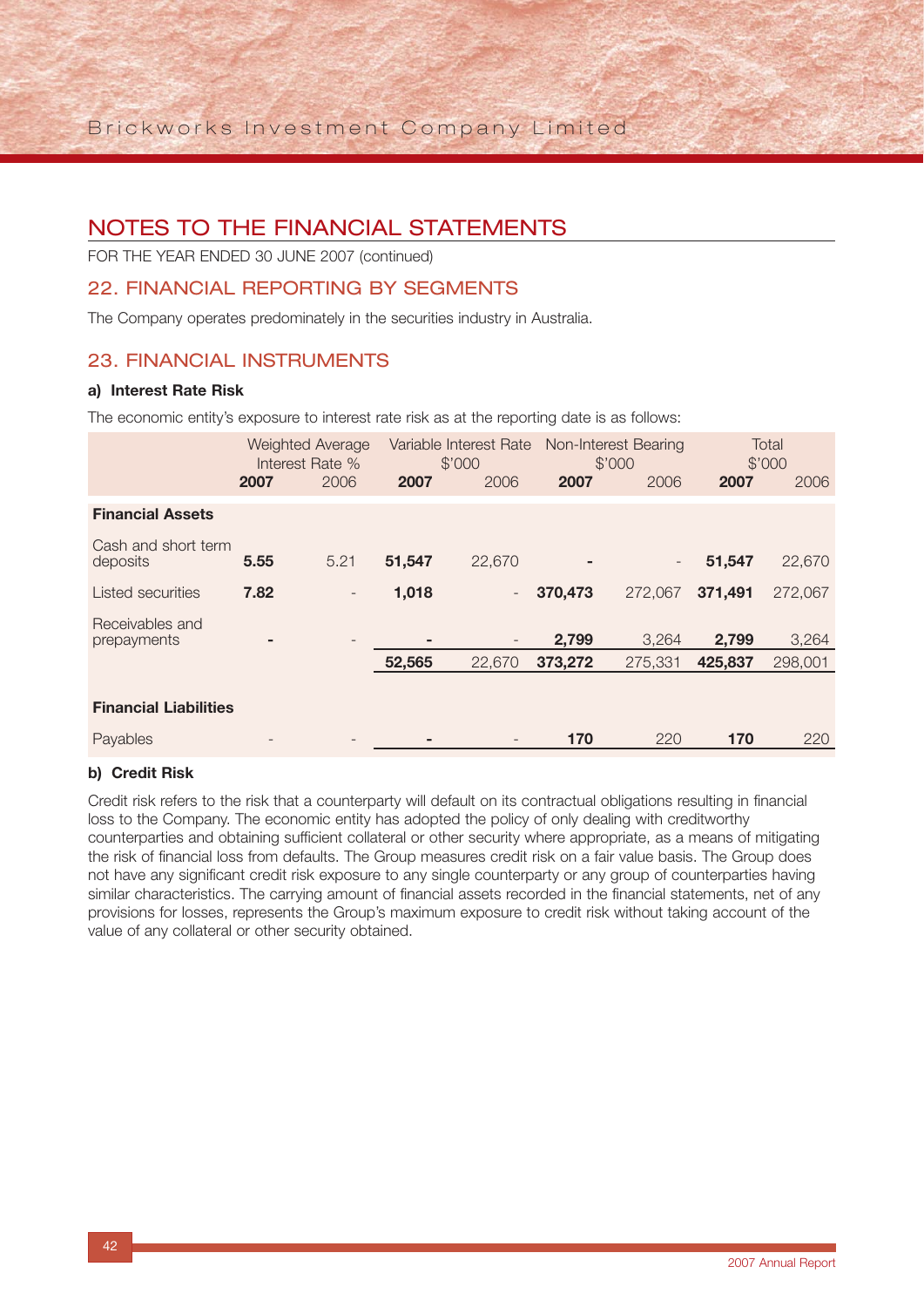FOR THE YEAR ENDED 30 JUNE 2007 (continued)

## 23. FINANCIAL INSTRUMENTS (continued)

#### **c) Concentration of Investment Risk**

The economic entity minimises concentration of risk in relation to investments by spreading across different sectors.

Spread of investments in the following sectors:

|                            |               | Percentage of total investment | Amount  |         |
|----------------------------|---------------|--------------------------------|---------|---------|
| Sector                     | 2007          | 2006                           | 2007    | 2006    |
|                            | $\frac{0}{0}$ | $\%$                           | \$'000  | \$'000  |
| <b>Banks</b>               | 35.9          | 37.1                           | 133,438 | 109,212 |
| Capital goods              | 5.0           | 3.7                            | 18,480  | 10,706  |
| Diversified financials     | 6.6           | 7.8                            | 24,417  | 22,939  |
| Energy                     | 11.0          | 3.1                            | 40,995  | 9.214   |
| Food & staples retailing   | 5.0           | 3.9                            | 18,488  | 11,590  |
| <b>Materials</b>           | 13.3          | 20.3                           | 49,296  | 59,643  |
| Media                      | 4.4           | 3.8                            | 16,479  | 11,483  |
| Telecommunication services | 2.9           | 2.6                            | 10,725  | 7,496   |
| Other non concentrated     | 3.7           | 10.0                           | 59,173  | 29.784  |
| Bank deposits              | 12.2          | 7.7                            | 51,547  | 22,670  |
|                            | 100.0         | 100.0                          | 423,038 | 294,737 |

The Company traded all investment transactions through a number of major broking firms with trades evenly placed amongst those firms.

#### **d) Net Fair Value**

The carrying amount of financial assets and financial liabilities recorded in the financial statements represents their respective net fair values, determined in accordance with the accounting policies disclosed in note 1 to the accounts.

### 24. CONTINGENT LIABILITIES

The economic entity has no contingent liabilities at 30 June 2007.

### 25. AUTHORISATION

The financial report was authorised for issue on 7 August 2007 by the Board of Directors.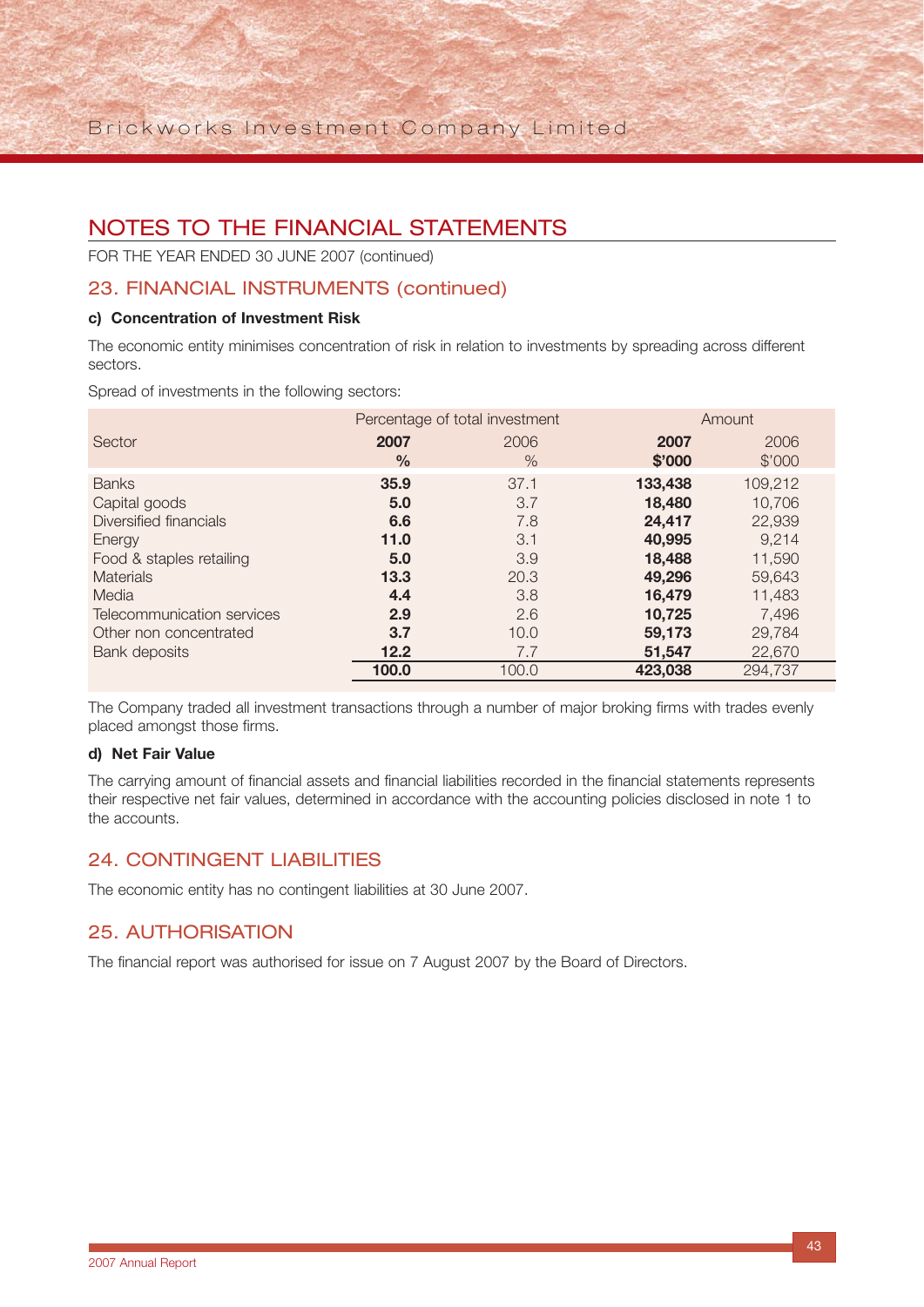Brickworks Investment Company Limited

## DIRECTORS' DECLARATION

The directors of Brickworks Investment Company Limited declare that:

- 1. The financial statements and notes, as set out on pages 22 to 43, are in accordance with the Corporations Act 2001 and:
	- a. comply with Accounting Standards and the Corporations Regulations 2001; and
	- b. give a true and fair view of the financial position as at 30 June 2007 and of the performance for the year ended on that date of the company and economic entity.
- 2. In the director's opinion there are reasonable grounds to believe that the company will be able to pay its debts as and when they become due and payable.
- 3. This declaration has been made after receiving the declaration required to be made to the directors in accordance with section 295A of the Corporations Act 2001 for the financial year ending 30 June 2007.

This declaration is made in accordance with a resolution of the Board of Directors.

#### **Robert D Millner Director**

Sydney 7 August 2007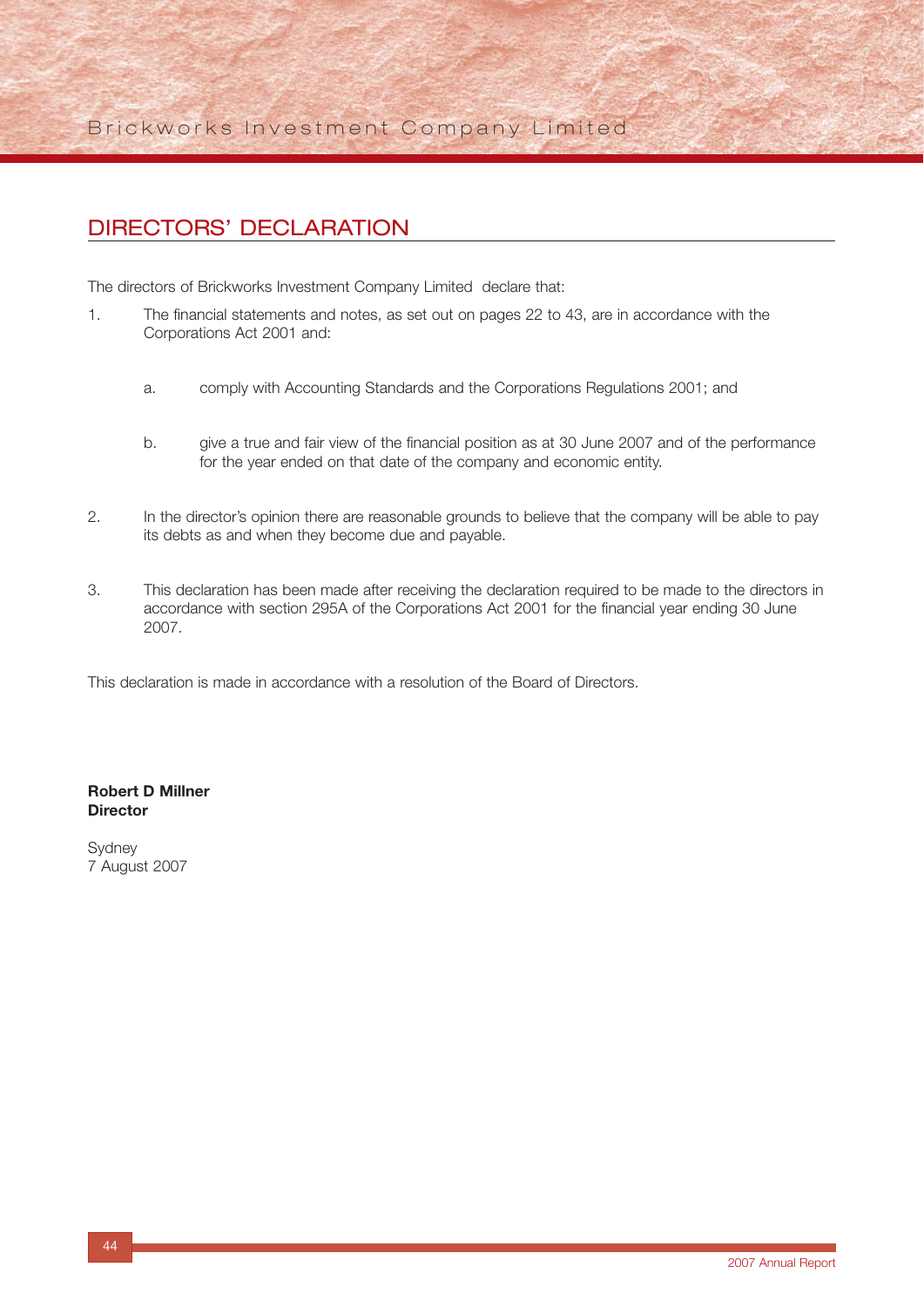Brickworks Investment Company Limited

## AUDITORS' REPORT

#### **TRAVIS & TRAVIS** CHARTERED ACCOUNTANTS

P.O. BOX 429 LANE COVE, AUSTRALIA TELEPHONE: +61 2 9427 6555 FACSIMILE:+61 2 9427 5127 EMAIL: info@travisntravis.com.au

#### **INDEPENDENT AUDITOR'S REPORT TO THE MEMBERS OF BRICKWORKS INVESTMENT COMPANY LIMITED**

#### **Report on the Financial Report**

We have audited the accompanying financial report of Brickworks Investment Company Limited (the company) and Controlled Entities (the consolidated entity), which comprises the balance sheet as at 30 June 2007, and the income statement, statement of changes in equity and cash flow statement for the year ended on that date, a summary of significant accounting policies and other explanatory notes and the directors' declaration of the consolidated entity comprising the company and the entities it controlled at the year's end or from time to time during the financial year.

#### **Director's Responsibility for the Financial Report**

The directors of the company are responsible for the preparation and fair presentation of the financial report in accordance with Australian Accounting Standards (including the Australian Accounting Interpretations) and the Corporations Act 2001. This responsibility includes establishing and maintaining internal control relevant to the preparation and fair presentation of the financial report that is free from material misstatement, whether due to fraud or error; selecting and applying appropriate accounting policies; and making accounting estimates that are reasonable in the circumstances. In Note 1, the directors also state, in accordance with Accounting Standard AASB 101: Presentation of Financial Statements, that compliance with the Australian equivalents to International Financial Reporting Standards (IFRS) ensures that the financial report, comprising the financial statements and notes, complies with IFRS.

#### **Audit Responsibility**

Our responsibility is to express an opinion on the financial report based on our audit. We conducted our audit in accordance with Australian Auditing Standards. These Auditing Standards require that we comply with relevant ethical requirements relating to audit engagements and plan and perform the audit to obtain reasonable assurance whether the financial report is free from material misstatement.

An audit involves performing procedures to obtain audit evidence about the amounts and disclosures in the financial report. The procedures selected depend on the auditor's judgment, including the assessment of the risks of material misstatement of the financial report, whether due to fraud or error. In making those risk assessments, the auditor considers internal control relevant to the entity's preparation and fair presentation of the financial report in order to design audit procedures that are appropriate in the circumstances, but not for the purpose of expressing an opinion on the effectiveness of the entity's internal control. An audit also includes evaluating the appropriateness of accounting policies used and the reasonableness of accounting estimates made by the directors, as well as evaluating the overall presentation of the financial report.

We believe that the audit evidence we have obtained is sufficient and appropriate to provide a basis for our audit opinion.

#### **Independence**

In conducting our audit, we have complied with the independence requirements of the Corporations Act 2001.

#### Auditor's Opinion

In our opinion:

- (a) The financial report of Brickworks Investment Company Limited and Controlled Entities is in accordance with the Corporations Act 2001, including:
	- (i) giving a true and fair view of the company's and consolidated entity's financial position as at 30 June 2007 and of their performance for the year ended on that date; and
	- (ii) complying with Australian Accounting Standards (including the Australian Accounting Interpretations) and the Corporations Regulations 2001; and
- (b) The financial report also complies with International Financial Reporting Standards as disclosed in Note 1.

#### **TRAVIS & TRAVIS**

**Dated: 7 August 2007**

**A.J. FAIRALL 1/114 Longueville Road Partner LANE COVE NSW 2066**

Liability limited by a scheme approved under Professional Standards legislation.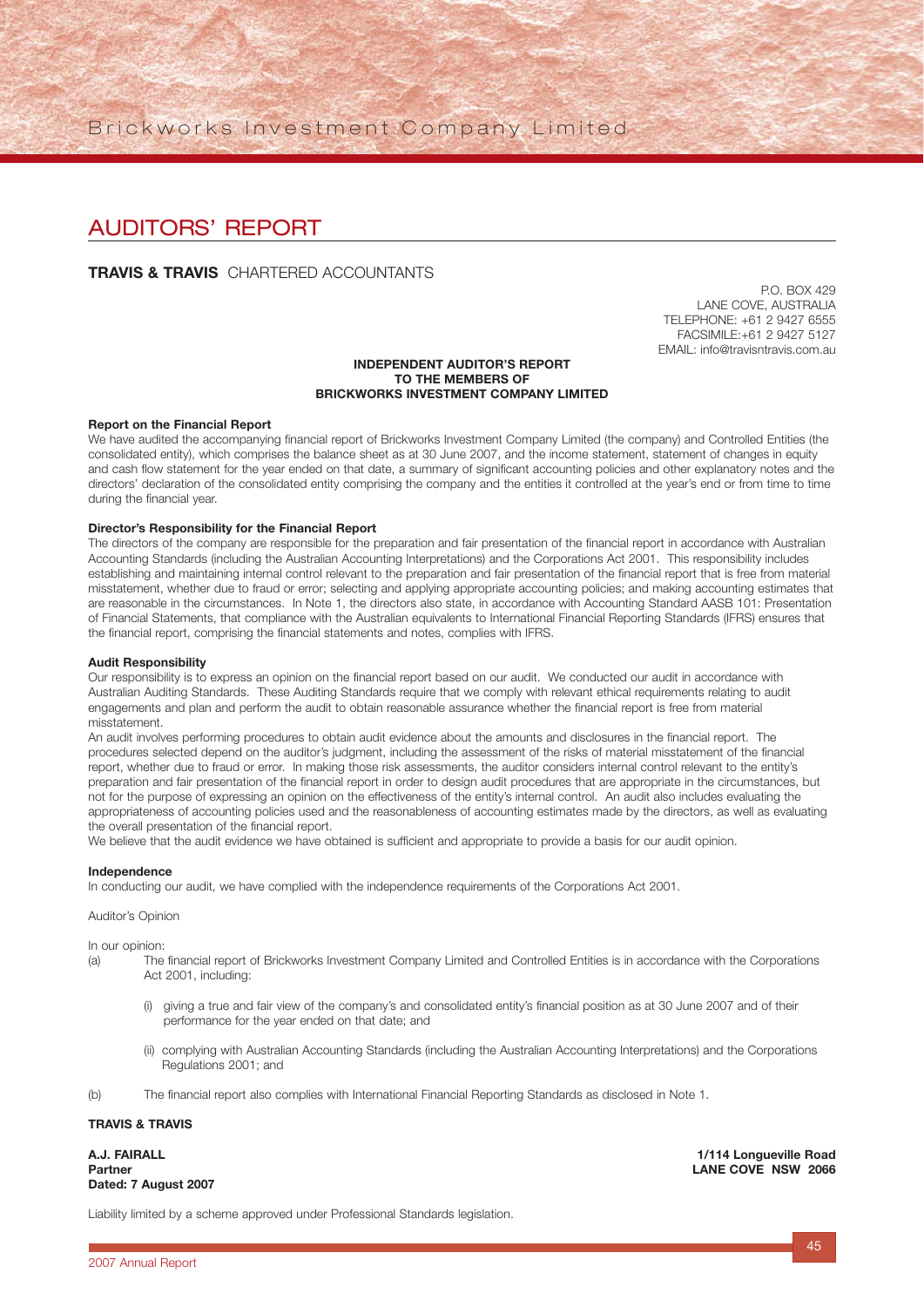## AUDITORS' INDEPENDENCE DECLARATION

**TRAVIS & TRAVIS** CHARTERED ACCOUNTANTS

P.O. BOX 429 LANE COVE, AUSTRALIA TELEPHONE: +61 2 9427 6555 FACSIMILE:+61 2 9427 5127 EMAIL: info@travisntravis.com.au

#### **Auditors' Independence Declaration to the Directors of Brickworks Investment Company Limited**

I declare that, to the best of my knowledge and belief, during the year ended 30 June 2007 there have been:

- (i) no contraventions of the auditor independence requirements as set out in the Corporations Act 2001 in relation to the audit; and
- (ii) no contraventions of any applicable code of professional conduct in relation to the audit.

#### **TRAVIS & TRAVIS**

**A.J. FAIRALL Partner**

**Dated: 7 August 2007**

**1/114 Longueville Road, Lane Cove NSW**

Liability limited by a scheme approved under Professional Standards legislation.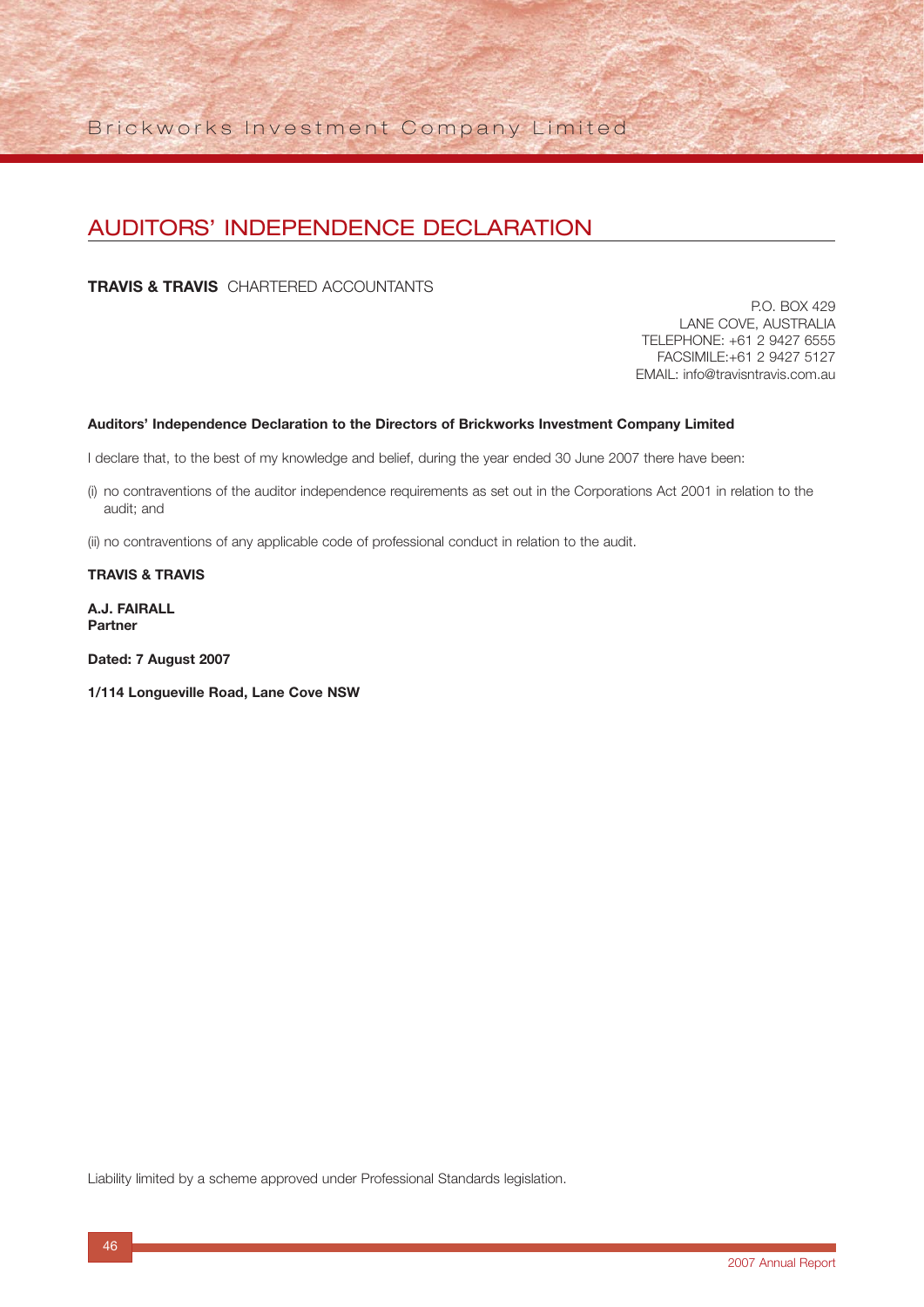## ASX Additional Information

### 1) Equity Holders

At 31 August 2007, there were 7,661 holders of ordinary shares in the capital of the company. These holders were distributed as follow:

| <b>No. of Shares held</b>                           | <b>No. of Shareholders</b> |  |
|-----------------------------------------------------|----------------------------|--|
| $\mathbf{1}$<br>1,000<br>$\sim$                     | 233                        |  |
| 5,000<br>1,001<br>$\overline{\phantom{m}}$          | 1,591                      |  |
| 5,001<br>$-10,000$                                  | 1,512                      |  |
| $10,001 - 100,000$                                  | 4,097                      |  |
| 100,001 and over                                    | 228                        |  |
| <b>Total</b>                                        | 7,661                      |  |
|                                                     |                            |  |
| Holding less than a marketable parcel of 343 shares | 81                         |  |

#### **Votes of Members**

Article 5.12 of the Company's Constitution provides:

- a) Subject to this Constitution and any rights or restrictions attached to a class of Shares, on a show of hands at a meeting of Members, every Eligible Member present has one vote.
- b) Subject to this Constitution and any rights or restrictions attached to a class of Shares, on a poll at a meeting of Members, every Eligible Member present has:
	- (i) one vote for each fully paid up Share (whether the issue price of the Share was paid up or credited or both) that the Eligible Member holds; and
	- (ii) a fraction of one vote for each partly paid up Share that the Eligible Member holds. The fraction is equal to the proportion which the amount paid up on that Share (excluding amounts credited) is to the total amounts paid up and payable (excluding amounts credited on that Share).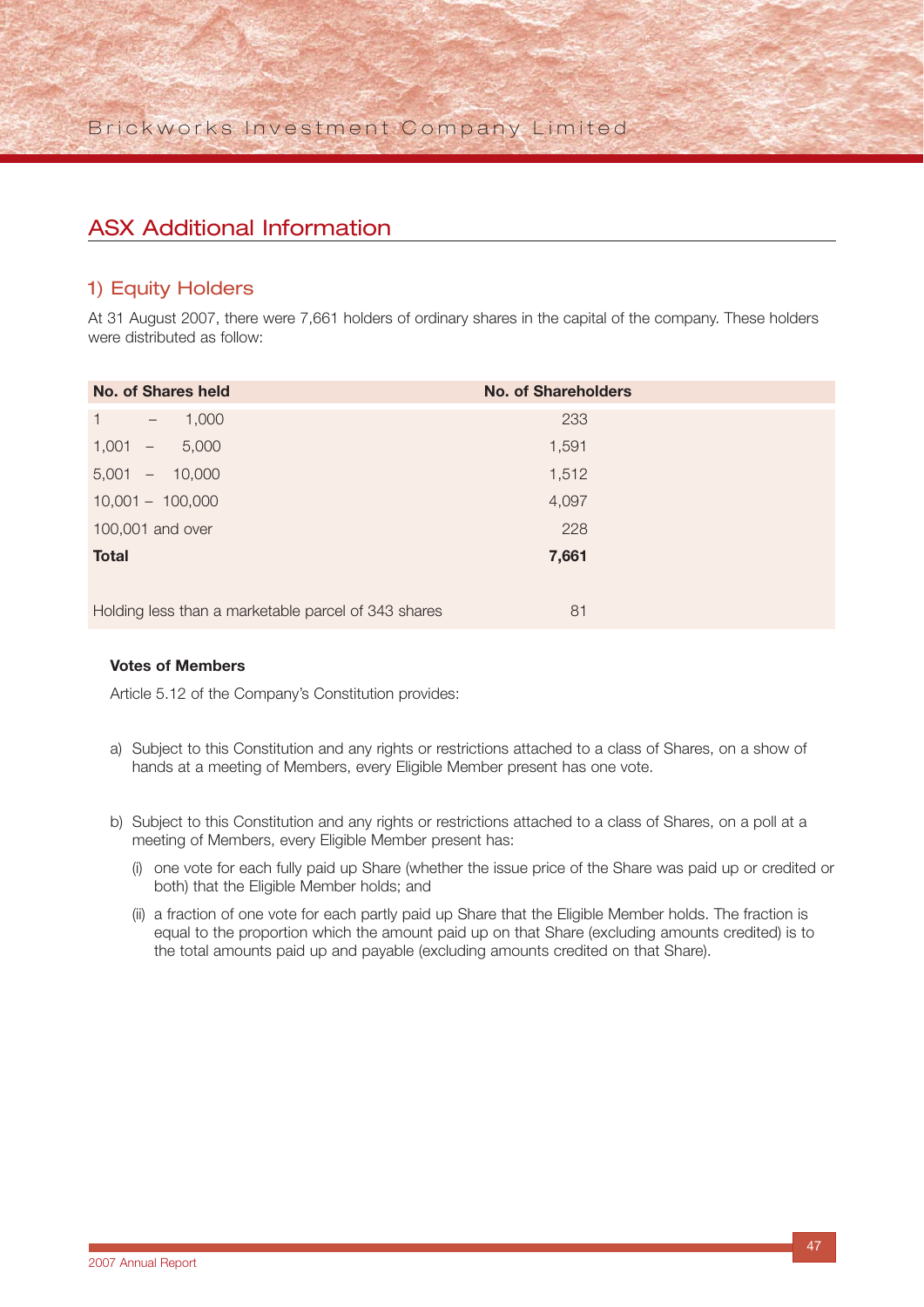## ASX Additional Information (continued)

The 20 largest holdings of the Company's share as at 31 August 2007 are listed below:

| <b>Name</b>                                                                          | <b>Shares Held</b> | $\frac{0}{0}$ |
|--------------------------------------------------------------------------------------|--------------------|---------------|
| <b>Brickworks Limited</b>                                                            | 51,721,775         | 20.43         |
| Washington H Soul Pattinson & Co Ltd                                                 | 7,667,221          | 3.03          |
| <b>Bougainville Copper Limited</b>                                                   | 7,297,357          | 2.88          |
| Argo Investments Limited                                                             | 5,110,996          | 2.02          |
| Aust Executor Trustees Ltd <lic a="" c="" fund=""></lic>                             | 2,571,548          | 1.02          |
| J S Millner Holdings Pty Limited                                                     | 1,684,357          | 0.67          |
| Palmerston Pty Ltd                                                                   | 1,372,092          | 0.54          |
| UBS Wealth Management Australia Nominees Pty Ltd                                     | 1,091,886          | 0.43          |
| T G Millner Holdings Pty Limited                                                     | 1,086,565          | 0.43          |
| Trehant Pty Ltd                                                                      | 840,000            | 0.33          |
| Mr David McKee & Mrs Pamela Forbes McKee <d a="" c="" fund="" mckee="" super=""></d> | 822,275            | 0.32          |
| Patjen Pty Limited                                                                   | 811,591            | 0.32          |
| Mr Victor John Plummer                                                               | 773,060            | 0.31          |
| RBC Dexia Investor Services Australia Nominees Pty Limited <mlci a="" c=""></mlci>   | 723,020            | 0.29          |
| Janivan Investments Pty Ltd                                                          | 700,000            | 0.28          |
| K C Perks Investments Pty Ltd <kym a="" c="" fund="" perks="" super=""></kym>        | 692,813            | 0.27          |
| Australia Republic Investment Pty Ltd                                                | 620,000            | 0.24          |
| Mr Robert Dobson Millner & Mr Michael Millner < Est James S Millner A/C>             | 549,077            | 0.22          |
| Malolo Pty Ltd <r a="" c="" co="" donald="" f="" l="" mc="" p="" s=""></r>           | 544,361            | 0.22          |
| Milton Corporation Limited                                                           | 511,523            | 0.20          |
| <b>Total top 20 security holders</b>                                                 | 87,191,517         | 34.45         |
| Total number of shares on Issue                                                      | 253, 167, 068      |               |

### 2)Substantial Shareholders

As at 31 August 2007 the name and holding of substantial shareholder as disclosed in a notice received by the company is:

| <b>Substantial Shareholders</b> | No. of Shares | $%$ of Total |
|---------------------------------|---------------|--------------|
| <b>Brickworks Limited</b>       | 51.721.775    | 20.43        |

### 3)Other Information

■ There is no current on-market buy-back in place.

■ There were 187 (2006: 143) transactions in securities undertaken by the Company and the total brokerage paid or accrued during the year was \$104,002 (2006: \$61,720).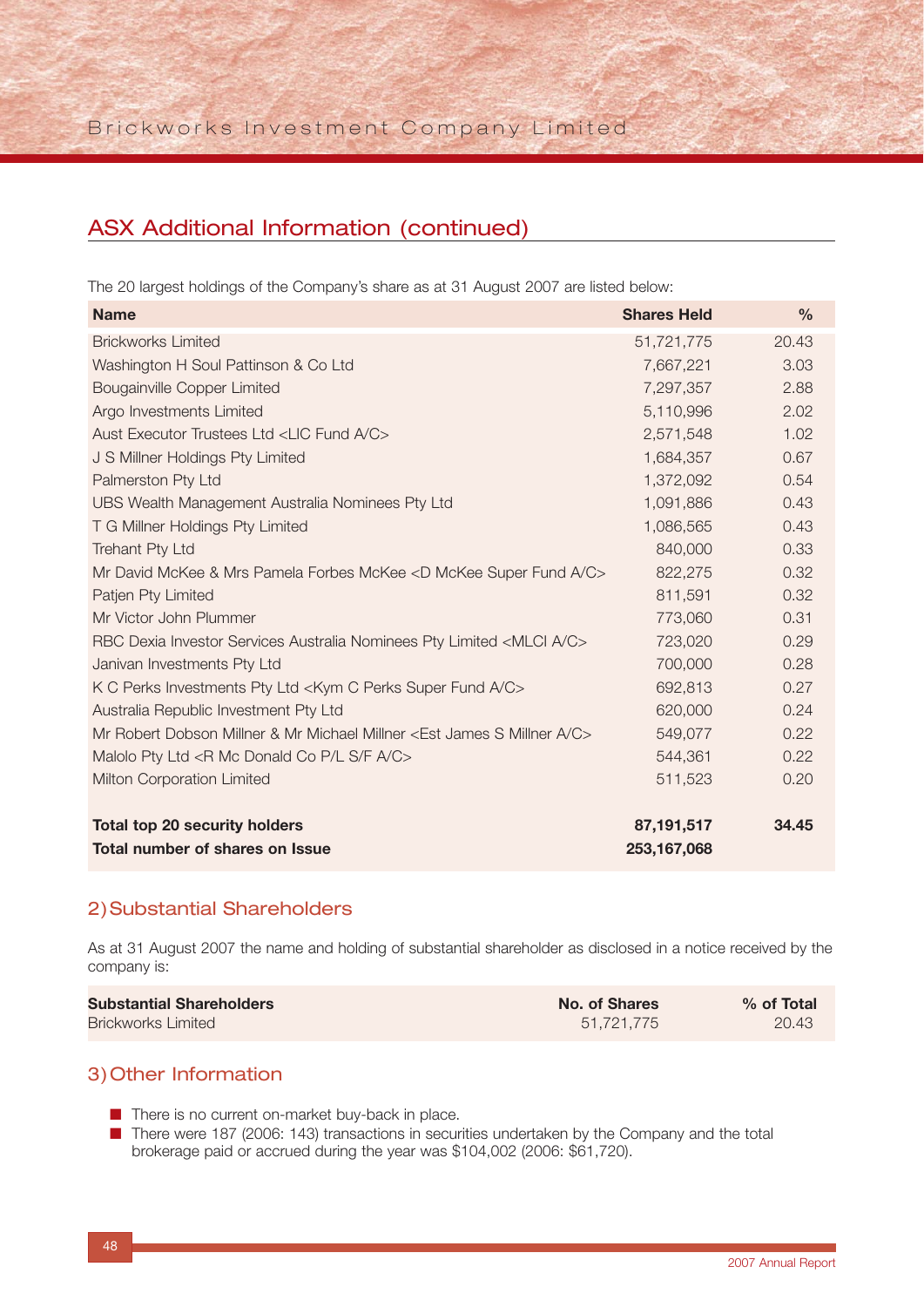Brickworks Investment Company Limited

## ASX Additional Information (continued)

### 4)Management Fees

Management fees paid and accrued during the year ended 30 June 2007 to Souls Funds Management Limited was \$1,132,182 (2005: \$966,924).

### 5)Management Expense Ratio

The Management Expense Ratio ("MER") is the total expenses of the company for the financial year, as shown in the income statement, expressed as a percentage of the average total asset of the company for the financial year.

| 30/06/04 | 30/06/05 | 30/06/06 | 30/06/07 |  |
|----------|----------|----------|----------|--|
| 0.69%    | $0.71\%$ | 0.56%    | 0.46%    |  |